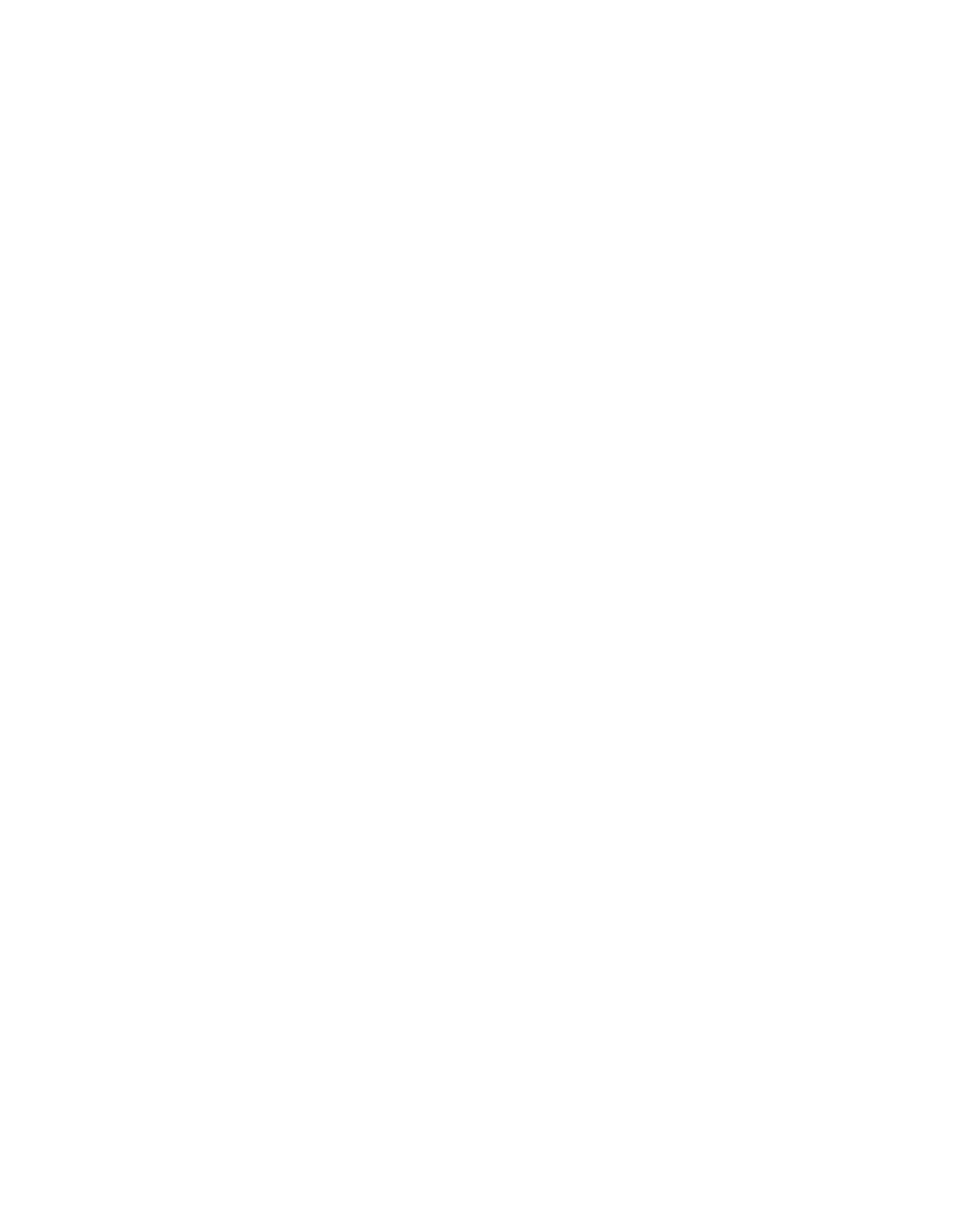# **Contents**

| Data protection using SnapCenter Plug-in for Oracle Database  6        |  |
|------------------------------------------------------------------------|--|
|                                                                        |  |
|                                                                        |  |
|                                                                        |  |
| How resources, datasets, and policies are used in data protection  10  |  |
|                                                                        |  |
|                                                                        |  |
| Prerequisites for using the SnapCenter Plug-in for Oracle Database  13 |  |
| Storage types supported by SnapCenter Plug-in for Oracle Database  14  |  |
|                                                                        |  |
|                                                                        |  |
|                                                                        |  |
|                                                                        |  |
|                                                                        |  |
|                                                                        |  |
|                                                                        |  |
|                                                                        |  |
|                                                                        |  |
|                                                                        |  |
| How SnapCenter works with SnapMirror and SnapVault technologies  20    |  |
| Backup copy verification using the primary or secondary storage volume |  |
|                                                                        |  |
|                                                                        |  |
|                                                                        |  |
|                                                                        |  |
|                                                                        |  |
|                                                                        |  |
|                                                                        |  |
|                                                                        |  |
|                                                                        |  |
|                                                                        |  |
|                                                                        |  |
|                                                                        |  |
|                                                                        |  |
|                                                                        |  |
|                                                                        |  |
|                                                                        |  |
|                                                                        |  |
|                                                                        |  |
|                                                                        |  |
|                                                                        |  |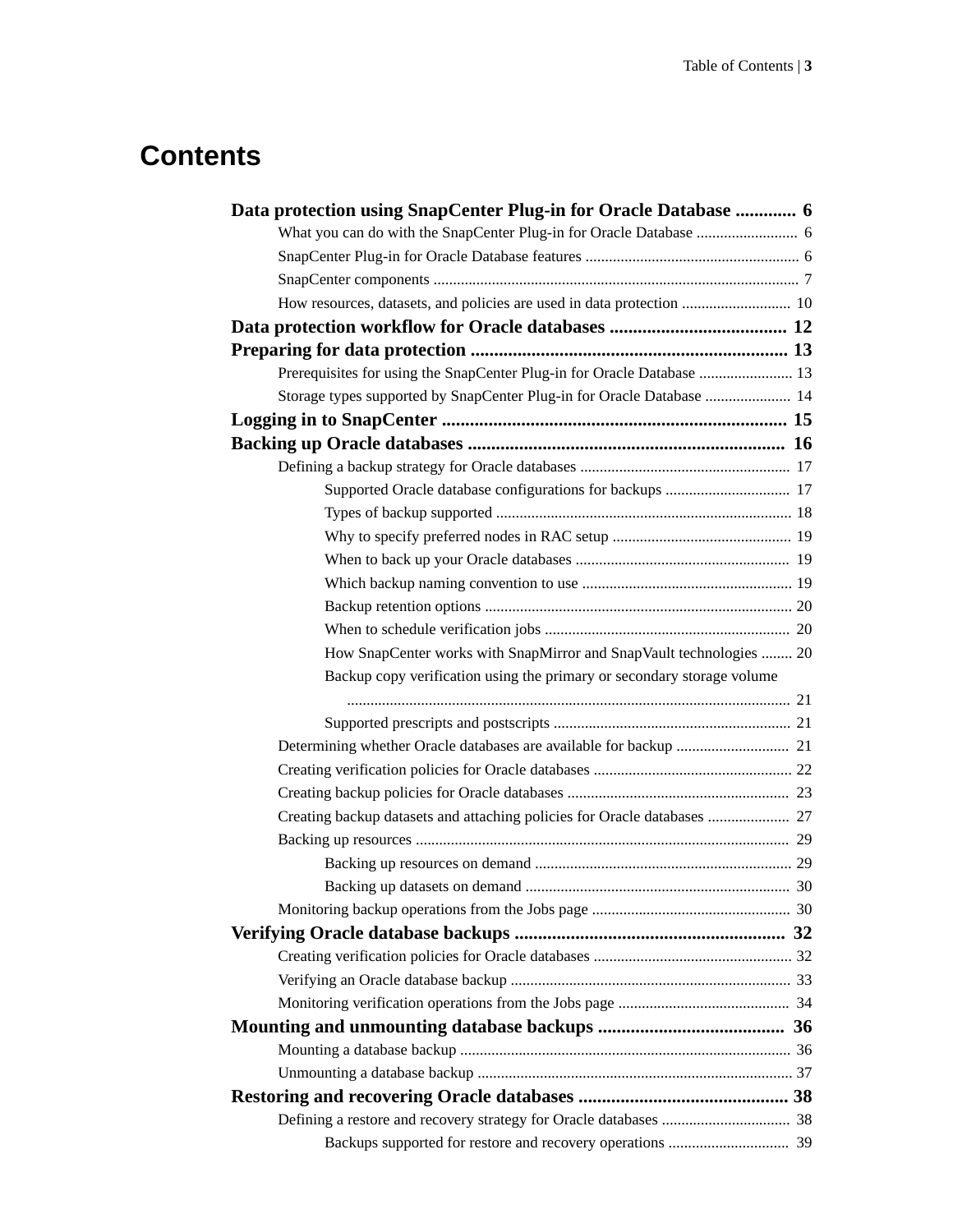| Types of restore operations supported for Oracle databases  40                        |  |
|---------------------------------------------------------------------------------------|--|
| Types of recovery operations supported for Oracle databases  41                       |  |
|                                                                                       |  |
|                                                                                       |  |
|                                                                                       |  |
|                                                                                       |  |
|                                                                                       |  |
|                                                                                       |  |
|                                                                                       |  |
|                                                                                       |  |
|                                                                                       |  |
|                                                                                       |  |
| Backup operation fails when initiated before starting the database instance  52       |  |
|                                                                                       |  |
|                                                                                       |  |
|                                                                                       |  |
|                                                                                       |  |
|                                                                                       |  |
|                                                                                       |  |
|                                                                                       |  |
|                                                                                       |  |
|                                                                                       |  |
|                                                                                       |  |
|                                                                                       |  |
| Cloning operation fails in SAN environments in OL 7 or later or RHEL 7 or             |  |
|                                                                                       |  |
|                                                                                       |  |
|                                                                                       |  |
| Backup and clone operations fail if stale entries of the cloned disk group exists  57 |  |
| Operations fail when there is insufficient space to create Snapshot copies  58        |  |
| Operations are not executed due to insufficient space in the root file system  58     |  |
|                                                                                       |  |
|                                                                                       |  |
|                                                                                       |  |
| Data protection operation fails in a non-multipath environment in RHEL 7 and          |  |
|                                                                                       |  |
|                                                                                       |  |
|                                                                                       |  |
|                                                                                       |  |
|                                                                                       |  |
|                                                                                       |  |
|                                                                                       |  |
|                                                                                       |  |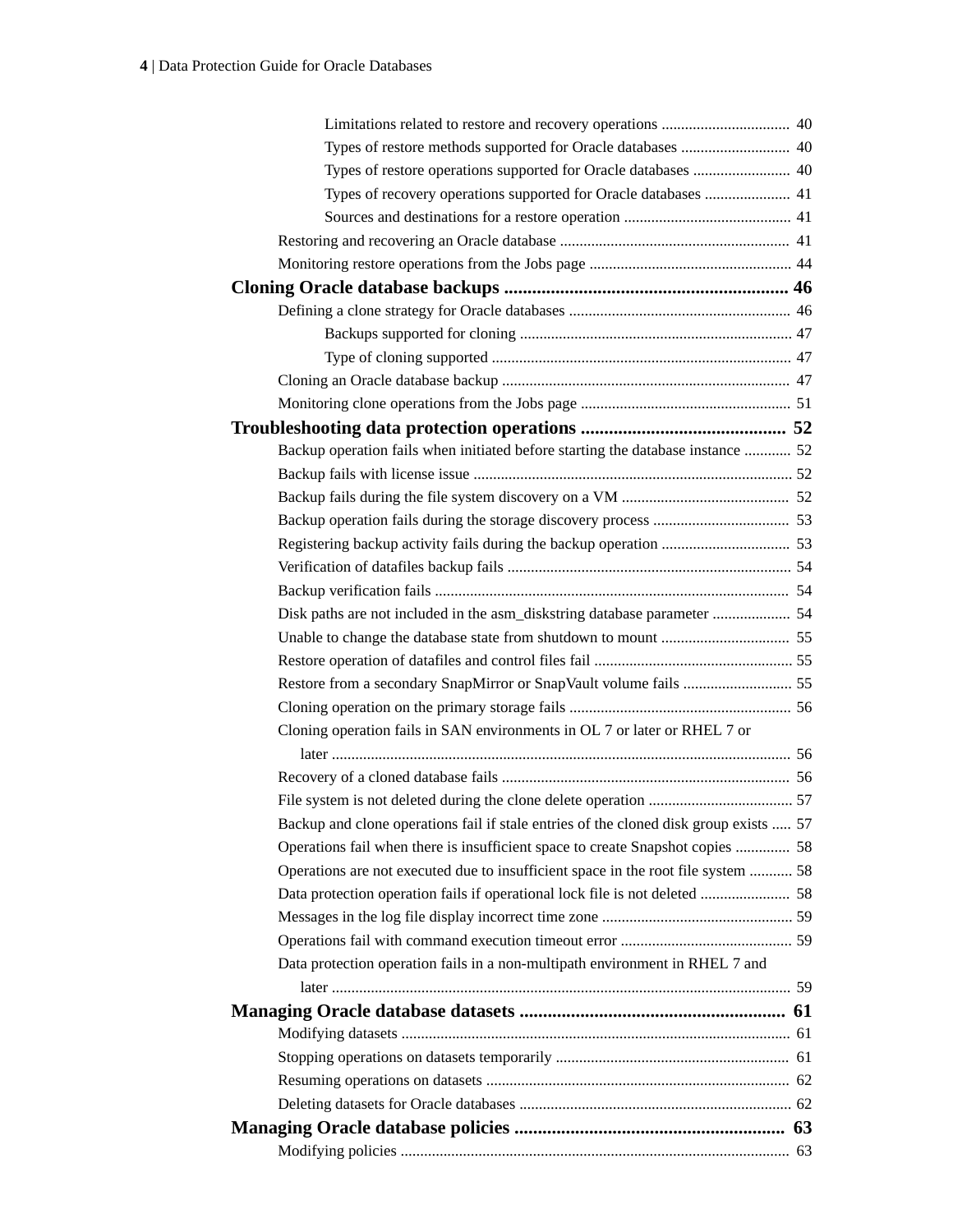| How to send comments about documentation and receive update |  |
|-------------------------------------------------------------|--|
|                                                             |  |
| 74                                                          |  |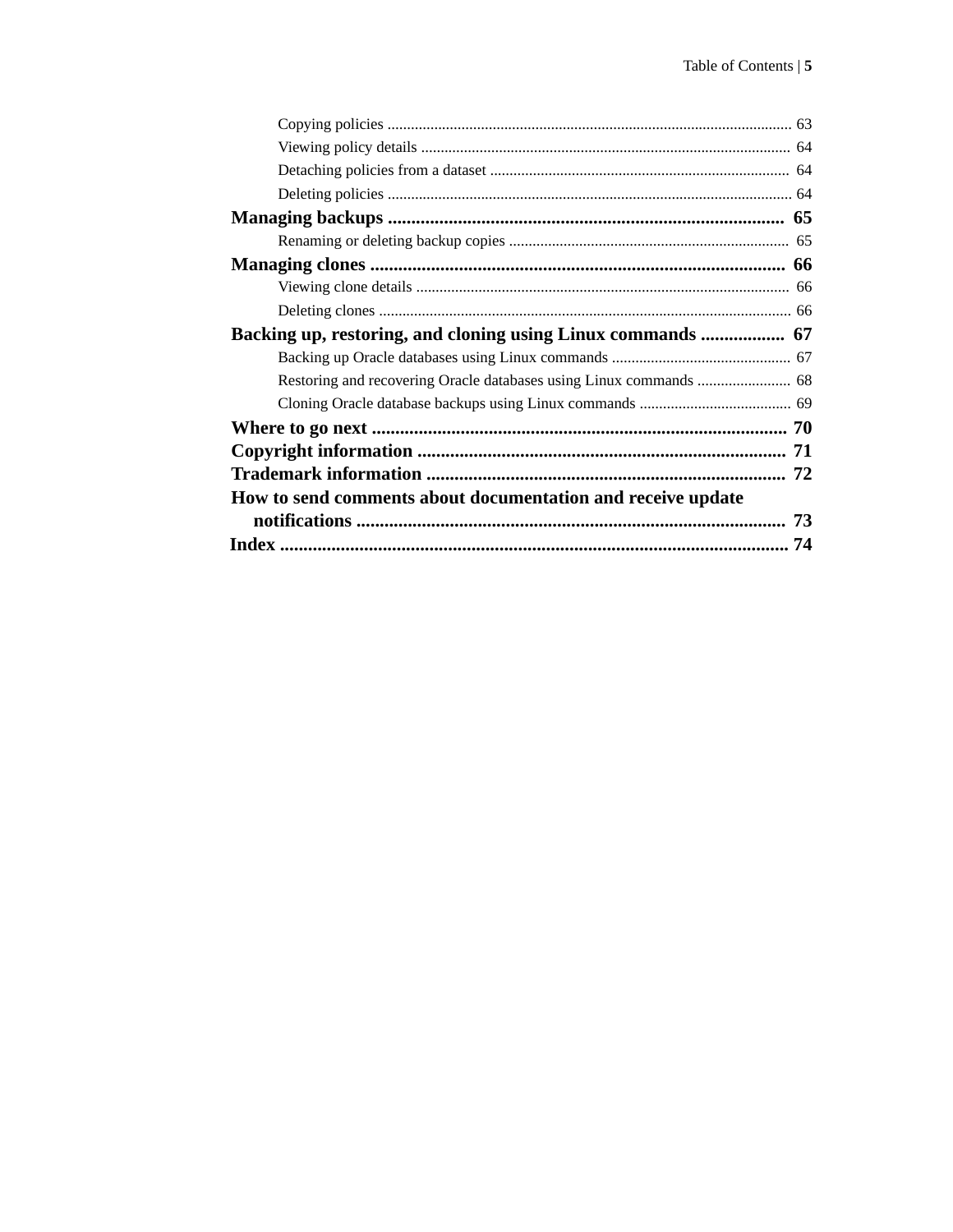# <span id="page-5-0"></span>**Data protection using SnapCenter Plug-in for Oracle Database**

The SnapCenter Plug-in for Oracle Database is a host-side component of the NetApp SnapCenter Software that enables application-aware data protection management of Oracle databases. The Plugin for Oracle automates the backup, verification, mounting, unmounting, restore, recovery, and cloning of Oracle databases in your SnapCenter environment.

The Plug-in for Oracle requires the SnapCenter Plug-in for UNIX to perform backup, verification, restore, recovery, and cloning of Oracle databases that are running on Linux hosts.

When the Plug-in for Oracle is installed, you can use SnapCenter with NetApp SnapMirror technology to create mirror copies of backup sets on another volume and with NetApp SnapVault technology to perform disk-to-disk backup replication for standards compliance.

You can use the Plug-in for Oracle to manage Oracle databases running SAP applications. However, SAP BR\*Tools integration is not supported.

### **Related information**

[SnapCenter Software 1.1 Installation and Setup Guide](https://library.netapp.com/ecm/ecm_download_file/ECMLP2440193) [SnapCenter Software 1.1 Getting Started Guide](https://library.netapp.com/ecm/ecm_download_file/ECMLP2440145)

# **What you can do with the SnapCenter Plug-in for Oracle Database**

You can use the Plug-in for Oracle to back up, verify, restore, recover, mount, unmount, and clone Oracle databases and their resources.

- Back up datafiles, control files, and archive log files.
- Restore database resources, including databases, tablespaces, container databases (CDBs), and pluggable databases (PDBs) and recover them up to a point-in-time.
- Create clones of production databases up to a point-in-time.
- Verify backups immediately or defer the verification.
- Mount and unmount log backups for recovery operation.
- Schedule backup, verification, and clone operations.
- Monitor backup, restore, and clone operations.
- View reports for backup, verification, restore, and clone operations.

# **SnapCenter Plug-in for Oracle Database features**

The Plug-in for Oracle integrates with the Oracle database on the Linux host and with NetApp technologies on the storage system.

#### **Unified graphical user interface**

The SnapCenter interface provides standardization and consistency across plug-ins and environments. The SnapCenter interface enables you to complete consistent backup, restore, recovery, and clone operations across plug-ins, use centralized reporting, use at-a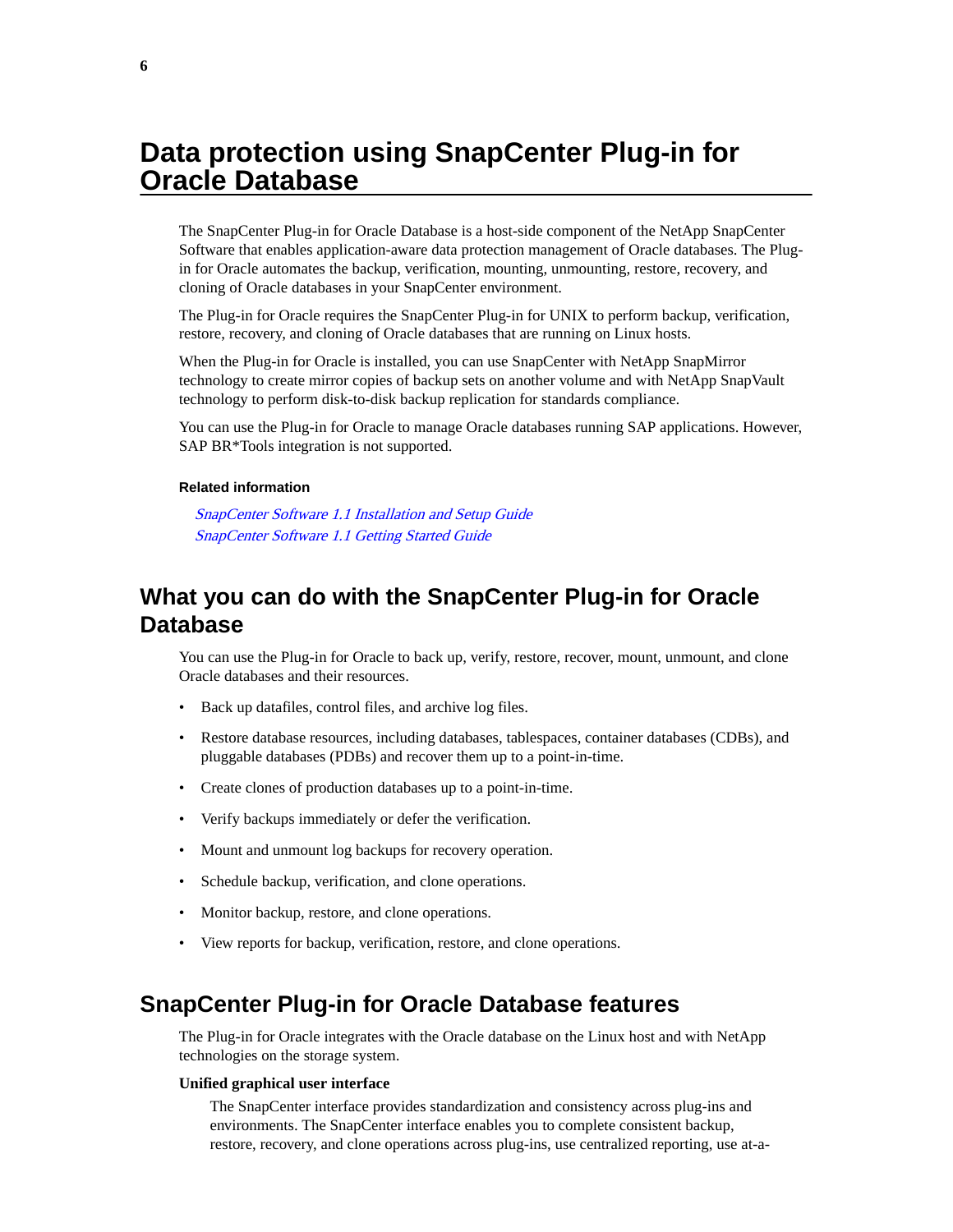<span id="page-6-0"></span>glance dashboard views, set up role-based access control (RBAC), and monitor jobs across all plug-ins.

### **Automated central administration**

You can schedule backup and clone operations, configure policy-based backup retention, and perform restore operations. You can also proactively monitor your environment with periodic email alerts.

# **Nondisruptive NetApp Snapshot copy technology**

SnapCenter uses NetApp Snapshot copy technology with the Plug-in for Oracle and Plugin for UNIX to back up databases. Snapshot copies consume minimal storage space.

The Plug-in for Oracle also offers the following benefits:

- Support for backup, restore, clone, mount, unmount, and verification workflows
- Automatically discover Oracle databases configured on the host
- RBAC-supported security and centralized role delegation You can also set the "Run As" credentials so that the authorized SnapCenter users have application-level permissions.
- Creation of space-efficient and point-in-time copies of production databases for testing or data extraction by using NetApp FlexClone technology A FlexClone license is required on the storage system where you want create the clone.
- Support for consistency group (CG) feature of Data ONTAP as part of creating backups in SAN and ASM environments
- Nondisruptive and automated backup verification
- Capability to run multiple backups simultaneously across multiple database hosts In a single operation, Snapshot copies are consolidated when databases in a single host share the same volume.
- Support for physical and virtualized infrastructures
- Support for NFS, iSCSI, Fibre Channel (FC), RDM, VMDK over NFS and VMFS, and ASM over NFS and SAN
- Support for the Selective LUN Map (SLM) feature of Data ONTAP Enabled by default, the SLM feature periodically discovers the LUNs that do not have optimized paths and fixes them. You configure SLM by modifying the parameters in the scu.properties file located at /var/opt/snapcenter/scu/etc.
	- You can disable this by setting the value of ENABLE\_LUNPATH\_MONITORING to **false**.
	- You can specify the frequency in which the LUN paths will be fixed automatically by assigning the value (in hours) to LUNPATH\_MONITORING\_INTERVAL.

For information about SLM, see the Data ONTAP administration information. [Clustered Data ONTAP 8.3 SAN Administration Guide](https://library.netapp.com/ecm/ecm_download_file/ECMLP2348030)

# **SnapCenter components**

SnapCenter consists of the SnapCenter Server, the SnapCenter Plug-ins Package for Windows, and the SnapCenter Plug-ins Package for Linux. Each of these packages contain plug-ins to SnapCenter. SnapCenter also interacts with Virtual Storage Console for VMware vSphere (VSC) to provide support for database backup, restore, recovery, and cloning on raw device mappings (RDMs) and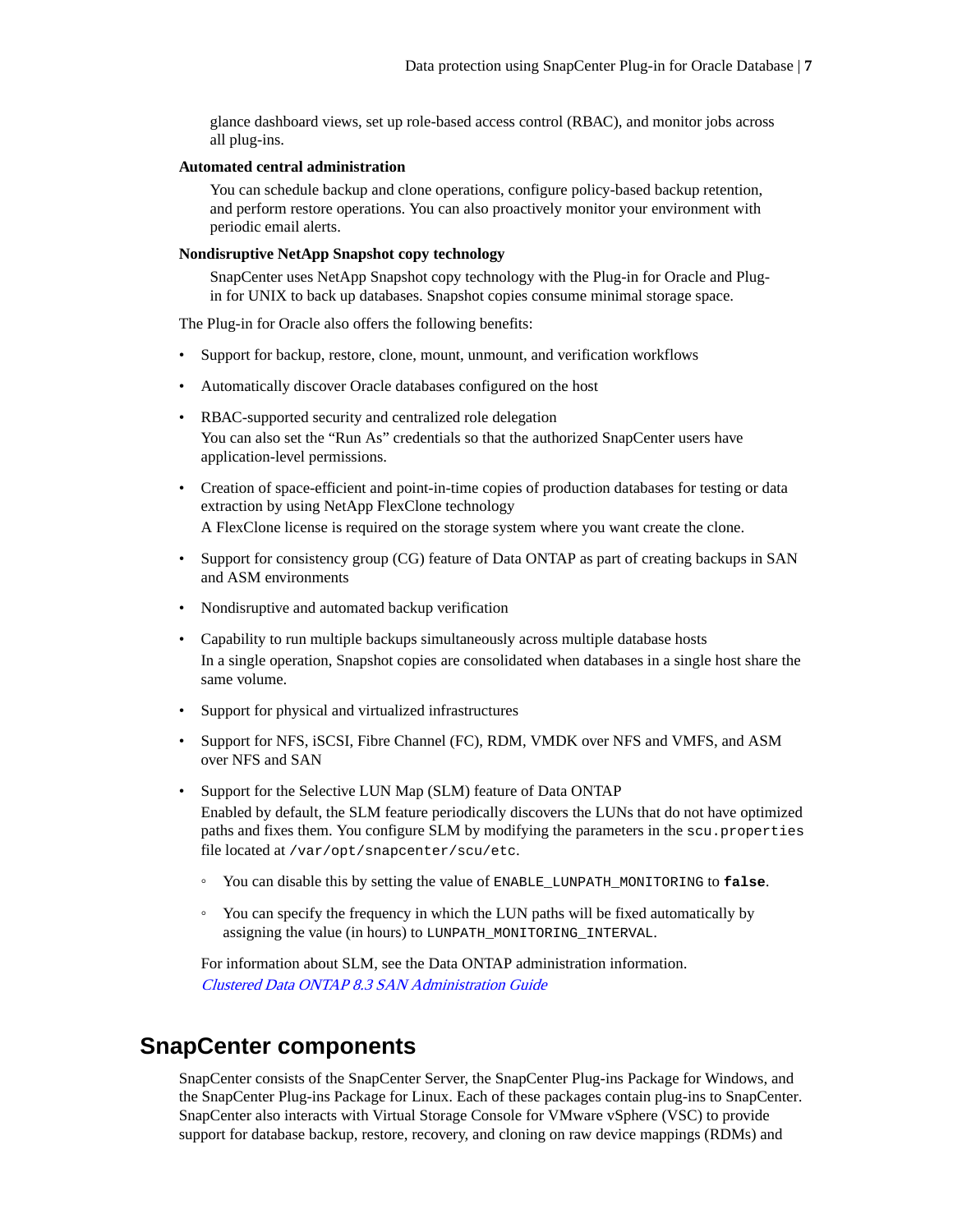virtual machine disks (VMDKs). When you are installing and configuring SnapCenter, it is helpful to understand its components.



# **SnapCenter Server**

The SnapCenter Server includes a web server, a centralized HTML5-based user interface, PowerShell cmdlets, APIs, and the SnapCenter repository. SnapCenter enables load balancing, high availability, and horizontal scaling across multiple SnapCenter Servers within a single user interface. You can accomplish high availability by using Network Load Balancing (NLB) and Application Request Routing (ARR) with SnapCenter. For larger environments with thousands of hosts, adding multiple SnapCenter Servers can help balance the load.

The SnapCenter platform is based on a multitiered architecture that includes a centralized management server (SnapCenter Server) and a SnapCenter host agent (SMCore):

- If you are using the SnapCenter Plug-ins Package for Windows, the SMCore runs on the SnapCenter Server and Windows plug-in host. The SnapCenter Server communicates with the Windows plug-ins through the SMCore.
- If you are using the SnapCenter Plug-ins Package for Linux, the SMCore running on the SnapCenter Server host communicates with the SnapCenter Plug-in Loader (SPL) running on the Linux host to perform different data protection operations.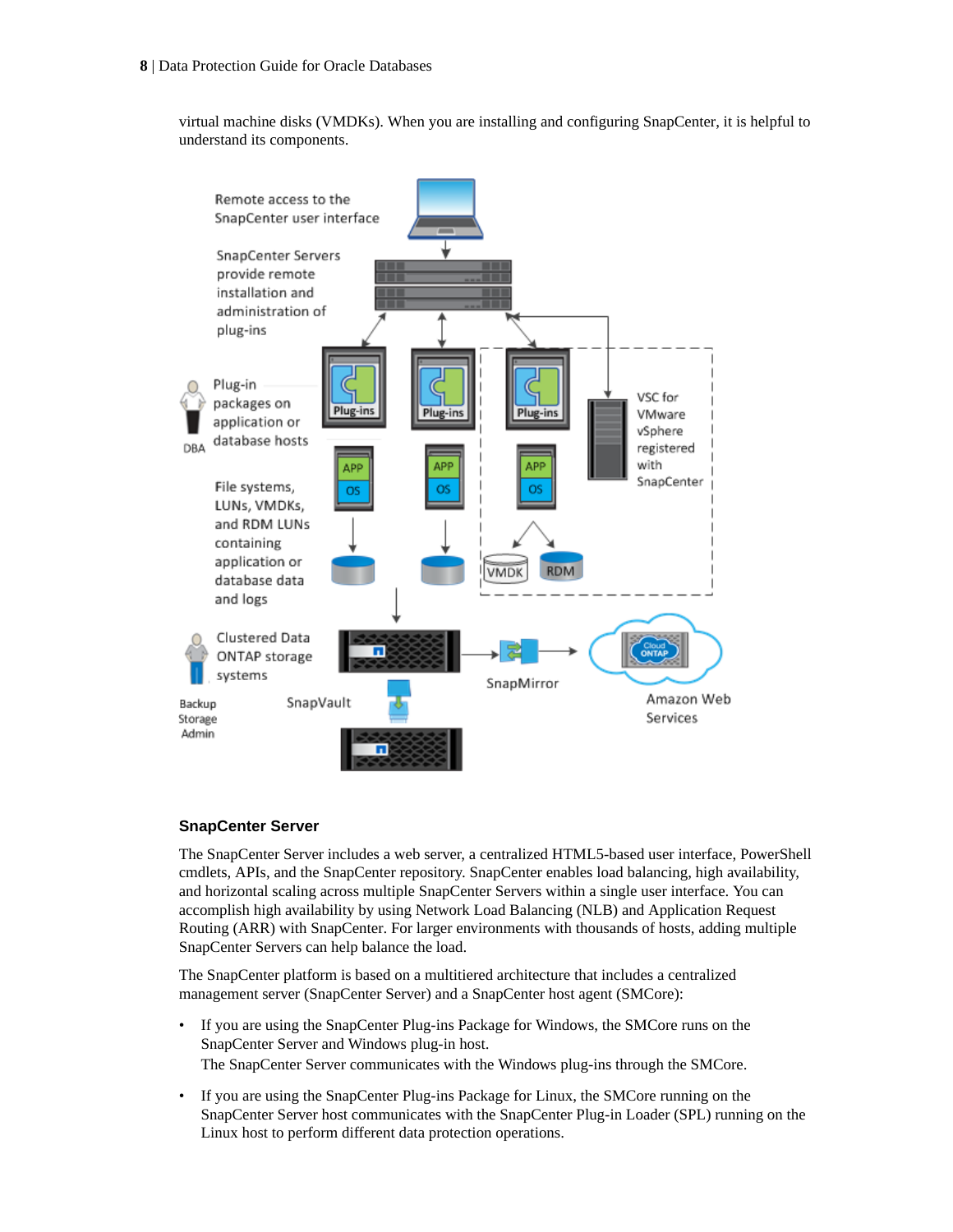SnapCenter enables centralized application resource management and easy data protection job execution through the use of datasets and policy management (including scheduling and retention settings). SnapCenter provides unified reporting through the use of a Dashboard, multiple reporting options, job monitoring, and log and event viewers.

Information about SnapCenter operations is stored in the SnapCenter repository.

## **SnapCenter Plug-ins Package for Windows**

This installation package includes the following plug-ins:

### **SnapCenter Plug-in for Microsoft SQL Server**

The Plug-in for SQL Server is a host-side component of the NetApp storage solution offering application-aware backup management of Microsoft SQL Server databases. With the plug-in installed on your SQL Server host, SnapCenter automates Microsoft SQL Server database backup, restore, and clone operations.

If you want to perform data protection operations on SQL Servers that are on VMDKs or RDMs, you must register VSC with SnapCenter using the SnapCenter Add Hosts wizard or the VSC Configure SnapCenter Server dialog box.

### **SnapCenter Plug-in for Microsoft Windows**

The Plug-in for Windows provides storage provisioning, Snapshot copy consistency, and space reclamation for Windows hosts. With the plug-in installed on your Windows host, you can use SnapCenter to create and resize disks, initiate iSCSI sessions, manage igroups, and manage SMB shares. The Plug-in for Windows is a required component of the Plug-in for SQL Server workflows.

Support is provided for provisioning SMB shares only. You cannot use SnapCenter to back up SQL Server databases on SMB shares.

Some features are not supported on all operating systems. See information about host requirements in the installation prerequisites.

### **SnapCenter Plug-ins Package for Linux**

This installation package includes the following plug-ins:

### **SnapCenter Plug-in for Oracle Database**

The Plug-in for Oracle is a host-side component of the NetApp integrated storage solution offering application-aware backup management of Oracle databases. With the Plug-in for Oracle installed on your Oracle host, SnapCenter automates backup, restore, recovery, verify, mount, unmount, and clone operations.

If you want to perform data protection operations on Oracle databases that are on VMDKs or RDMs, you must register VSC with SnapCenter using the SnapCenter Add Hosts wizard or the VSC Configure SnapCenter Server dialog box.

**Note:** You can use the Plug-in for Oracle to manage Oracle databases for SAP as well. However, SAP BR\*Tools integration is not supported.

### **SnapCenter Plug-in for UNIX**

The Plug-in for UNIX handles the underlying host storage stack and enables you to perform backup, restore, clone, mount, and unmount operations on Oracle databases that are running on a Linux host by working in conjunction with the Plug-in for Oracle. The Plug-in for UNIX supports the Network File System (NFS) and storage area network (SAN) protocols on a storage system that is running clustered Data ONTAP.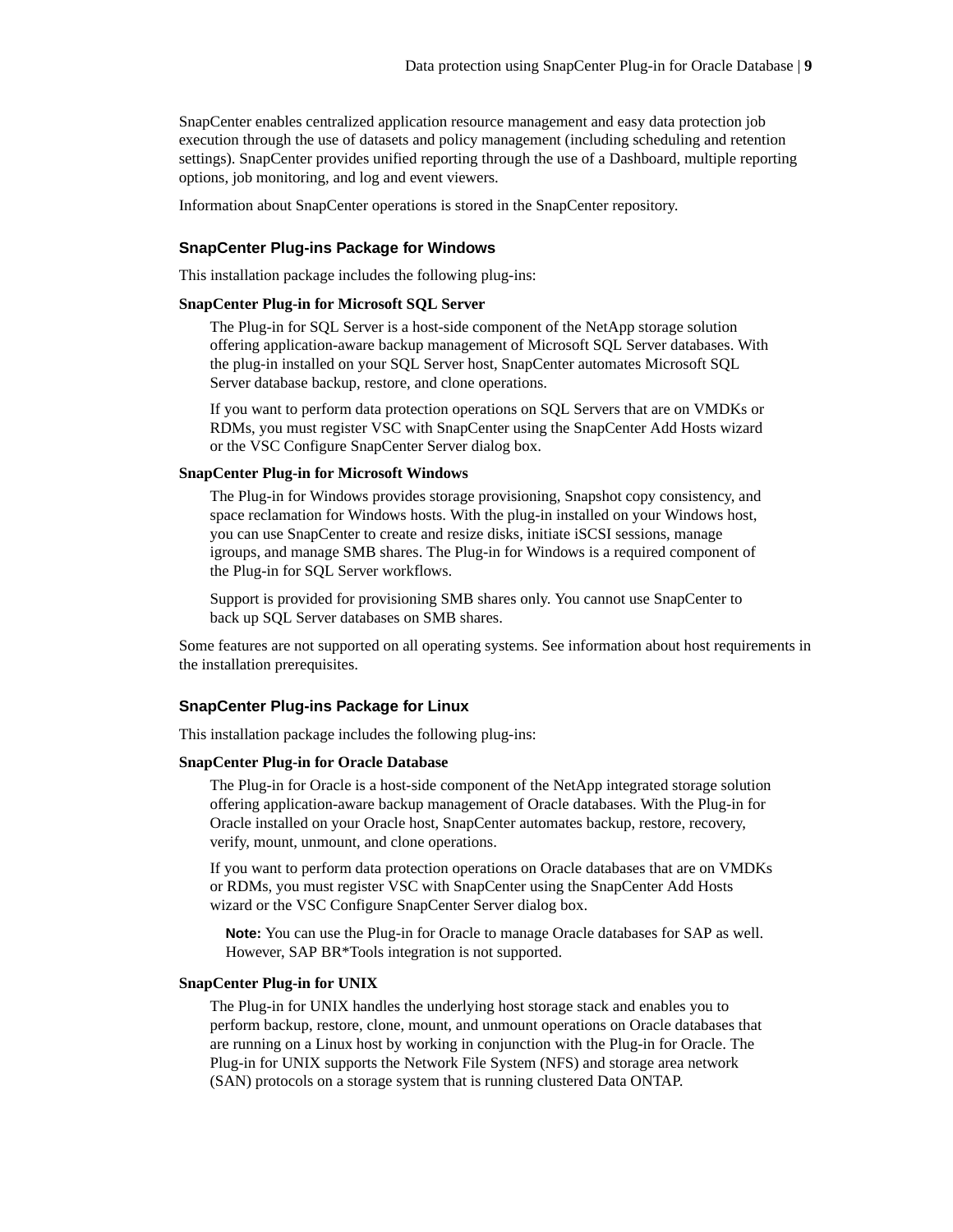# <span id="page-9-0"></span>**Virtual Storage Console for VMware vSphere**

Virtual Storage Console for VMware vSphere (VSC) is a vCenter Server plug-in that provides endto-end lifecycle management for virtual machines in VMware environments using NetApp storage systems. Integrating SnapCenter with VSC enables SnapCenter to perform backup, clone, and restore operations on database environments (SQL Server or Oracle database) that are backed by VMware datastores, VMDKs, or RDMs.

VSC uses SnapCenter to perform backup, restore, and clone operations for storage systems running clustered Data ONTAP 8.2.2 or later. Integrating VSC with SnapCenter enables VSC backup and recovery to use the SnapCenter database to store metadata. This greatly increases the scalability of VSC. This integration also enables the use of backup policies, enabling you to create and reuse policies in VSC, even across multiple VSC environments.

You must register VSC with SnapCenter using the SnapCenter Add Hosts wizard or the VSC Configure SnapCenter Server dialog box.

If you used VSC to create policies and datasets and registered VSC with SnapCenter, you can view these policies and datasets in SnapCenter. You can also view VSC-based backup, clone, and restore operations in the SnapCenter Jobs view.

VSC is not included in the SnapCenter installation.

**Note:** You need not register VSC with SnapCenter if you are using Plug-in for SQL Server (and your SQL Server environment uses an iSCSI initiator) or Plug-in for Oracle (and your Oracle environment uses NFS or an iSCSI initiator). If you do not register VSC with SnapCenter, a message appears in the SnapCenter Hosts view that indicates you should configure the hypervisor. For these conditions, you do not need to configure the hypervisor.

# **How resources, datasets, and policies are used in data protection**

Before you use SnapCenter, it is helpful to understand basic concepts related to the backup, clone, and restore operations you want to perform. You interact with resources, datasets, and policies for different operations.

- *Resources* are typically databases that you back up or clone. However, depending on your environment, resources might be database instances, Microsoft SQL server availability groups, Oracle databases, Oracle RAC databases, or anything that you want to back up or clone.
- A SnapCenter dataset is a collection of resources on a host or cluster. When you perform an operation on a dataset, you perform that operation on the *resources* defined in the dataset.
- The *policies* specify the schedule, copy retention, replication, scripts, and other characteristics of data protection operations.

You select the policy when you perform the operation.

Think of a dataset as defining what you want to protect and a policy as defining how you want to protect it. If you are backing up all databases of a host, for example, you might create a dataset that includes all the databases in the host. You could then attach two policies to the dataset: one that performs a full backup daily and another that performs transaction log (for SQL) or archive log backups (for Oracle database) hourly.

The following image illustrates the relationship between resources, datasets, and policies: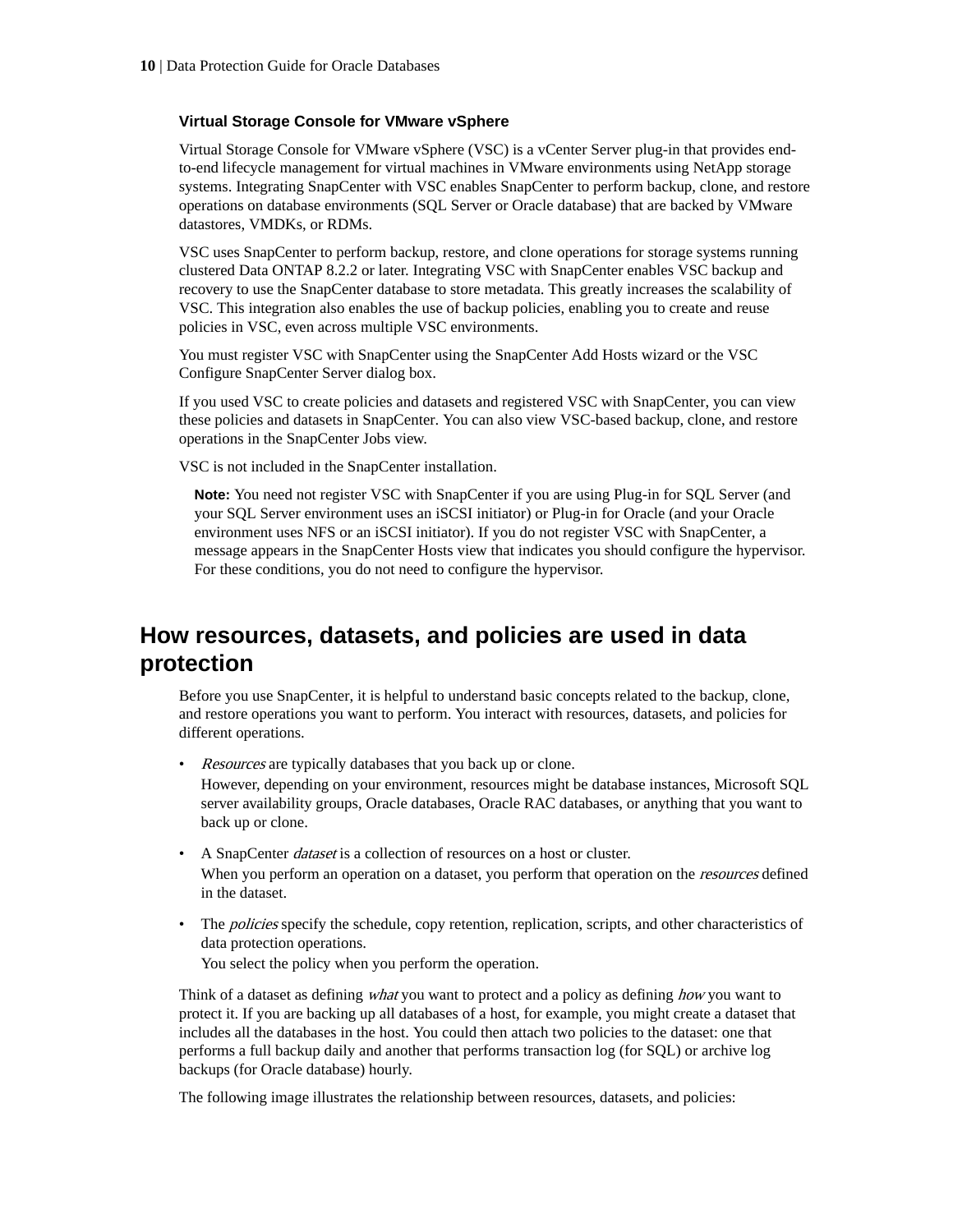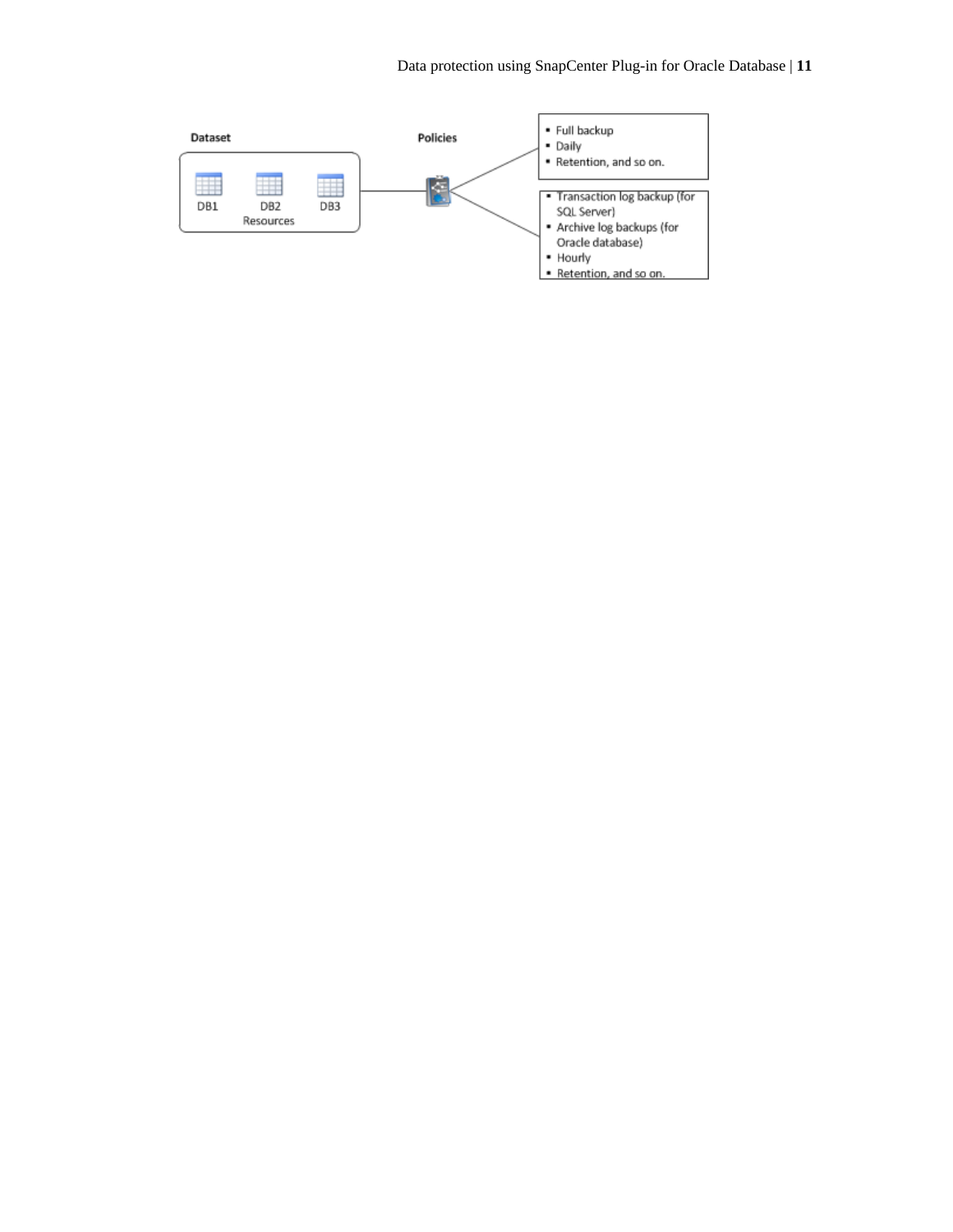# <span id="page-11-0"></span>**Data protection workflow for Oracle databases**



The data protection workflow lists the tasks that you have to perform for data protection.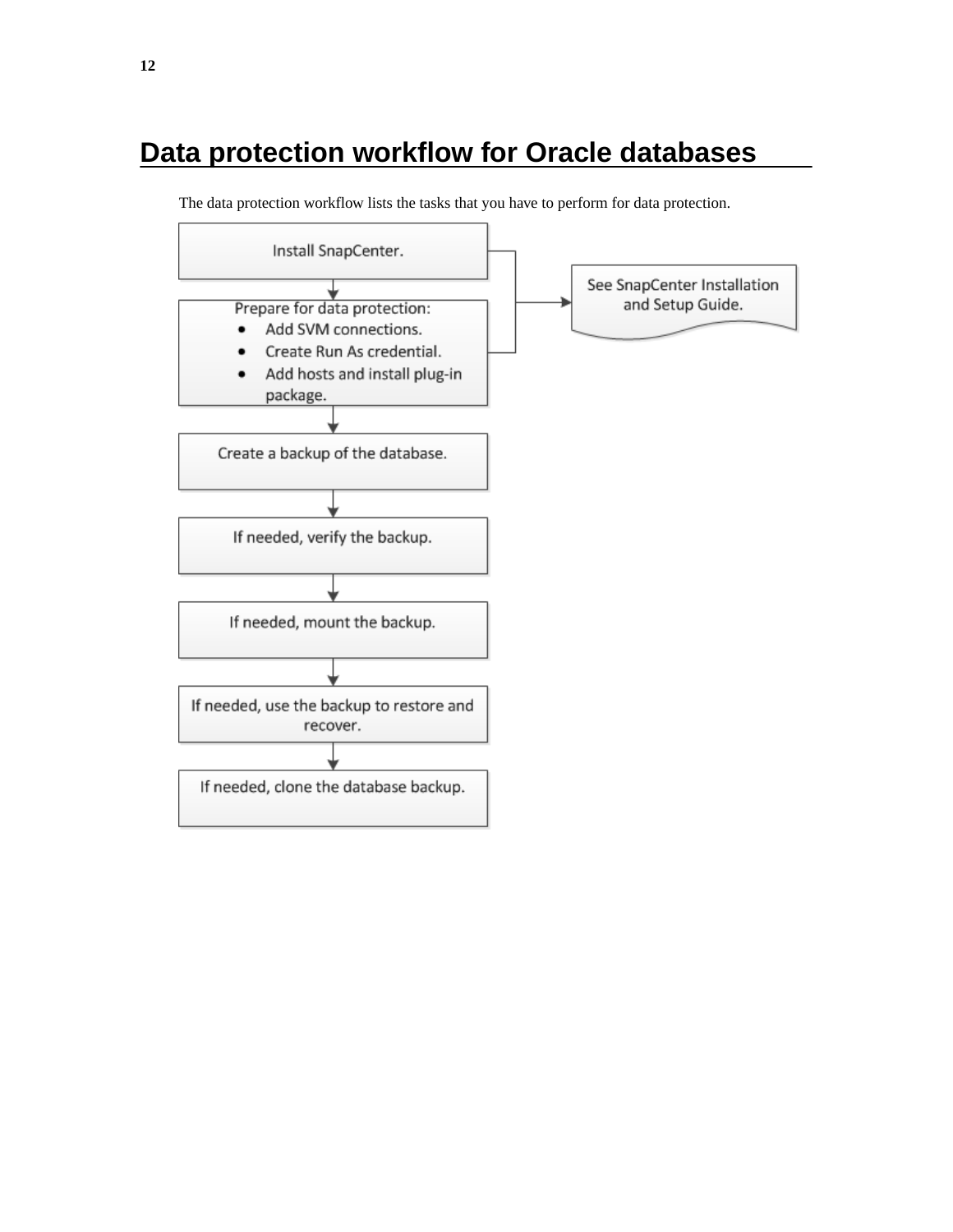# <span id="page-12-0"></span>**Preparing for data protection**

Before performing any data protection operation such as backup, clone, or restore operations, you must define your strategy and set up the environment. You can also set up the SnapCenter Server to use SnapMirror and SnapVault technology.

To take advantage of SnapVault and SnapMirror technology, you must configure and initialize a data protection relationship between the source and destination volumes on the storage device.

### **Related information**

[SnapCenter Software 1.1 Installation and Setup Guide](https://library.netapp.com/ecm/ecm_download_file/ECMLP2440193)

# **Prerequisites for using the SnapCenter Plug-in for Oracle Database**

Before you use the Plug-in for Oracle, the SnapCenter administrator must install and configure SnapCenter Server and perform the prerequisite tasks.

- Install and configure SnapCenter Server.
- Log in to SnapCenter Server.
- Configure the SnapCenter environment by adding SVM connections and creating Run As credentials.

**Note:** The Run As credential must be created for the root user or equivalent of the Linux host on which the SnapCenter Plug-ins Package for Linux will be installed.

- Add hosts, install the plug-ins, and discover the resources.
- Register Virtual Storage Console (VSC) with SnapCenter Server if you are using SnapCenter Server to protect Oracle databases that reside on VMware RDM LUNs or VMDKs. The registration of VSC enables SnapCenter Server to communicate with VMware vSphere.
- Install Java 1.7 or Java 1.8 on your Linux host.
- If you have multiple data paths (LIFs) or dNFS configuration, you can perform the following using SnapCenter CLI on the database host:
	- By default all the IP addresses of the database host is added to the NFS storage export policy in Storage Virtual Machine (SVM) for the cloned volumes. If you want to have a specific IP address or restrict to a subset of the IP addresses, run the Set-PreferredHostIPsInStorageExportPolicy CLI.
	- If you have multiple data path (LIF) in SVM, SnapCenter chooses the appropriate data path (LIF) for mounting the NFS cloned volume. However, if you want to specify a specific data path (LIF), you must run the Set-SvmPreferredDataPath CLI.

For information to run the CLIs, see the *[SnapCenter Software 1.1 Linux Command Reference](https://library.netapp.com/ecm/ecm_download_file/ECMLP2440332)* [Guide](https://library.netapp.com/ecm/ecm_download_file/ECMLP2440332).

• If you are having Oracle databases on NAS or NFS environments, you must have configured at least one NFS data LIF for primary or secondary storage to perform mount, clone, verification, and restore operations.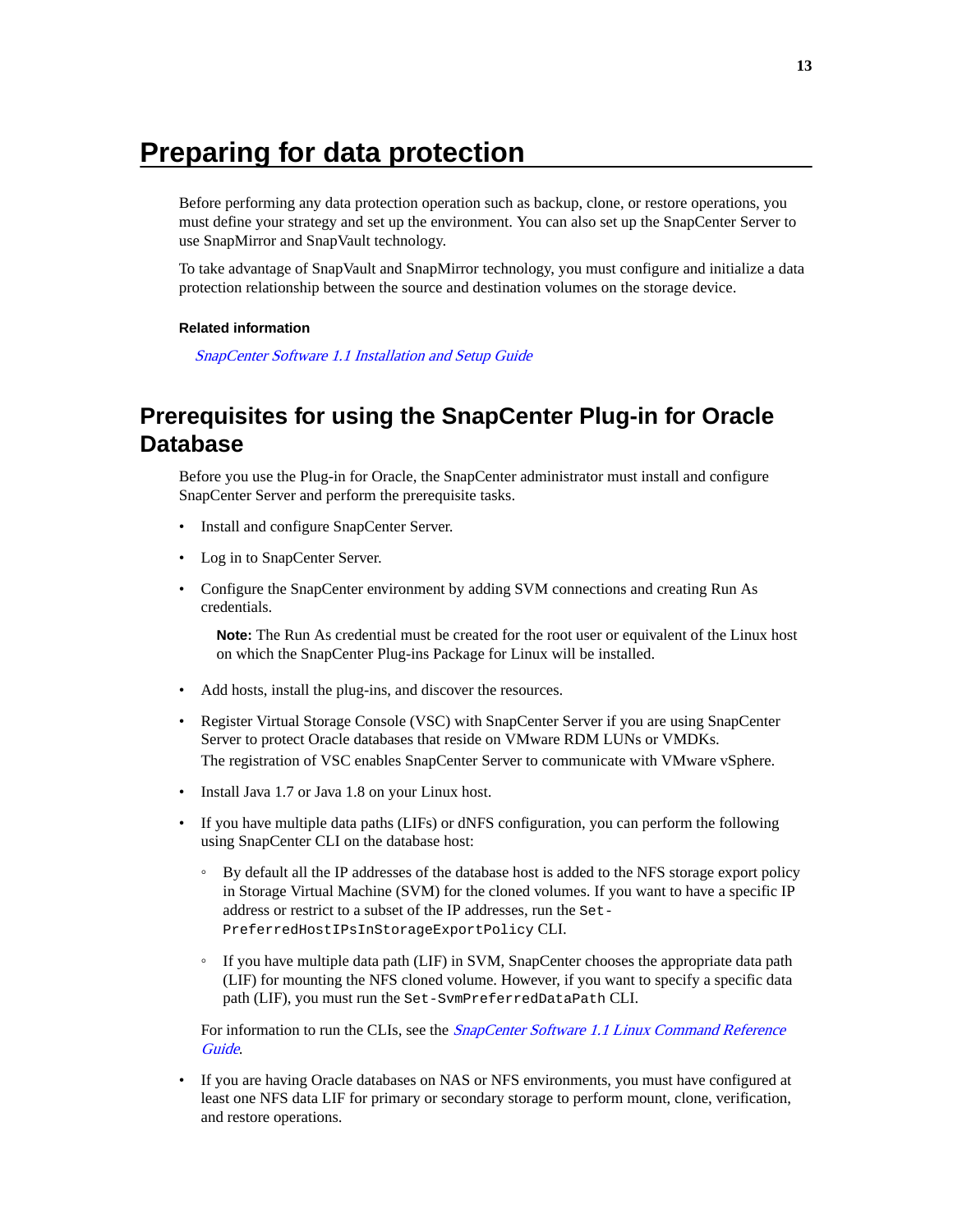- <span id="page-13-0"></span>• If you are using Oracle database on SAN environments, ensure that the SAN environment is configured as per the recommendation in the [Recommended Host Settings for Linux Unified Host](https://library.netapp.com/ecm/ecm_download_file/ECMP1654939) [Utilities 7.0](https://library.netapp.com/ecm/ecm_download_file/ECMP1654939) and [Using Linux Hosts with Data ONTAP Storage](https://library.netapp.com/ecm/ecm_download_file/ECMP1654943).
- If you are using Oracle database on LVM in Oracle Linux or RHEL 6.6 or 7.0 operating systems, install the latest version of Logical Volume Management (LVM).
- If you were using SnapManager for Oracle, you can use the migration feature to create policies and datasets in SnapCenter for the SnapManager for Oracle profiles and operations performed using those profiles.
- Set up SnapMirror and SnapVault, if you want backup replication.

# **Related information**

[SnapCenter Software 1.1 Installation and Setup Guide](https://library.netapp.com/ecm/ecm_download_file/ECMLP2440193) [SnapCenter Software 1.1 SnapManager Migration Guide](https://library.netapp.com/ecm/ecm_download_file/ECMLP2440302)

# **Storage types supported by SnapCenter Plug-in for Oracle Database**

SnapCenter supports a wide range of storage types on both physical and virtual machines. You must verify the support for your storage type before installing the SnapCenter Plug-ins Package for Linux.

| <b>Machine</b>    | <b>Storage type</b>                                                                   | <b>Support notes</b>                                                                                                                 |
|-------------------|---------------------------------------------------------------------------------------|--------------------------------------------------------------------------------------------------------------------------------------|
| Physical server   | FC-connected LUNs                                                                     |                                                                                                                                      |
|                   | iSCSI-connected LUNs                                                                  |                                                                                                                                      |
|                   | NFS-connected volumes                                                                 |                                                                                                                                      |
| <b>VMware ESX</b> | RDM LUNs connected by an<br>FC or iSCSI HBA                                           | You must register Virtual Storage<br>Console (VSC) with SnapCenter before<br>you use SnapCenter to back up<br>databases on RDM LUNs. |
|                   | <b>iSCSI</b> LUNs connected<br>directly to the guest system by<br>the iSCSI initiator |                                                                                                                                      |
|                   | VMDKs on VMFS or NFS<br>datastores                                                    | You must register VSC with<br>SnapCenter before you use SnapCenter<br>to back up databases on VMDKs.                                 |
|                   | NFS volumes connected<br>directly to the guest system                                 |                                                                                                                                      |

Provisioning using SnapCenter is not supported for SnapCenter Plug-ins Package for Linux.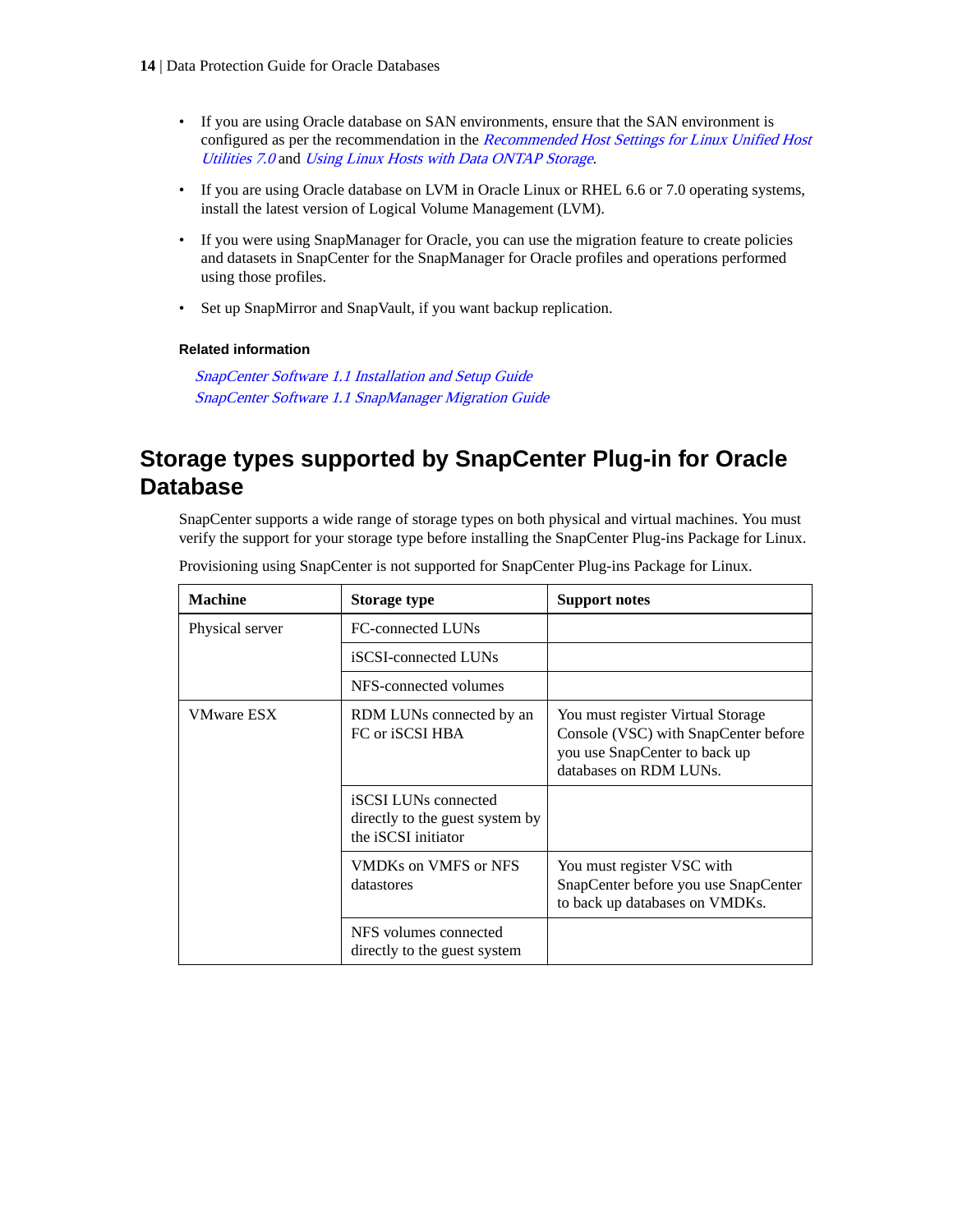# <span id="page-14-0"></span>**Logging in to SnapCenter**

Through SnapCenter role-based access control, users or groups are assigned roles and resources. When you log in to the SnapCenter graphical user interface, you log in with an Active Directory account.

### **About this task**

The SnapCenter graphical user interface (GUI) URL is configured based on information you provide during installation. It is useful to know where to find it after you complete the SnapCenter installation.

During the installation, the SnapCenter Server Install wizard creates a shortcut and places it on your local host desktop. Additionally, at the end of the installation, the Install wizard provides the SnapCenter URL, which you can copy if you want to log in from a remote system.

The default GUI URL is a secure connection to port 8146 on the server where the SnapCenter Server is installed (https://server:8146). If you provided a different server port during the SnapCenter installation, that port is used instead.

For Network Load Balance (NLB) deployment, you must access SnapCenter using the NLB cluster IP (https://NLB\_Cluster\_IP:8146).

In addition to using the SnapCenter GUI, you can use either PowerShell cmdlets to script configuration, backup, restore, verification, and clone operations for Microsoft SQL databases or use the SnapCenter command line interface (CLI ), sccli, to script configuration, backup, restore, verification, mount, unmount, and clone operations for Oracle database. For details, see the SnapCenter cmdlet or SnapCenter CLI documentation.

#### **Steps**

- **1.** Launch SnapCenter from the shortcut located on your local host desktop, from the URL provided at the end of the installation, or from the URL provided to you by your SnapCenter administrator.
- **2.** Choose which user you want to log in as:

| If you want to                            | Do the following                                                                                           |
|-------------------------------------------|------------------------------------------------------------------------------------------------------------|
| Log in as the SnapCenter<br>administrator | Enter the domain user with local administrator credentials provided<br>during the SnapCenter installation. |
| Log in as a SnapCenter user               | Enter your user credentials:                                                                               |
|                                           | Domain\UserName                                                                                            |

**3.** If you are assigned more than one role, from the Role box, select the role you want to use for this login session.

Your current user and associated role are shown in the upper right of SnapCenter.

#### **Related information**

[SnapCenter Software 1.1 Linux Command Reference Guide](https://library.netapp.com/ecm/ecm_download_file/ECMLP2440332)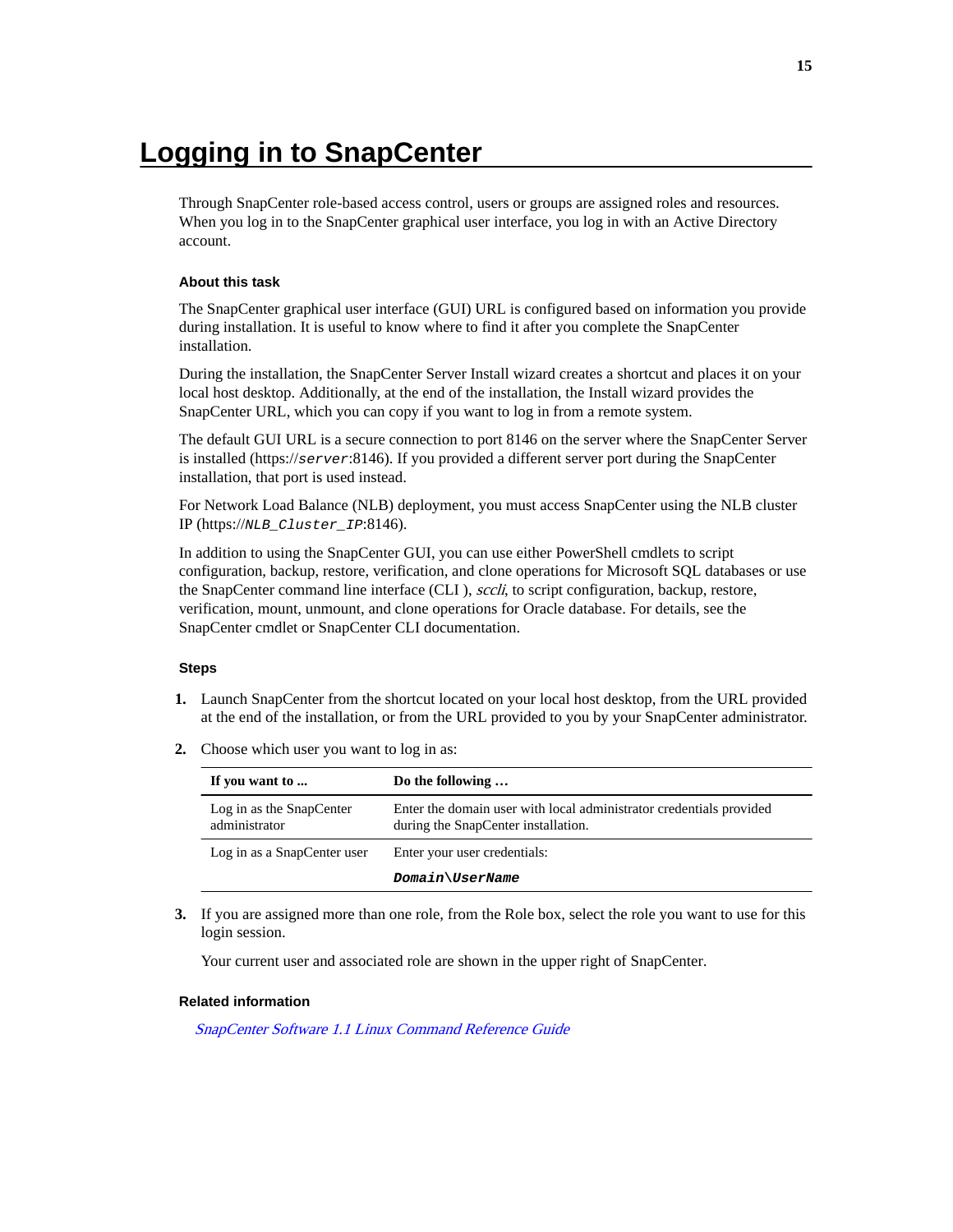# <span id="page-15-0"></span>**Backing up Oracle databases**

The backup workflow includes planning, identifying the resources for backup, creating verification and backup policies, creating datasets and attaching policies, creating backups, and monitoring the operations.

# **About this task**

The following workflow shows the sequence in which you must perform the backup operation:



You can also use Linux commands manually or in scripts to perform backup, restore, recovery, verify, and clone operations. For detailed information about Linux commands, use the SnapCenter command help or see the command reference information.

[SnapCenter Software 1.1 Linux Command Reference Guide](https://library.netapp.com/ecm/ecm_download_file/ECMLP2440332)

### **Related concepts**

[Backing up, restoring, and cloning using Linux commands](#page-66-0) on page 67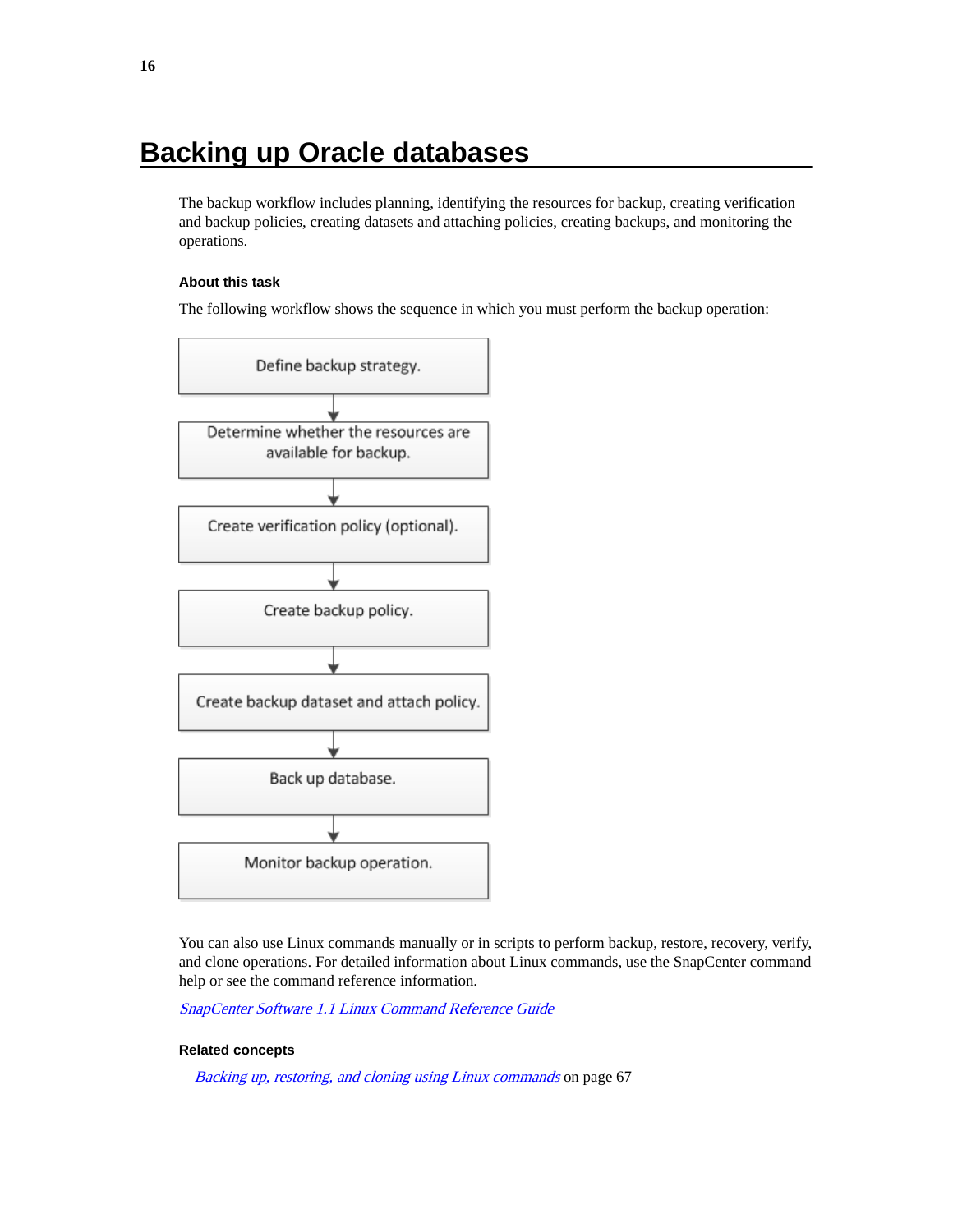# <span id="page-16-0"></span>**Defining a backup strategy for Oracle databases**

Defining a backup strategy before you create your backup jobs ensures that you have the backups that you require to successfully restore or clone your databases. Your service-level agreement (SLA), recovery time objective (RTO), and recovery point objective (RPO) largely determine your backup strategy.

### **About this task**

An SLA defines the level of service that is expected and addresses many service-related issues, including the availability and performance of the service. RTO is the time by which a business process must be restored after a disruption in service. RPO defines the strategy for the age of the files that must be recovered from backup storage for regular operations to resume after a failure. SLA, RTO, and RPO contribute to the data protection strategy.

### **Steps**

- **1.** Determine the supported database configurations.
- **2.** Decide the type of backup that you require.
- **3.** Decide on which node in a RAC environment you want to create your backup.
- **4.** Determine when you should back up your databases.
- **5.** Decide how to name your backups.
- **6.** Determine when you should verify the backup copies.
- **7.** Decide whether you want to verify the backup copies using the primary or secondary storage volume.
- **8.** Determine the retention period for the Snapshot copies on the source storage system and the SnapMirror destination.
- **9.** Decide whether you want to use NetApp SnapMirror technology for replication or NetApp SnapVault technology for long term retention.
- **10.** Determine the supported prescripts and postscripts.

## **Related references**

Supported Oracle database configurations for backups on page 17 [Types of backup supported](#page-17-0) on page 18 [Why to specify preferred nodes in RAC setup](#page-18-0) on page 19 [When to back up your Oracle databases](#page-18-0) on page 19 [Which backup naming convention to use](#page-18-0) on page 19 [When to schedule verification jobs](#page-19-0) on page 20 [Backup retention options](#page-19-0) on page 20 [How SnapCenter works with SnapMirror and SnapVault technologies](#page-19-0) on page 20 [Supported prescripts and postscripts](#page-20-0) on page 21

# **Supported Oracle database configurations for backups**

SnapCenter supports backup of different Oracle database configurations.

• Oracle 11g Standalone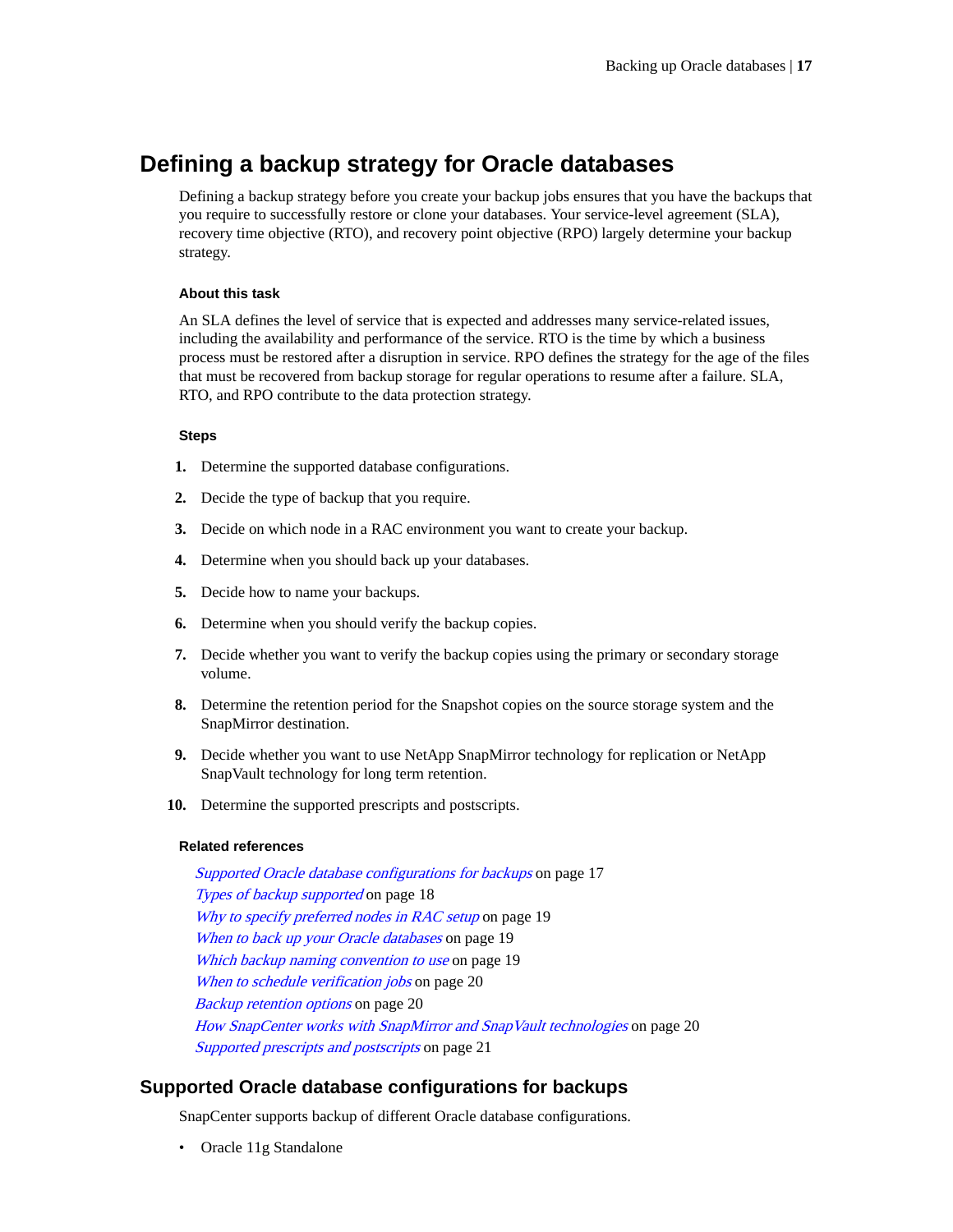- <span id="page-17-0"></span>• Oracle 11g Data Guard
- Oracle 11g Active Data Guard
- Oracle 11g Real Application Clusters (RAC)
- Oracle 12c Standalone Legacy
- Oracle 12c Standalone Container Database (CDB)
- Oracle 12c Data Guard
- Oracle 12c Active Data Guard
- Oracle  $12c$  RAC
- Oracle database on Automatic Storage Management (ASM)

You can perform backup, restore, and clone operations on Oracle databases on ASM, with or without ASMLib. However, ASM on Raw device mapping (RDM) and virtual machine disk (VMDK) is not supported.

**Note:** Before creating a backup of Data Guard or Active Data Guard database, the managed recovery process (MRP) is stopped and once the backup is created, MRP is started.

# **Related information**

# [NetApp Interoperability](https://mysupport.netapp.com/NOW/products/interoperability)

# **Types of backup supported**

Backup type specifies the type of backup that you want to create. SnapCenter supports online and offline backup types for Oracle databases.

# **Online backup**

A backup that is created when the database is in the online state is called an online backup. Also called a *hot backup*, an online backup enables you to create a backup of the database without shutting it down.

As part of online backup, you can create a backup of the following files:

- Datafiles and control files only
- Archive log files only (the database is not brought to backup mode in this scenario)
- Full database that includes datafiles, control files, and archive log files

**Note:** When a backup is created, quiescing and unqueiscing operations are performed for file systems of ext3, etx4, and xfs types only and not for NFS.

# **Offline backup**

A backup created when the database is either in a mounted or shutdown state is called an offline backup. An offline backup is also called a cold backup. You can include only datafiles and control files in offline backups. You can create either an offline mount or offline shutdown backup.

- When creating an offline mount backup, you must ensure that the database is in a mounted state. If the database is in any other state, the backup operation fails.
- When creating an offline shutdown backup, the database can be in any state. The database state is changed to the required state to create a backup. After creating the backup, the database state is reverted to the original state.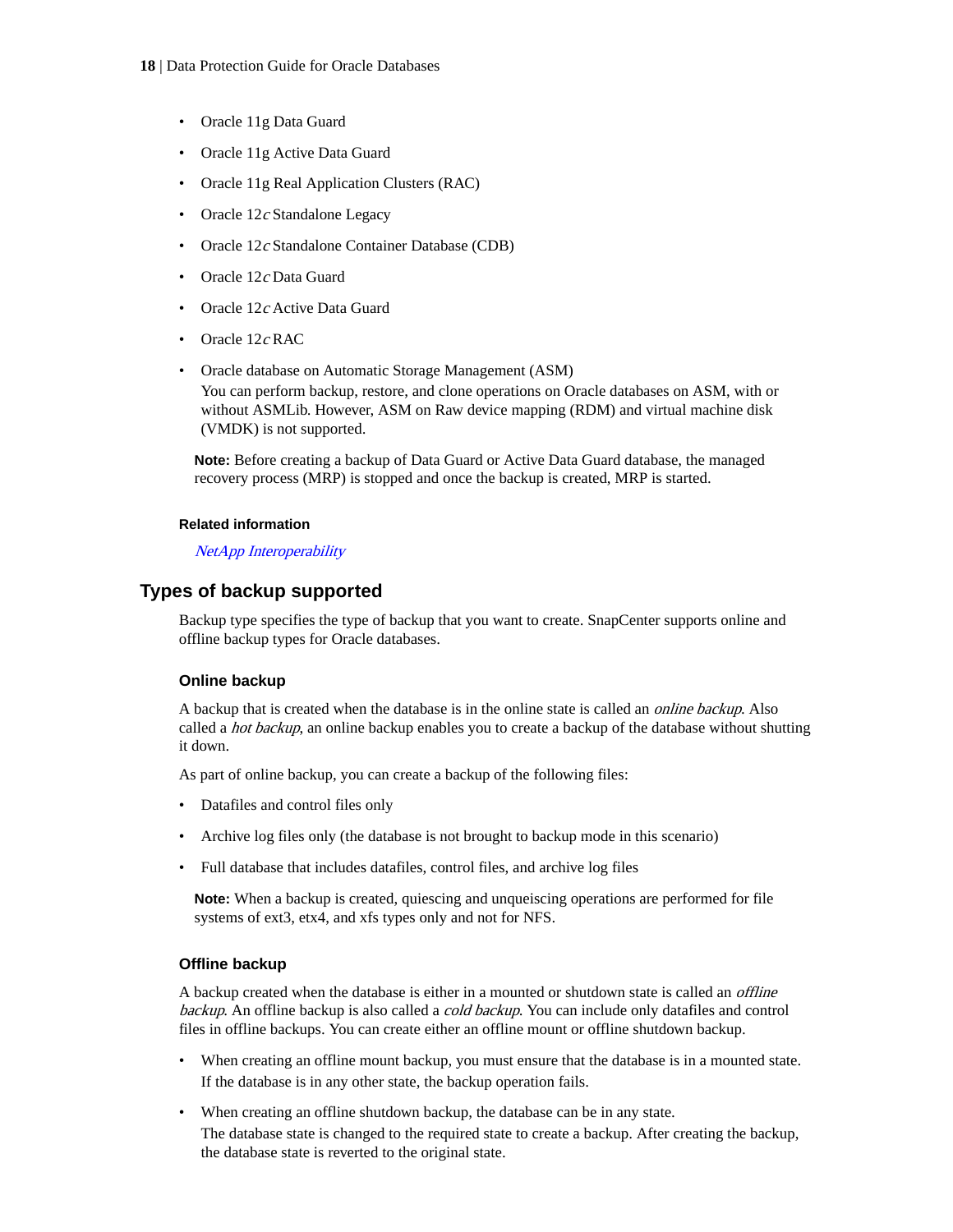# <span id="page-18-0"></span>**Why to specify preferred nodes in RAC setup**

In Oracle Real Application Clusters (RAC) setup, you can specify the preferred nodes on which the backup operation will be performed. If you do not specify the preferred node, SnapCenter automatically assigns a node as the preferred node and backup is created on that node.

The preferred nodes might be one or all the cluster nodes where the RAC database instances are present. The backup operation will be triggered only on these preferred nodes in the order of the preference.

For example, the RAC database cdbrac has three instances, namely cdbrac1 on node1, cdbrac2 on node2, and cdbrac3 on node3. The node1 and node2 are configured to be the preferred nodes with node2 being the first preference and node1 as the second preference. When you perform a backup operation, the operation will be first attempted on node2 because it is the first preferred node. If node2 is not in the state to back up which could be due to multiple reasons such as the plug-in agent is not running on the host, or the database instance on the host is not in the required state for the specified backup type; then the operation will be attempted on node1. The node3 will not be used for backup because it is not on the list of preferred nodes.

For information about how to specify the preferred nodes, see the *[SnapCenter Software 1.1](https://library.netapp.com/ecm/ecm_download_file/ECMLP2439718)* [Administration Guide](https://library.netapp.com/ecm/ecm_download_file/ECMLP2439718).

### **Required database state**

The RAC database instances on the preferred nodes must be in the required state for the backup to complete successfully.

- One of the RAC database instances in the configured preferred nodes must be in the open state to create an online backup.
- One of the RAC database instances in the configured preferred nodes must be in the mount state and all other instances including other preferred nodes must be in the mount state or lower to create an offline mount backup.
- RAC database instances can be in any state, but you must specify the preferred nodes to create an offline shutdown backup.

# **When to back up your Oracle databases**

The most critical factor in determining a database backup schedule is the rate of change for the database. The more often you back up your databases, the fewer archive logs SnapCenter has to use for restoring, which can result in faster restore operations.

You might back up a heavily used database every hour, while you might back up a rarely used database once a day. Other factors include the importance of the database to your organization, your service-level agreement (SLA) and your recovery point objective (RPO).

SLA defines the level of service expected and addresses many service-related issues, including the availability and performance of service. RPO defines the strategy for the age of the files that must be recovered from backup storage for regular operations to resume after a failure. SLA and RPO contribute to the data protection strategy.

# **Which backup naming convention to use**

You can either use the default Snapshot copy naming convention or use a customized naming convention. The default backup naming convention adds a timestamp to Snapshot copy names that helps you identify when the copies were created.

The Snapshot copy uses the following default naming convention: datasetname\_hostname\_timestamp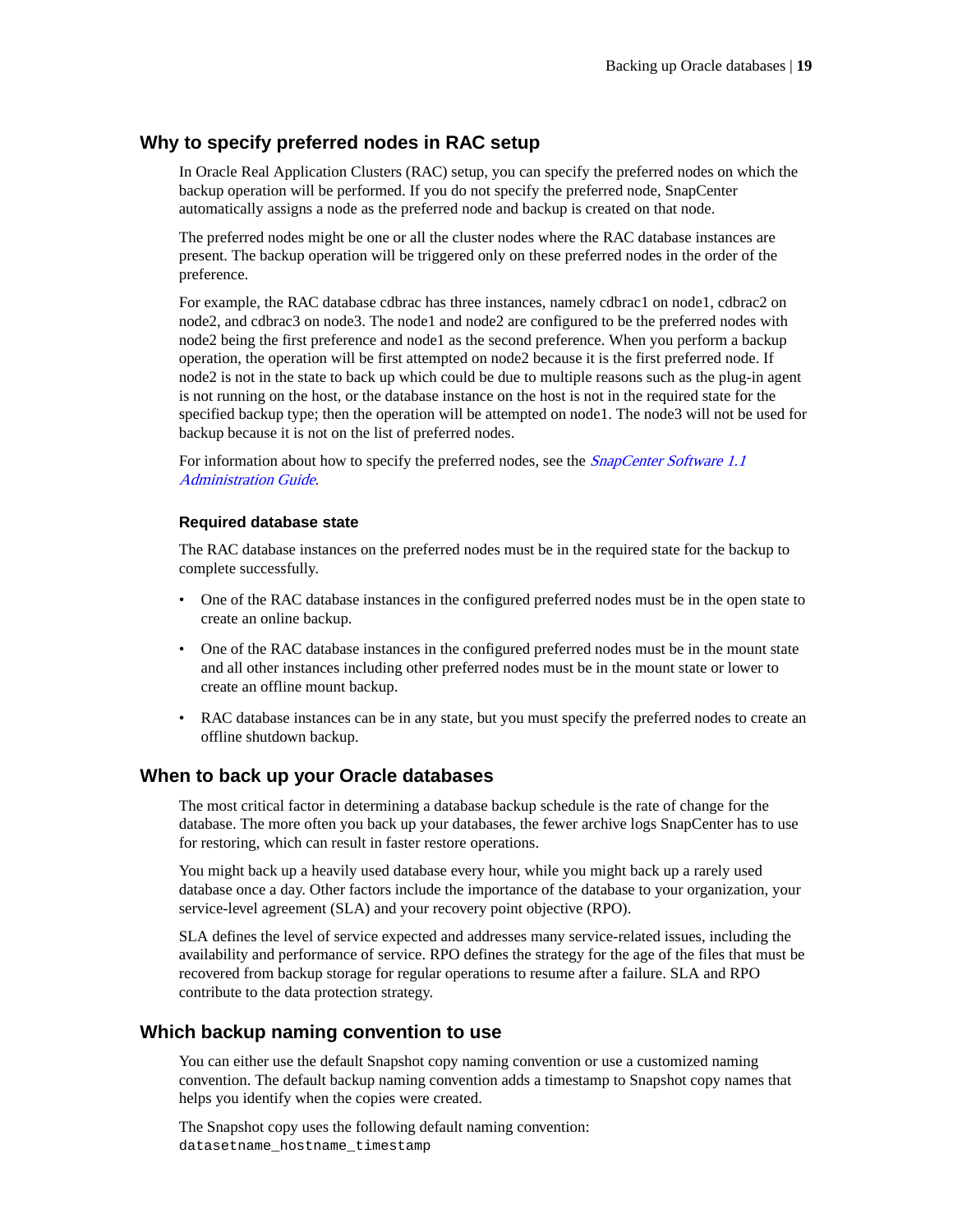<span id="page-19-0"></span>You should name your backup datasets logically, as in the following example:

dts1\_mach1x88\_03-12-2015\_23.17.26

In this example, the syntax elements have the following meanings:

- dts1 is the dataset name.
- mach1x88 is the host name.
- $\cdot$  03-12-2015 23.17.26 is the date and timestamp.

Alternatively, you can specify the Snapshot copy name format, while creating datasets by selecting **Use custom name format for Snapshot copy**. For example, customtext\_dataset\_policy\_hostname or dataset\_hostname. By default, the time stamp suffix is added to the Snapshot copy name.

# **Backup retention options**

You can choose either the number of days for which to retain backup copies or specify the number of backup copies you want to retain, up to a maximum of 255 copies. For example, your organization might require that you retain 10 days of backup copies or 130 backup copies.

If you set up SnapMirror replication, the retention policy is mirrored on the destination volume.

**Note:** For long-term retention of backup copies, you should use SnapVault backup.

# **When to schedule verification jobs**

Although SnapCenter can verify backups immediately after it creates them, doing so can significantly increase the time required to complete the backup job and is resource intensive. Hence, it is almost always best to schedule verification in a separate job for a later time. For example, if you back up a database at 5:00 p.m. every day, you might schedule verification to occur an hour later at 6:00 p.m.

For the same reason, it is usually not necessary to run backup verification every time you perform a backup. Performing verification at regular but less frequent intervals is usually sufficient to ensure the integrity of the backup. A single verification job can verify multiple backups at the same time.

# **How SnapCenter works with SnapMirror and SnapVault technologies**

With the SnapCenter Server, you can use SnapMirror to create mirror copies of backups on another volume. You can use SnapCenter Server with SnapVault technology to perform disk-to-disk backup replication for standard compliance.

Before you can use these technologies in SnapCenter, you must use System Manager or the ONTAP CLIs to configure a data-protection relationship between the source and destination storage volumes and initialize the relationship.

Subsequently, when you are preparing a backup, you set up a policy in which you can choose to use the SnapMirror and/or SnapVault technology.

### **Related information**

[SnapCenter Software 1.1 Installation and Setup Guide](https://library.netapp.com/ecm/ecm_download_file/ECMLP2440193) [SnapCenter Software 1.1 Administration Guide](https://library.netapp.com/ecm/ecm_download_file/ECMLP2439718)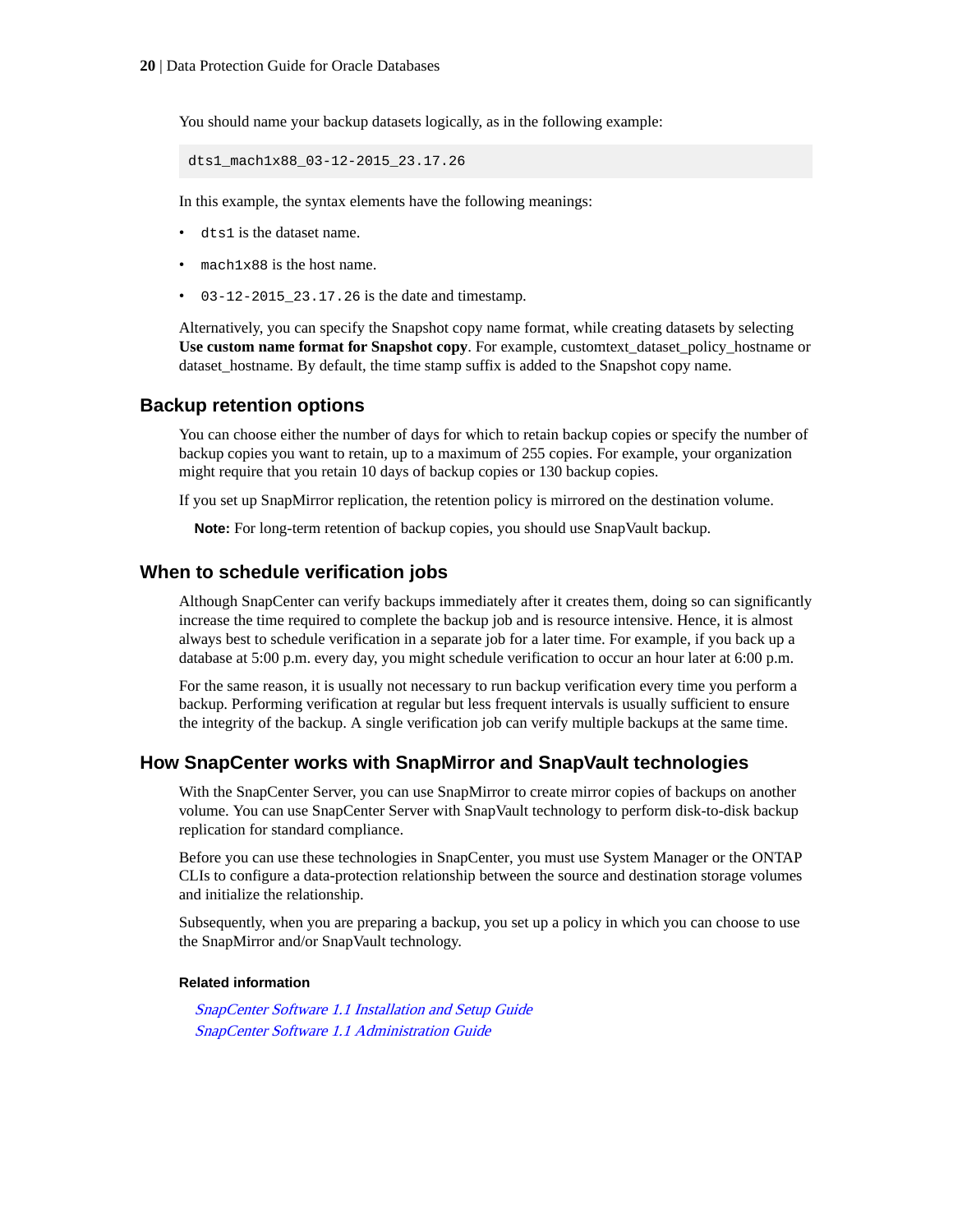# <span id="page-20-0"></span>**Backup copy verification using the primary or secondary storage volume**

You can verify backup copies on the primary storage volume or on either the SnapMirror or SnapVault secondary storage volume. Verification using a secondary storage volume reduces load on the primary storage volume.

When you verify on the primary or secondary storage volume, both the primary and the secondary Snapshot copies are marked as verified.

SnapRestore license is required to verify backup copies on SnapMirror and SnapVault secondary storage volume.

# **Supported prescripts and postscripts**

You can use prescripts and postscripts as part of backup, verify, restore, mount, and clone operations. These scripts enable automation either before or after your data protection job. Before you set up your prescripts and postscripts, you should understand some of the requirements for creating these scripts.

## **Supported script types**

You can write your script using any scripting language available in the Linux environment. You must set the executable permission for the scripts.

While writing your own script, you must specify the following return codes in your script:

- Return codes 0 and 1 implies that the script is executed successfully and the workflow continues
- Return code 2 implies that the script is executed with a warning and the workflow continues
- Return code 3, 4, or any other value implies that script is not executed successfully and the workflow fails

### **Script path location**

You must ensure that the prescripts and postscripts should be located either in /var/opt/ snapcenter/spl/scripts or in any folder inside this path.

# **Supported prescript and postscript arguments**

You can only specify custom arguments for passing to the scripts. These custom arguments must be a space separated list.

# **Determining whether Oracle databases are available for backup**

Resources are Oracle databases on the host that are maintained by SnapCenter. You can add these databases to datasets to perform data protection operations after you discover the databases that are available. Determining the available resources also verifies that the plug-in installation has been completed successfully.

### **Before you begin**

- You must have completed tasks such as installing the SnapCenter Server, adding hosts, creating SVM connections, and adding "Run As" credentials.
- If the databases reside on a VMDK or RDM, you must have configured Virtual Storage Console (VSC) with the SnapCenter Server.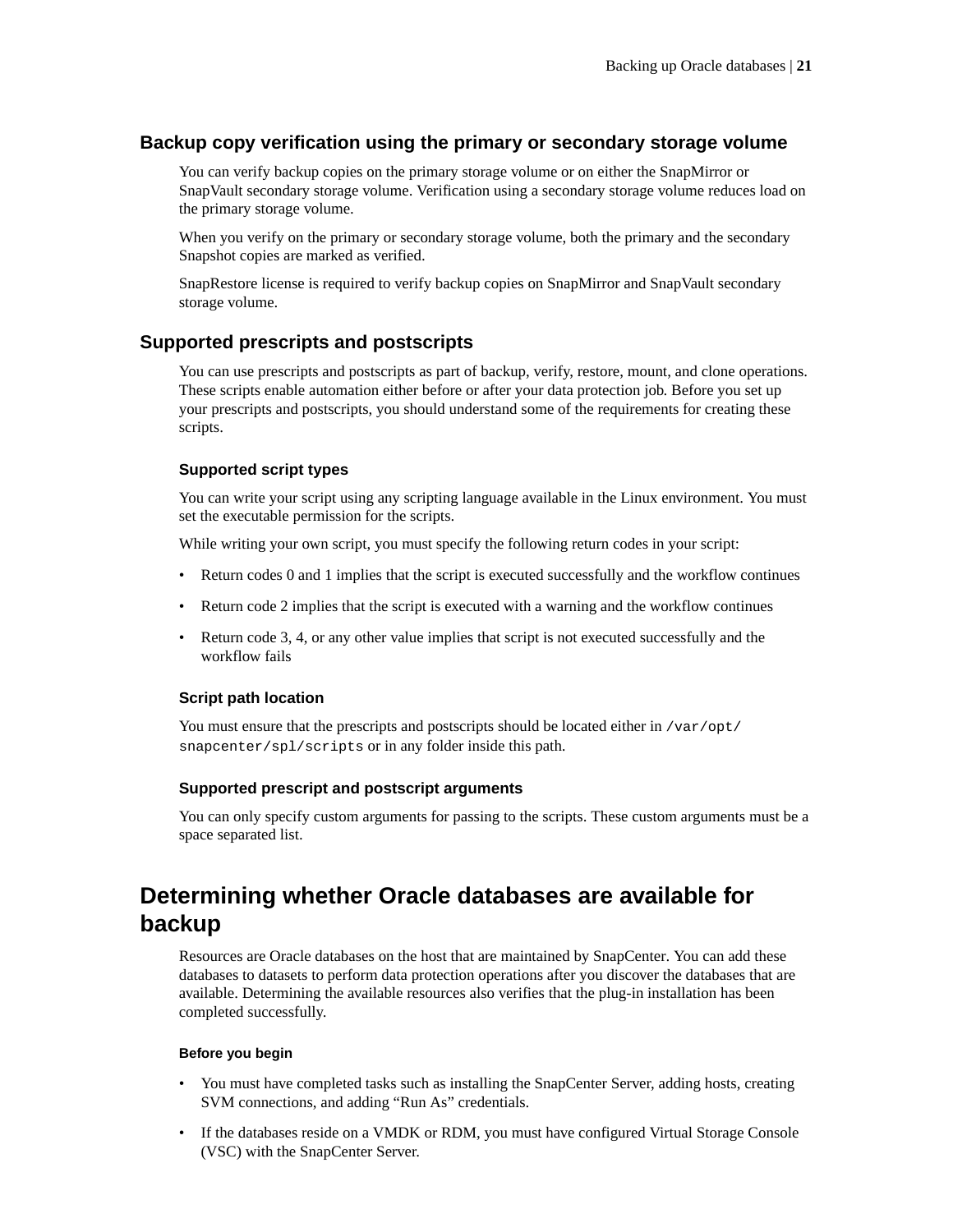## <span id="page-21-0"></span>**About this task**

The databases should be at least in the mounted state or above for the discovery of databases to be successful. In Oracle Real Application Clusters (RAC) environment, the RAC database instance in the host where the discovery is performed should be at least in mounted the state or above for the discovery of the database instance to be successful. Only the databases that are discovered successfully can be added to datasets.

# **Steps**

- **1.** In the left navigation pane, click **Inventory**.
- **2.** Click **Oracle Database**.
- **3.** Select the host from the **Host** drop-down list.

The databases that are installed on the host are displayed along with general information about the databases.

**Note:** The Oracle version is not displayed if the database is in shutdown state.

# **4.** Click **Refresh Resources**.

The newly added or deleted Oracle databases are updated to the SnapCenter Server inventory.

**Note:** If you have enabled Oracle database authentication while configuring the database, the discovered database is shown with a lock icon. If the lock icon appears, you must specify the database credentials for successfully adding the database to a dataset. You can specify the database credentials using **Configure Database**.

# **Related information**

[SnapCenter Software 1.1 Administration Guide](https://library.netapp.com/ecm/ecm_download_file/ECMLP2439718)

# **Creating verification policies for Oracle databases**

You must create a verification policy to verify your backup. A verification policy is a set of rules that governs how you manage and schedule verification operations. Additionally, you can specify replication, prescript, and postscript details.

### **Steps**

- **1.** In the left navigation pane, click **Policies**.
- **2.** Click **New > Oracle Policy > Verification**.
- **3.** In the **Name** page, enter the policy name and description.
- **4.** In the **Schedule** page, select the frequency of the verification operation from the **Schedule type** type drop-down list:

| If you select  | Then                                                                                                                                            |
|----------------|-------------------------------------------------------------------------------------------------------------------------------------------------|
| <b>OneTime</b> | Specify the start date.                                                                                                                         |
| Hourly         | Specify the start date, the interval when the operation should occur, and<br>optionally an expiry date.                                         |
| Daily          | Specify the start date, the days and interval when the operation should<br>occur, and optionally a recurrence in minutes and/or an expiry date. |
| Weekly         | Specify the start date, the interval when the operation should occur, and<br>optionally a recurrence in minutes and/or an expiry date.          |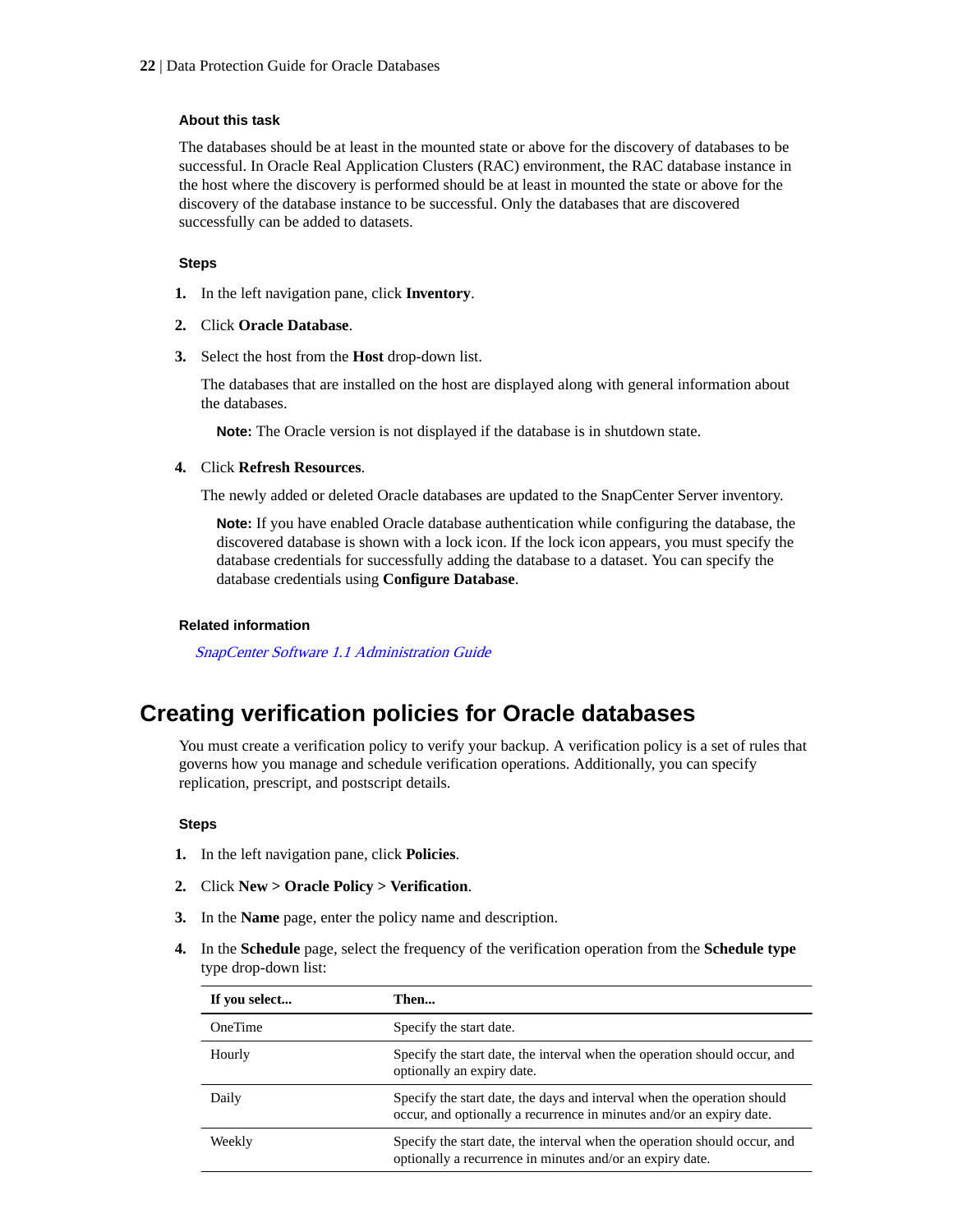<span id="page-22-0"></span>

| If you select | Then                                                                                                                                                       |
|---------------|------------------------------------------------------------------------------------------------------------------------------------------------------------|
| Monthly       | Specify the start date, the month, days, and interval when the operation<br>should occur, and optionally a recurrence in minutes and/or an expiry<br>date. |

If you do not want to schedule the verification operation, you must select **None**.

**5.** In the **Replication** page, select **Verify on secondary storage** if you want to verify the backup on a secondary storage volume.

The Snapshot copies are verified on the secondary storage volume and the primary Snapshot copies are marked as verified.

You must ensure that the SVM settings of the secondary storage are included in the SnapCenter Server settings if you are verifying on the secondary storage.

If you want to verify the backups soon after the backup operation is completed, you must select the secondary replication option while creating the backup policy.

**6.** Optional: In the **Script** page, enter the path and the arguments of the prescript or postscript that you want to run before or after the verification operation, respectively.

You must store the prescripts and postscripts either in /var/opt/snapcenter/spl/scripts or in any folder inside this path. By default, the /var/opt/snapcenter/spl/scripts path is populated. If you have created any folders inside this path to store the scripts, you must specify those folders in the path.

You can also specify the script timeout value. The default value is 60 seconds.

**7.** In the **Options** page, enter the number of most recent backups you want to verify.

### **Example**

If three backups were created as part of the schedule and you enter 2 as the number of backups you want to verify; then of the three backups, 2 most recent backups will be verified.

**8.** Review the summary and click **Finish**.

#### **Related concepts**

[How resources, datasets, and policies are used in data protection](#page-9-0) on page 10

#### **Related information**

[SnapCenter Software 1.1 Installation and Setup Guide](https://library.netapp.com/ecm/ecm_download_file/ECMLP2440193)

# **Creating backup policies for Oracle databases**

Before you use SnapCenter to back up Oracle database resources, you must create a backup policy for the dataset that you want to back up. A backup policy is a set of rules that governs how you manage, schedule, and retain backups. Additionally, you can specify the replication, script, and backup type settings. Creating a policy saves time when you want to reuse the policy on another dataset.

#### **Before you begin**

- You must have defined your backup strategy.
- You must have prepared for data protection by completing tasks such as installing SnapCenter, adding hosts, discovering databases, and creating Storage Virtual Machine (SVM) connections.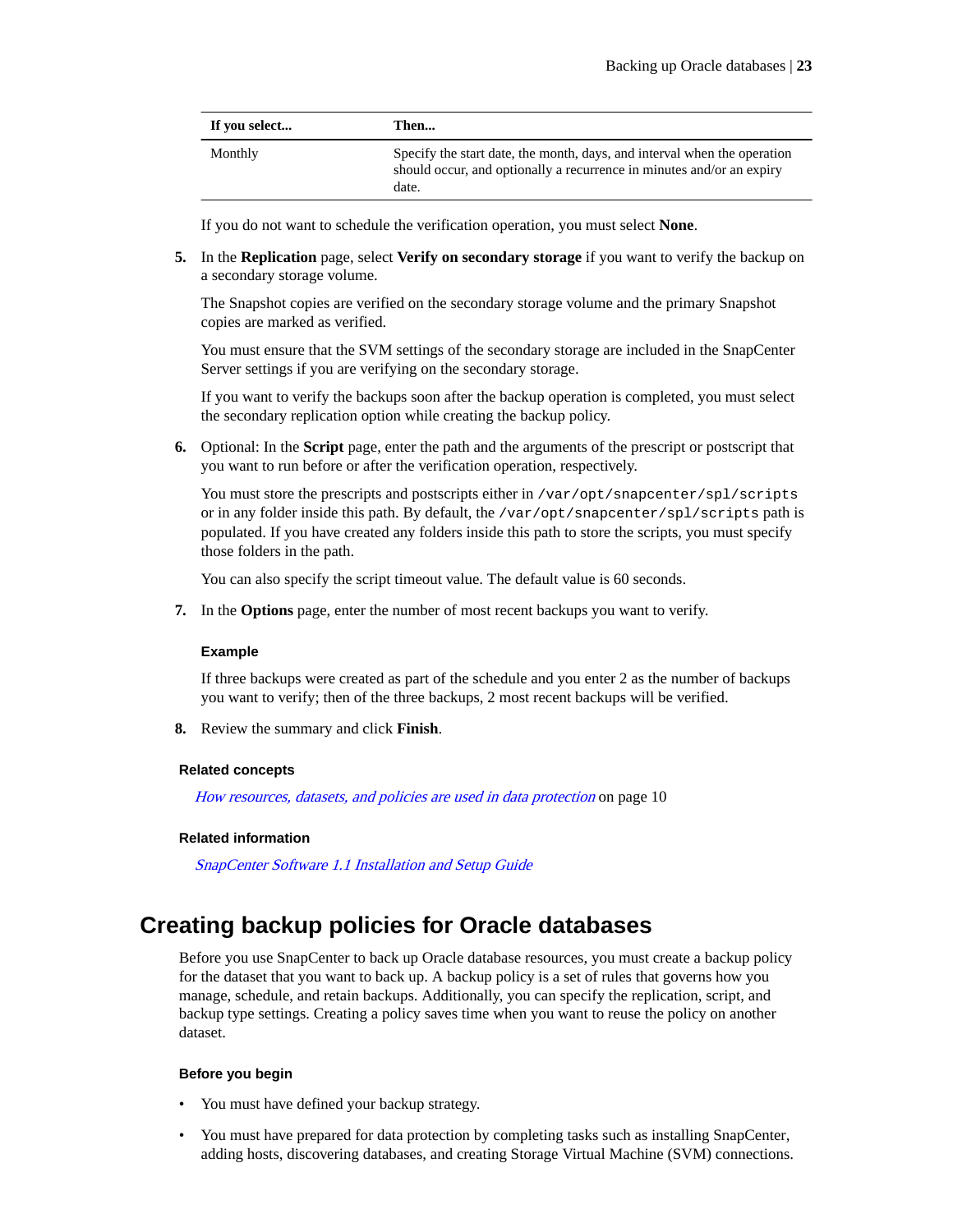- You must have created a verification policy if you want to verify the backup soon after the backup operation is completed.
- The SnapCenter administrator must have assigned the SVMs for both the source and destination volumes to you if you are replicating Snapshot copies to a mirror or vault.

### **Steps**

- **1.** In the left navigation pane, click **Policies**.
- **2.** Click **New > Oracle Policy > Backup**.
- **3.** In the **Name** page, enter the policy name and description.
- **4.** In the **Backup Type** page, select the backup type:
	- If you want to **create an online backup**, select **Online backup**. You must specify whether you want to back up all the database files, only datafiles and control files, or only archive log files.

**Note:** Online backup of a container database (CDB) fails if one of the PDBs of the CDB has been created by cloning an existing PDB and if the PDB is in mount state.

- If you want to **create an offline backup**, select **Offline backup** and select one of the following options:
	- If you want to create an offline backup when the database is in mounted state, select **Mount**.
	- If you want to create an offline shutdown backup by changing the database to shutdown state, select **Shutdown**.

If you are using Oracle 12c database and want to save the state of the pluggable databases (PDBs) before creating the backup, you must select **Save state of PDBs**. This enables you to bring the PDBs to their original state after the backup is created.

- If you want to **verify the backup** soon after the backup operation is completed, perform the following steps:
	- **a.** Select **Run verification after backup**.

**b.** Select the verification policy.

• If you want to prune archive logs after backup, select **Prune archive logs after backup** and select one of the following options:

You can delete archive logs only if you have selected the archive log files as part of your backup.

**Note:** You must ensure that all the nodes in a RAC environment can access all the archive log locations for the delete operation to be successful.

| If you want to                            | Then                                                                                                                           |
|-------------------------------------------|--------------------------------------------------------------------------------------------------------------------------------|
| Delete all archive logs                   | Select Delete all archive logs.                                                                                                |
| Delete archive logs                       | Select Delete archive logs older than and<br>specify the age of the archive logs that are to<br>be deleted, in days and hours. |
| Delete archive logs from all destinations | Select Delete archive logs from all the<br>destinations.                                                                       |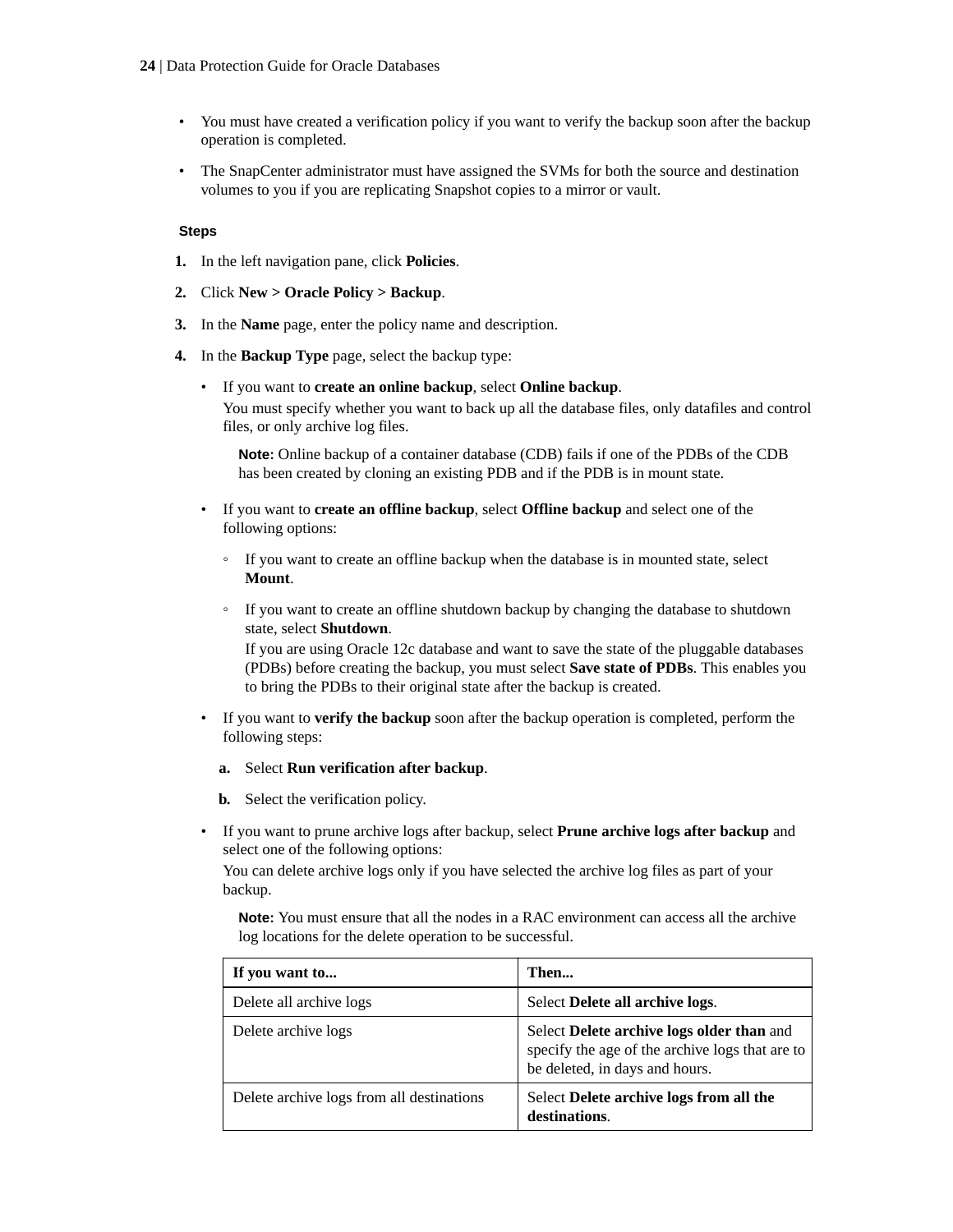| If you want to                           | Then                                   |
|------------------------------------------|----------------------------------------|
| Delete the archive logs from the log     | Select Delete archive logs from the    |
| destinations that are part of the backup | destinations which are part of backup. |

Prune archive logs after backup

**Prune log retention setting** 

 $\bigcirc$  Delete all archive logs

| ◉ Delete archive logs older than |  | $days$ 0 |  | hours |
|----------------------------------|--|----------|--|-------|
|----------------------------------|--|----------|--|-------|

### **Prune log destination setting**

 $\bigcirc$  Delete archive logs from all the destinations

 $\textcircled{\small 0}$  Delete archive logs from the destinations which are part of backup

**5.** In the **Retention** page, specify the retention settings for the data backup and archive log backups:

| If you want to                                                  | Then                                                                                                                                                                                                                                                                                                                                                     |  |
|-----------------------------------------------------------------|----------------------------------------------------------------------------------------------------------------------------------------------------------------------------------------------------------------------------------------------------------------------------------------------------------------------------------------------------------|--|
| Retain Snapshot copies based<br>on retention settings specified | Select Keep Snapshot copies based on the storage systems maximun<br>retention settings.                                                                                                                                                                                                                                                                  |  |
| in the storage system                                           | If autodelete is set to <b>NO</b> in ONTAP, then after retaining 255<br>Snapshot copies, backup operation fails. If autodelete is set to YES,<br>then after retaining the maximum limit of 255 Snapshot copies, ONTAP<br>deletes the older Snapshot copies for new Snapshot copies.                                                                      |  |
|                                                                 | <b>Note:</b> Snapshot copies are deleted by ONTAP and therefore there<br>might be backups in the SnapCenter that are not actually available for<br>restore or cloning.                                                                                                                                                                                   |  |
| Retain a certain number of<br>Snapshot copies                   | Select Total Snapshot copies to retain and specify the number of<br>Snapshot copies that you want to retain.                                                                                                                                                                                                                                             |  |
|                                                                 | If the number of Snapshot copies exceeds the specified number, the<br>Snapshot copies are deleted, with the oldest copies deleted first.                                                                                                                                                                                                                 |  |
|                                                                 | <b>Important:</b> You must set the retention count to 2 or higher if you plan<br>to enable SnapVault replication. If you set the retentioncount to 1, the<br>retention operation might fail because the first Snapshot copy is the<br>reference Snapshot copy for the SnapVault relationship until a newer<br>Snapshot copy is replicated to the target. |  |
| Retain the Snapshot copies<br>for a certain number of days      | Select Delete Snapshot copies older than and specify the number of<br>days for which you want to retain the Snapshot copies before deleting<br>them.                                                                                                                                                                                                     |  |

**Note:** You can retain archive log backups only if you have selected the archive log files as part of your backup.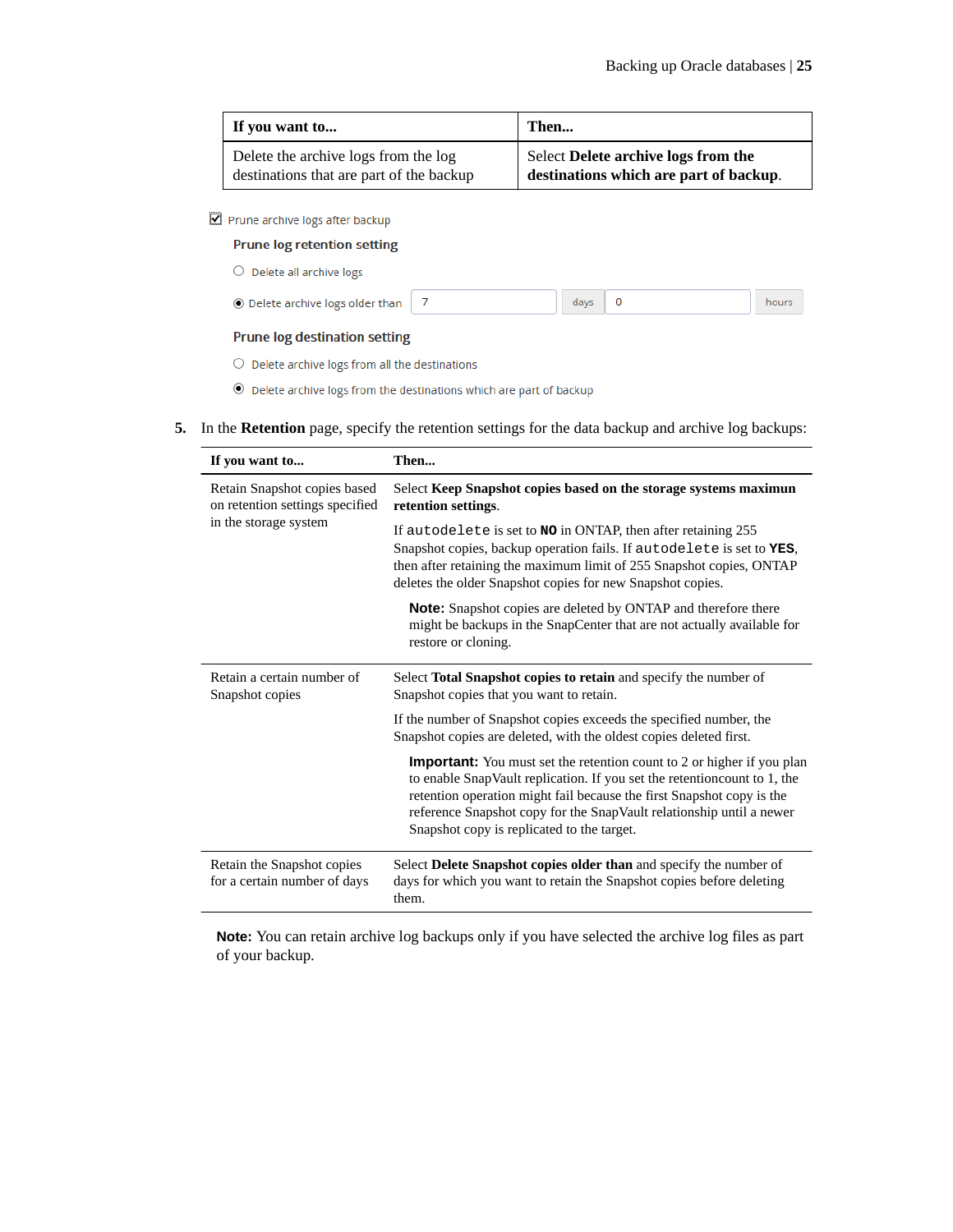# Select a retention period for your backups

| Data backup retention settings $\theta$   |  |      |  |  |
|-------------------------------------------|--|------|--|--|
| ◉ Total Snapshot copies to keep           |  |      |  |  |
| $\bigcirc$ Keep Snapshot copies for<br>14 |  | days |  |  |

 $\bigcirc$  Keep Snapshot copies based on the storage systems maximum retention settings

# Archive log backup retention settings

| ◯ Total Snapshot copies to keep     |      |
|-------------------------------------|------|
| $\bigcirc$ Keep Snapshot copies for | days |

 $\bigcirc$  Keep Snapshot copies based on the storage systems maximum retention settings

**6.** In the **Replication** page, specify the replication settings:

| For this field                                               | Do this                                                                                                                                                                                                                                 |
|--------------------------------------------------------------|-----------------------------------------------------------------------------------------------------------------------------------------------------------------------------------------------------------------------------------------|
| Update SnapMirror after<br>creating a local Snapshot<br>copy | Select this field to create mirror copies of the backup sets on<br>another volume (SnapMirror replication).                                                                                                                             |
| Update SnapVault after<br>creating a local Snapshot<br>copy  | Select this option to perform disk-to-disk backup replication<br>(SnapVault backups).                                                                                                                                                   |
| Secondary policy label                                       | Select a Snapshot label.<br>Depending on the Snapshot label that you select, Data ONTAP<br>applies the secondary Snapshot copy retention policy that<br>determines how Snapshot copies are retained on the secondary<br>storage system. |
| Error retry count                                            | Enter the maximum number of replication attempts that can be.<br>allowed before the operation stops.                                                                                                                                    |

**7.** Optional: In the **Script** page, enter the path and the arguments of the prescript or postscript that you want to run before or after the backup operation, respectively.

You must store the prescripts and postscripts either in /var/opt/snapcenter/spl/scripts or in any folder inside this path. By default, the /var/opt/snapcenter/spl/scripts path is populated. If you have created any folders inside this path to store the scripts, you must specify those folders in the path.

You can also specify the script timeout value. The default value is 60 seconds.

**8.** In the **Schedule** page, select the frequency of the backup operation from the **Schedule** type dropdown list:

| If you select | Then                    |
|---------------|-------------------------|
| OneTime       | Specify the start date. |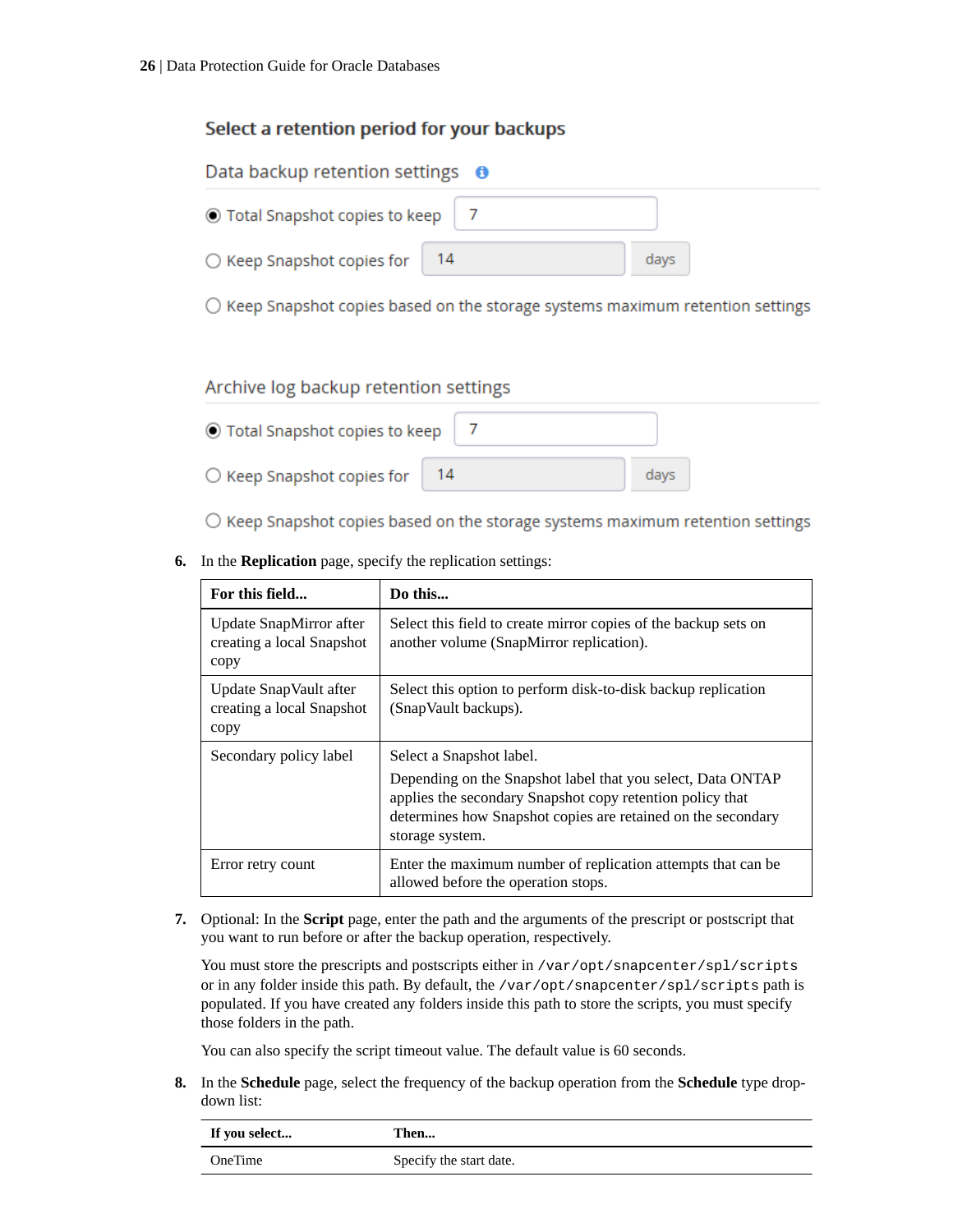<span id="page-26-0"></span>

| If you select | Then                                                                                                                                                       |
|---------------|------------------------------------------------------------------------------------------------------------------------------------------------------------|
| Hourly        | Specify the start date, the interval when the operation should occur, and<br>optionally an expiry date.                                                    |
| Daily         | Specify the start date, the days and interval when the operation should<br>occur, and optionally a recurrence in minutes and/or an expiry date.            |
| Weekly        | Specify the start date, the interval when the operation should occur, and<br>optionally a recurrence in minutes and/or an expiry date.                     |
| Monthly       | Specify the start date, the month, days, and interval when the operation<br>should occur, and optionally a recurrence in minutes and/or an expiry<br>date. |

If you do not want to schedule the backup operation, you must select **None**.

**9.** Review the summary and click **Finish**.

#### **Related concepts**

[How resources, datasets, and policies are used in data protection](#page-9-0) on page 10

#### **Related tasks**

[Creating verification policies for Oracle databases](#page-21-0) on page 22

### **Related information**

[SnapCenter Software 1.1 Installation and Setup Guide](https://library.netapp.com/ecm/ecm_download_file/ECMLP2440193)

# **Creating backup datasets and attaching policies for Oracle databases**

A dataset is the container to which you must add resources that you want to back up and protect. A dataset enables you to back up all the data that is associated with a given application simultaneously. A dataset is required for any data protection job. You must also attach one or more policies to the dataset to define the type of data protection job that you want to perform.

### **Steps**

- **1.** In the left navigation pane, click **Datasets**.
- **2.** Click **New > Backup Dataset**.
- **3.** In the **Name** page, perform the following:

| For this field | Do this                                                                                    |
|----------------|--------------------------------------------------------------------------------------------|
| Dataset name   | Enter a name for the dataset.                                                              |
| Description    | Enter information about the dataset.                                                       |
| Plug-in        | <b>Select SnapCenter Plug-in for Oracle</b><br>Database.                                   |
| Policy         | Select the Oracle database specific policy that<br>you want to associate with the dataset. |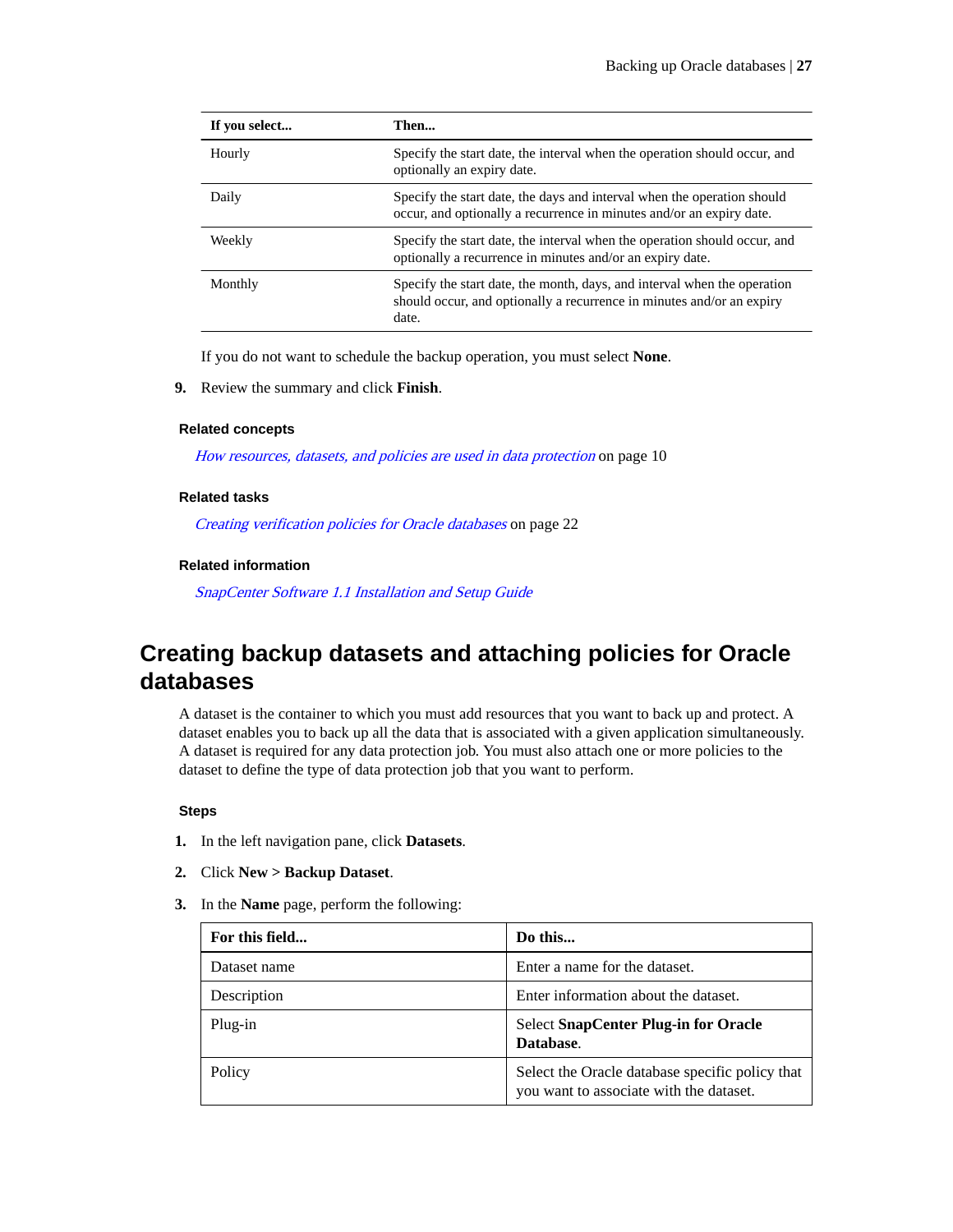| For this field                                          | Do this                                                                                                                                                                                                                                     |
|---------------------------------------------------------|---------------------------------------------------------------------------------------------------------------------------------------------------------------------------------------------------------------------------------------------|
| Windows scheduler Run as                                | Select windows run as credential that you had<br>created for schedules.                                                                                                                                                                     |
|                                                         | This option is available only if you selected a<br>policy that has a schedule.                                                                                                                                                              |
| Use custom name format for Snapshot copy                | Select this check box and enter the custom<br>name format that you want to use for the<br>Snapshot copy name.                                                                                                                               |
|                                                         | For example,<br>customtext dataset policy hostname<br>or dataset_hostname. By default, a<br>timestamp is appended to the Snapshot copy<br>name.                                                                                             |
| Backup archive logs before missing archive<br>log files | Select this check box to backup all archive log<br>files except the missing archive log files.<br>If you do not select this check box, only the<br>archive log files that are created after the<br>missing archive log files are backed up. |
| Exclude archive log destinations from backup            | Specify the destinations of the archive log<br>files that you do not want to back up.                                                                                                                                                       |

**4.** In the **Resources** page, select the Oracle database host name from the Host drop-down list.

**Note:** The database will be listed in the Available Resources section only if the database is discovered successfully.

- **5.** Select the databases from the **Available Databases** section and click the right arrow to move them to the **Selected Databases** section.
- **6.** In the **Verification** page, optionally select the SnapMirror or SnapVault location from where you want to verify the backup.
- **7.** In the **Notification** page, perform the following:

| If you want to                                                             | Do this                                                                                                              |
|----------------------------------------------------------------------------|----------------------------------------------------------------------------------------------------------------------|
| Log SnapCenter Server<br>events to the storage system's<br>syslog          | Select Log SnapCenter Server events to storage system syslog.                                                        |
| Send AutoSupport messages<br>to technical support for failed<br>operations | Select Send AutoSupport notification for failed operations to the<br>storage system                                  |
| Send emails                                                                | Select <b>Email preference</b> and specify the scenarios under which you want<br>the emails to be sent.              |
|                                                                            | You must also specify the SMTP server name, the sender and receiver<br>email addresses, and the subject of the mail. |

**8.** Review the summary and click **Finish**.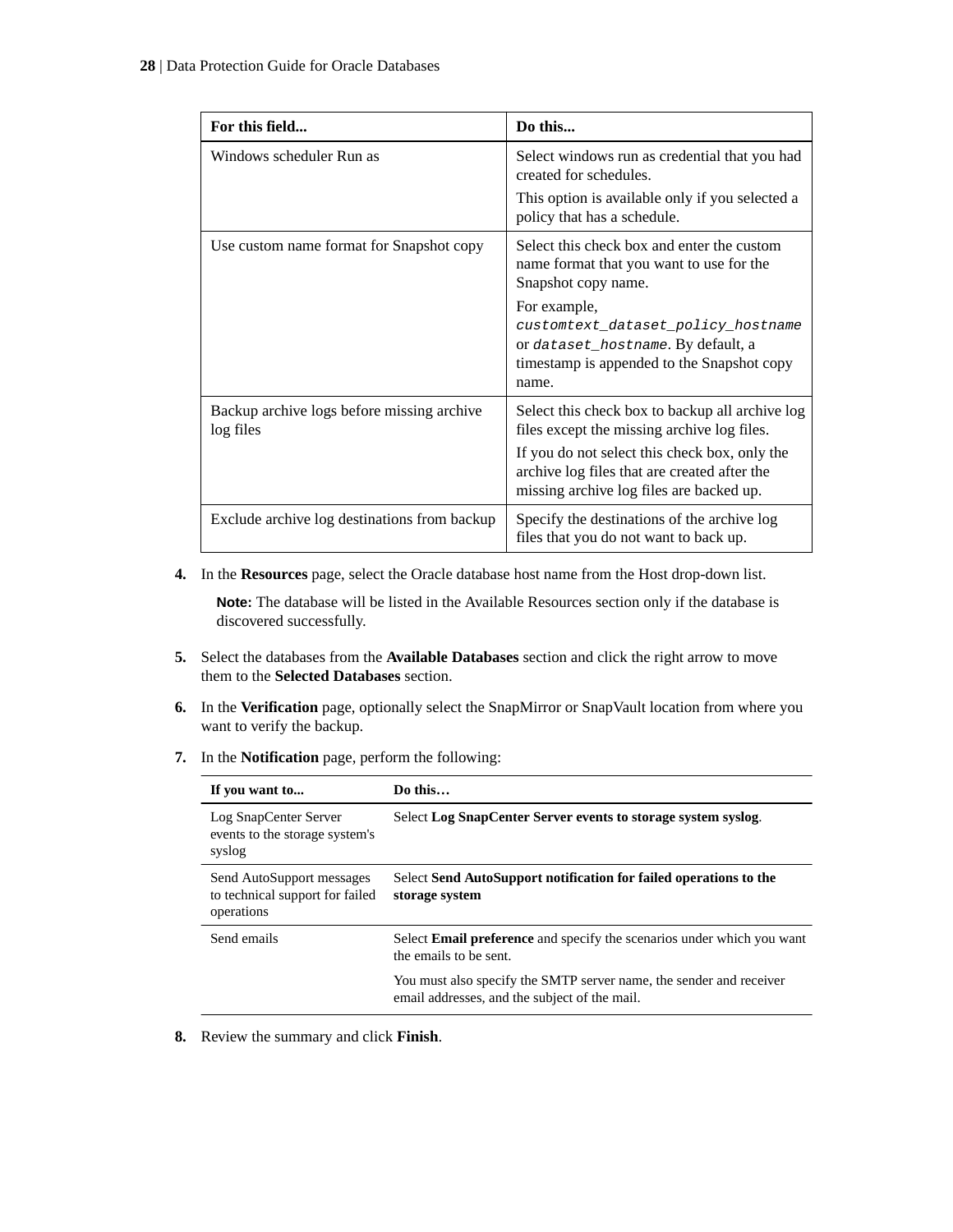# <span id="page-28-0"></span>**Backing up resources**

You can either perform on-demand backup of a specific resource from the Inventory page or perform on-demand backup of a dataset containing multiple resources from the Datasets page.

# **About this task**

If you want to schedule your backup, you can specify the schedule details while creating the backup policy. You can schedule multiple backups to run at the same time across multiple Oracle database hosts.

**Note:** While creating a backup, an operational lock file (. sm lock *dbsid*) is created on the Oracle database host in the \$ORACLE\_HOME/dbs directory to avoid multiple operations being executed on the database. After the database has been backed up, the operational lock file is automatically removed.

### **Choices**

- Backing up resources on demand on page 29 If a resource is not yet part of any dataset, you can back up the resource from the Inventory page.
- [Backing up datasets on demand](#page-29-0) on page 30 If you want to back up multiple resources simultaneously, you can back up the dataset containing multiple resources from the Datasets page.

### **Related tasks**

[Creating backup policies for Oracle databases](#page-22-0) on page 23 [Backing up Oracle databases using Linux commands](#page-66-0) on page 67

# **Backing up resources on demand**

If a resource is not yet part of any dataset, you can back up the resource from the Inventory page.

#### **Before you begin**

You must have created a backup policy.

### **About this task**

A dataset is required to perform all backup jobs, even when you are backing up a resource. You will be prompted to create a dataset when initiating the backup.

### **Steps**

- **1.** In the left navigation pane, click **Inventory**.
- **2.** In the **Inventory** page. select the database that you want to back up and click **Backup Now**.
- **3.** In the **Backup Now** page, enter a name for the dataset, an optional description, and select a policy from the drop-down box.
- **4.** Click **OK**.

#### **Related tasks**

[Creating backup policies for Oracle databases](#page-22-0) on page 23 [Monitoring backup operations from the Jobs page](#page-29-0) on page 30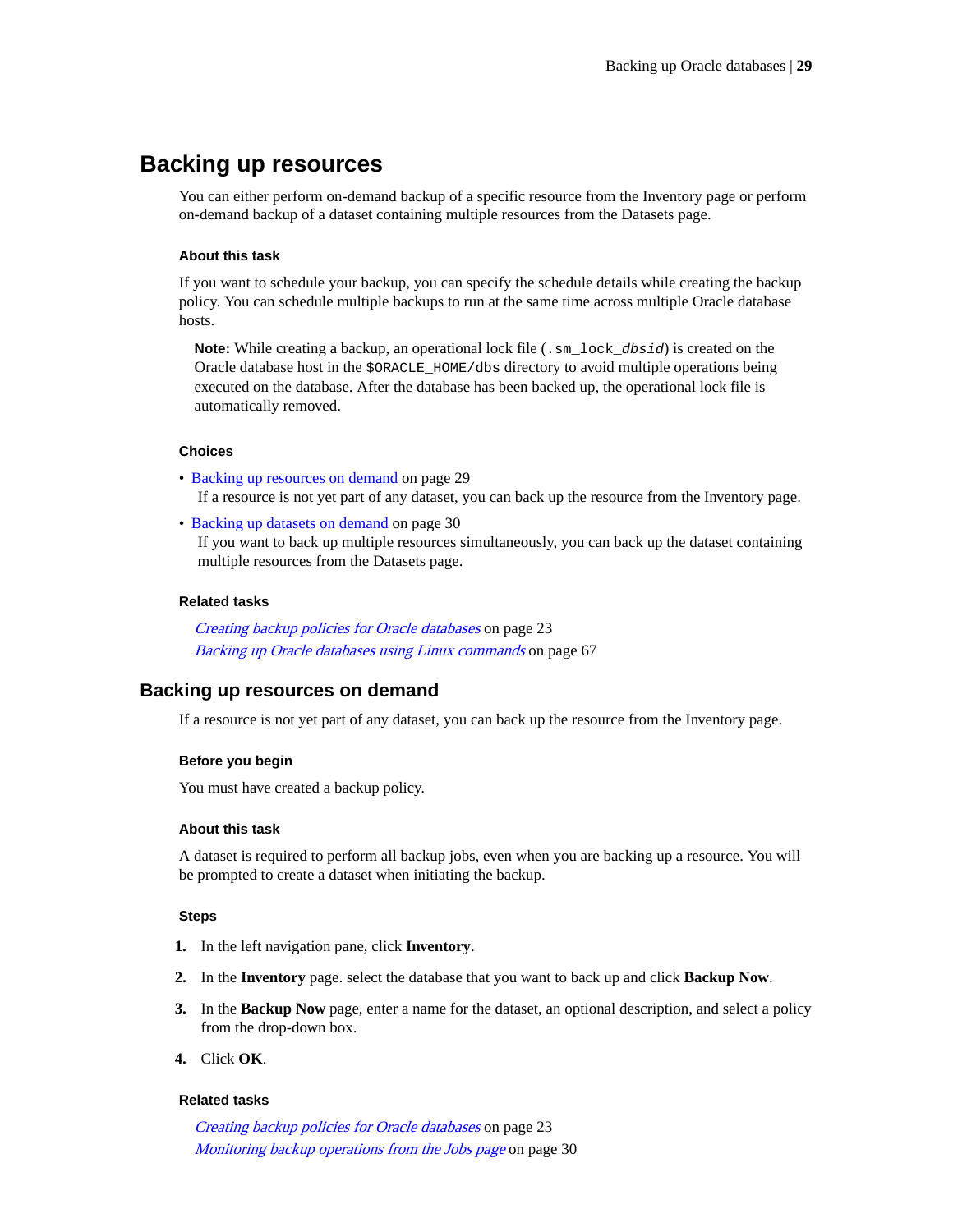# <span id="page-29-0"></span>**Backing up datasets on demand**

If you want to back up multiple resources simultaneously, you can back up the dataset containing multiple resources from the Datasets page.

### **Before you begin**

You must have created a backup policy and a dataset.

### **Steps**

- **1.** In the left navigation pane, click **Datasets**.
- **2.** In the **Datasets** page, select the dataset that you want to back up and click **Backup Now**.
- **3.** In the **Backup** page, select a policy from the drop-down box, and click **Backup**.

### **Related tasks**

[Creating backup policies for Oracle databases](#page-22-0) on page 23 [Creating backup datasets and attaching policies for Oracle databases](#page-26-0) on page 27 Monitoring backup operations from the Jobs page on page 30

# **Monitoring backup operations from the Jobs page**

You can monitor the progress of different SnapCenter backup operations by using the Jobs page. You might want to check the progress of an operation to determine when it is complete or if there is an issue.

# **About this task**

The following icons appear on the Jobs page and indicate the state of the operation:

- In progress
- $\blacktriangleright$  Completed successfully
- \* Failed
- Completed with warnings or could not start due to warnings
- Queued

#### **Steps**

- **1.** In the left navigation pane, click **Monitor**.
- **2.** In the top navigation bar, click **Jobs**.
- **3.** In the **Jobs** page, filter the list so that only backup operations are listed:
	- a. Click **Filter**.
	- b. Specify the start and end dates.
	- c. From the **Type** drop-down list, select **Backup**.
	- d. From the **Status** drop-down, select the backup status.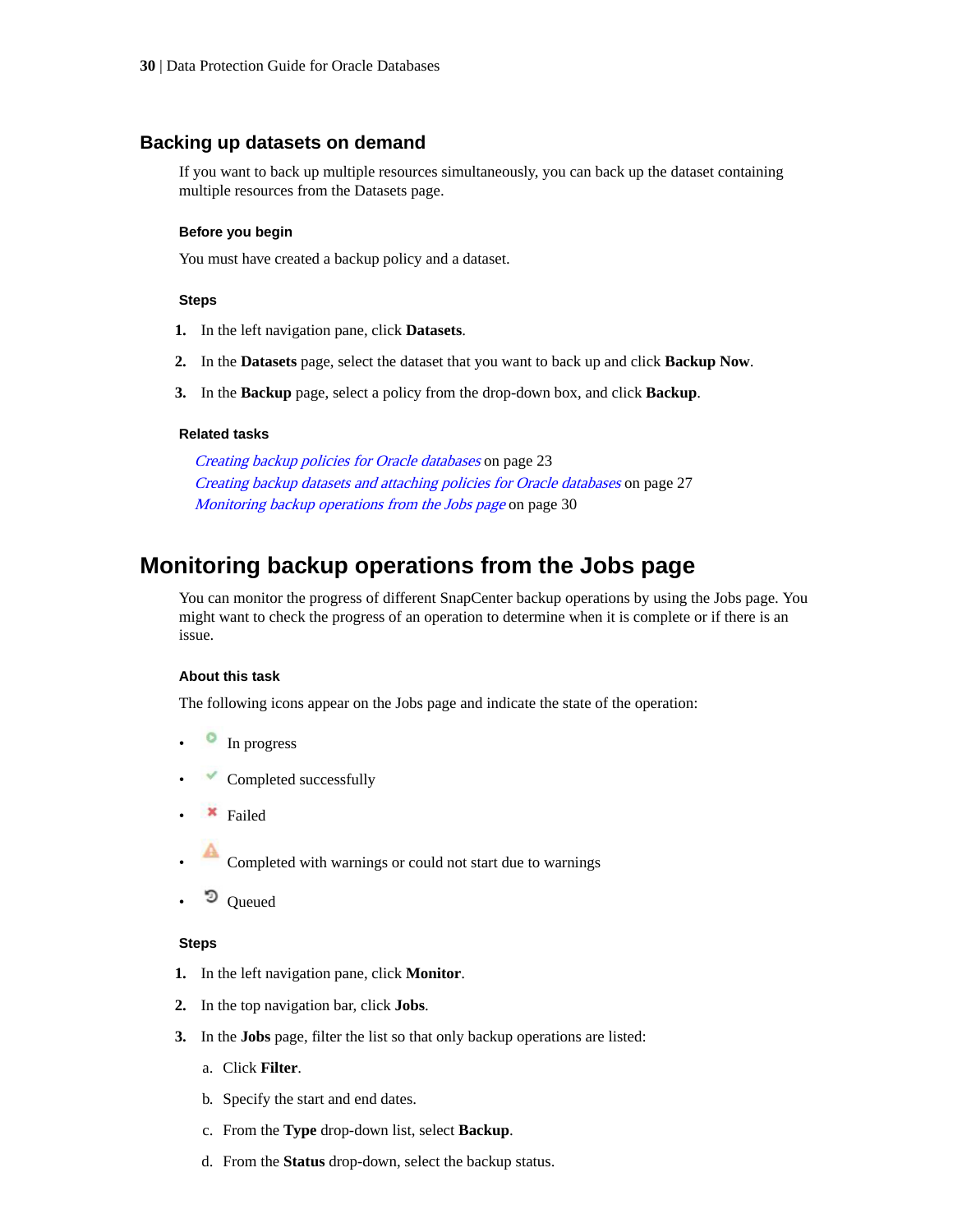- e. Click  $\checkmark$  to view the operations completed successfully.
- **4.** Select the backup job, and then click **Details** to view the job details.
- **5.** In the **Job Details** page, click **View logs**.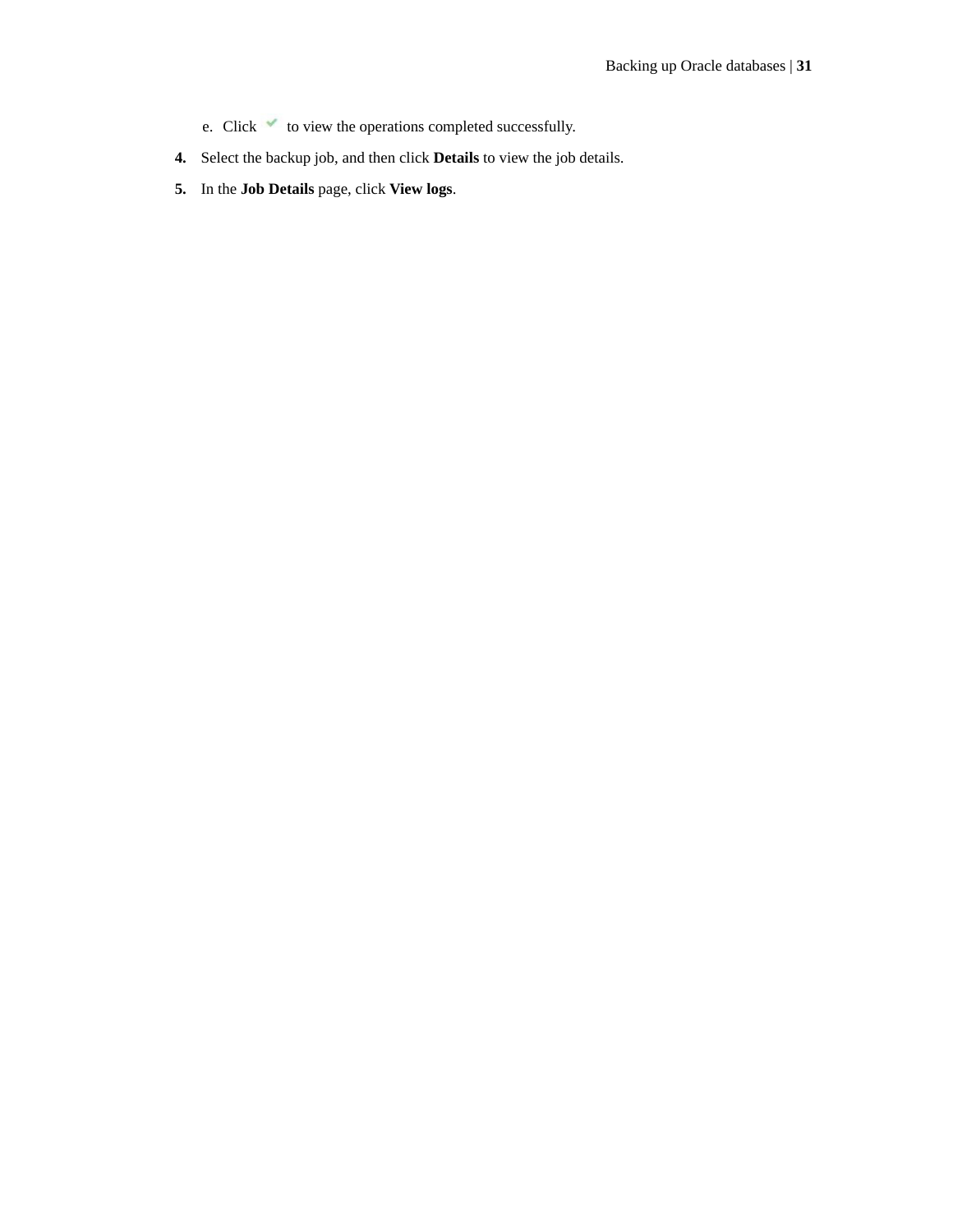# <span id="page-31-0"></span>**Verifying Oracle database backups**

The verify workflow includes creating verification policies, performing the verify operation, and monitoring the operation. Verification runs database integrity checks on backups.

### **About this task**

You do not have to configure a remote verification server to verify the Oracle database backups. When you verify a database backup, the host on which that database resides is used as the verification server. In a RAC environment, the preferred backup node is used as the verification server.

The following workflow shows the sequence in which you must perform the verification operation:



# **Creating verification policies for Oracle databases**

You must create a verification policy to verify your backup. A verification policy is a set of rules that governs how you manage and schedule verification operations. Additionally, you can specify replication, prescript, and postscript details.

### **Steps**

- **1.** In the left navigation pane, click **Policies**.
- **2.** Click **New > Oracle Policy > Verification**.
- **3.** In the **Name** page, enter the policy name and description.
- **4.** In the **Schedule** page, select the frequency of the verification operation from the **Schedule type** type drop-down list:

| If you select  | Then                                                                                                                                            |
|----------------|-------------------------------------------------------------------------------------------------------------------------------------------------|
| <b>OneTime</b> | Specify the start date.                                                                                                                         |
| Hourly         | Specify the start date, the interval when the operation should occur, and<br>optionally an expiry date.                                         |
| Daily          | Specify the start date, the days and interval when the operation should<br>occur, and optionally a recurrence in minutes and/or an expiry date. |
| Weekly         | Specify the start date, the interval when the operation should occur, and<br>optionally a recurrence in minutes and/or an expiry date.          |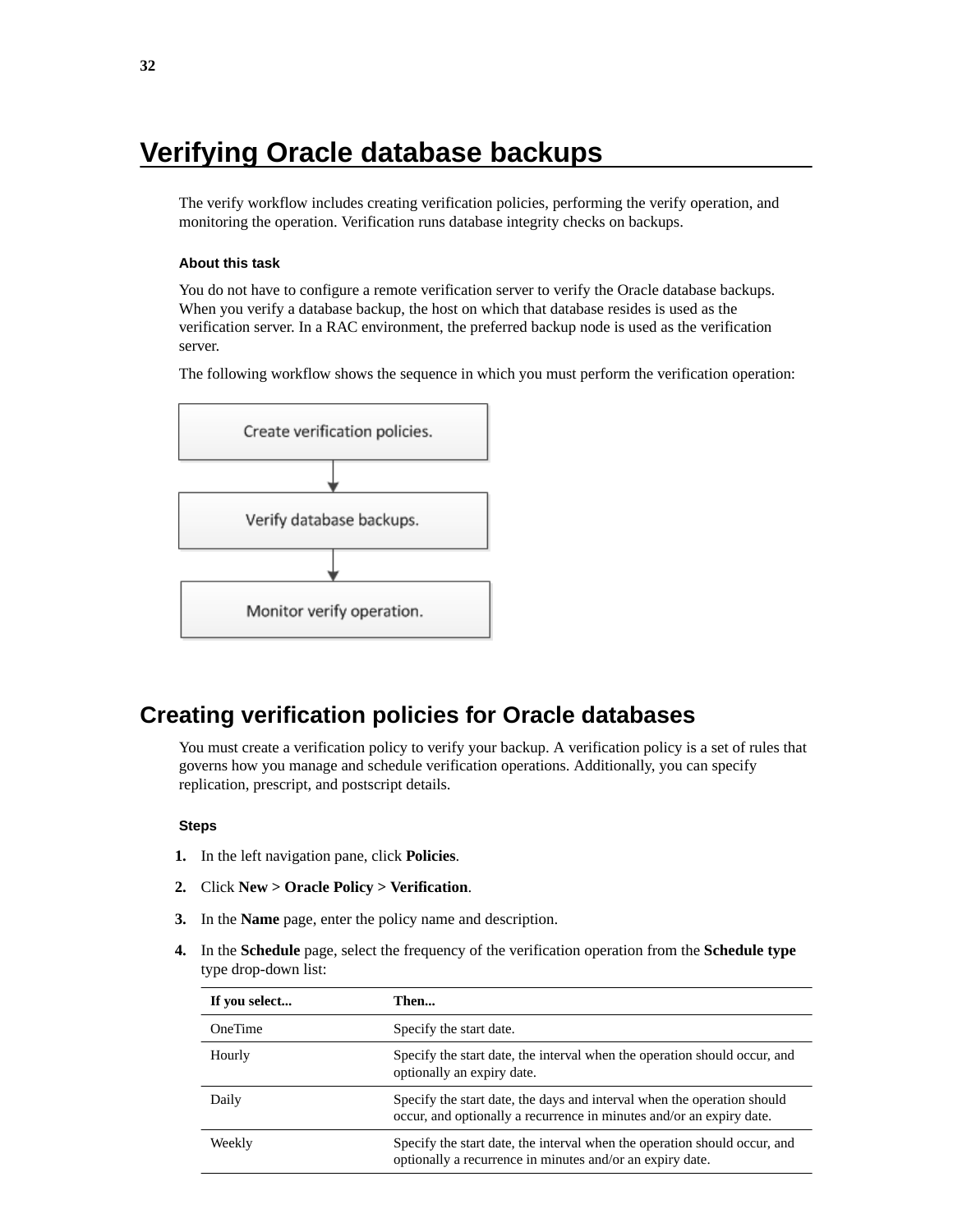<span id="page-32-0"></span>

| If you select | Then                                                                                                                                                       |
|---------------|------------------------------------------------------------------------------------------------------------------------------------------------------------|
| Monthly       | Specify the start date, the month, days, and interval when the operation<br>should occur, and optionally a recurrence in minutes and/or an expiry<br>date. |

If you do not want to schedule the verification operation, you must select **None**.

**5.** In the **Replication** page, select **Verify on secondary storage** if you want to verify the backup on a secondary storage volume.

The Snapshot copies are verified on the secondary storage volume and the primary Snapshot copies are marked as verified.

You must ensure that the SVM settings of the secondary storage are included in the SnapCenter Server settings if you are verifying on the secondary storage.

If you want to verify the backups soon after the backup operation is completed, you must select the secondary replication option while creating the backup policy.

**6.** Optional: In the **Script** page, enter the path and the arguments of the prescript or postscript that you want to run before or after the verification operation, respectively.

You must store the prescripts and postscripts either in /var/opt/snapcenter/spl/scripts or in any folder inside this path. By default, the /var/opt/snapcenter/spl/scripts path is populated. If you have created any folders inside this path to store the scripts, you must specify those folders in the path.

You can also specify the script timeout value. The default value is 60 seconds.

**7.** In the **Options** page, enter the number of most recent backups you want to verify.

### **Example**

If three backups were created as part of the schedule and you enter 2 as the number of backups you want to verify; then of the three backups, 2 most recent backups will be verified.

**8.** Review the summary and click **Finish**.

#### **Related concepts**

[How resources, datasets, and policies are used in data protection](#page-9-0) on page 10

#### **Related information**

[SnapCenter Software 1.1 Installation and Setup Guide](https://library.netapp.com/ecm/ecm_download_file/ECMLP2440193)

# **Verifying an Oracle database backup**

The backup verification process protects you from restoring a backup that contains any physical-level corruption or missing database tables or rows. Verifying backups ensures that the databases can be restored as required.

### **Before you begin**

• You must have created a verification policy.

You can either verify backups on demand or schedule the verification jobs. If you want to schedule the verification jobs, you must create the verification policy with a schedule.

• You must have backed up a dataset to verify.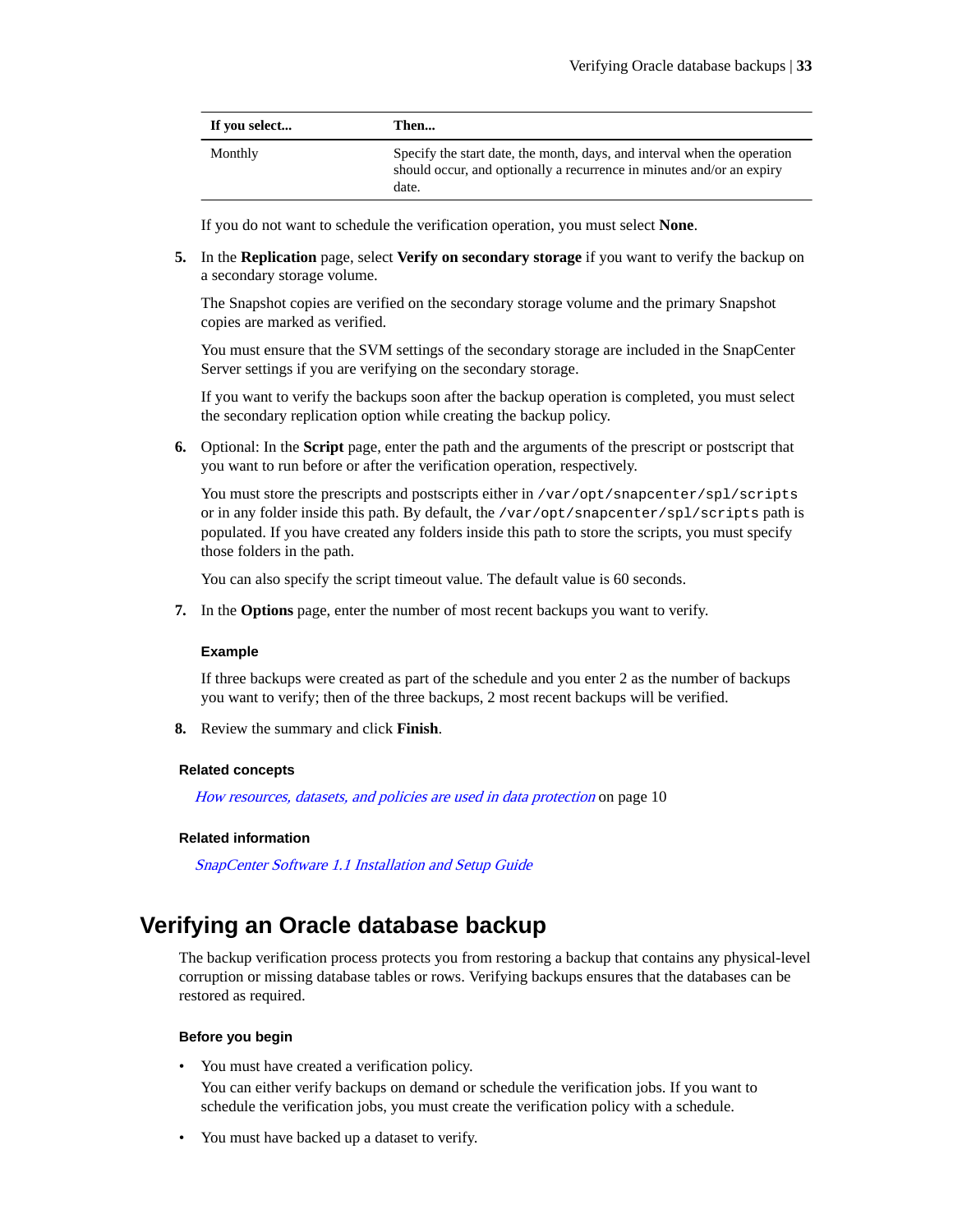- <span id="page-33-0"></span>• You must have an unverified backup to verify.
- If you have an Automatic Storage Management (ASM) database instance in NFS environment and want to verify the ASM backups, you must have added the ASM disk path /var/opt/ snapcenter/sco/backup\_\*/\*/\*/\*/\* to the existing path defined in the asm\_diskstring parameter.

## **About this task**

You can verify only the backed up datafiles.

# **Steps**

- **1.** In the left navigation pane, click **Datasets**.
- **2.** Select the backup dataset and click **Verify**.
- **3.** In the **Verification** page, perform the following:

| For this field           | Do this                                                                                                                                                                                                                      |                                                       |   |  |
|--------------------------|------------------------------------------------------------------------------------------------------------------------------------------------------------------------------------------------------------------------------|-------------------------------------------------------|---|--|
| Mode                     | Select Verify now if you want to verify backups on demand.<br>٠<br>Select Schedule if you want to verify backups as per the<br>٠<br>schedule defined in verification policy.<br>Mode<br>Verify now<br>Verify now<br>Schedule |                                                       |   |  |
| Verification Policy      | Select the verification policy.                                                                                                                                                                                              |                                                       |   |  |
| Run As                   | Select the Windows run as credentials that must be used for<br>scheduled verifications.                                                                                                                                      |                                                       |   |  |
|                          | This option is displayed only if you have selected the verify mode<br>as Schedule.                                                                                                                                           |                                                       |   |  |
|                          | Mode                                                                                                                                                                                                                         | Schedule                                              |   |  |
|                          | <b>Verification Policy</b>                                                                                                                                                                                                   | Nothing selected                                      |   |  |
|                          | <b>Run As</b>                                                                                                                                                                                                                | Choose                                                | - |  |
|                          | <b>Backup policy</b>                                                                                                                                                                                                         | None                                                  |   |  |
| Backup policy (Optional) |                                                                                                                                                                                                                              | Select the backup policy associated with the dataset. |   |  |

**4.** Click **OK**.

# **Monitoring verification operations from the Jobs page**

You can monitor the progress of different SnapCenter verification operations by using the Jobs page. You might want to check the progress to determine when it is complete or if there is a issue.

# **About this task**

The following icons appear on the Jobs page and indicate the state of the operation:

• In progress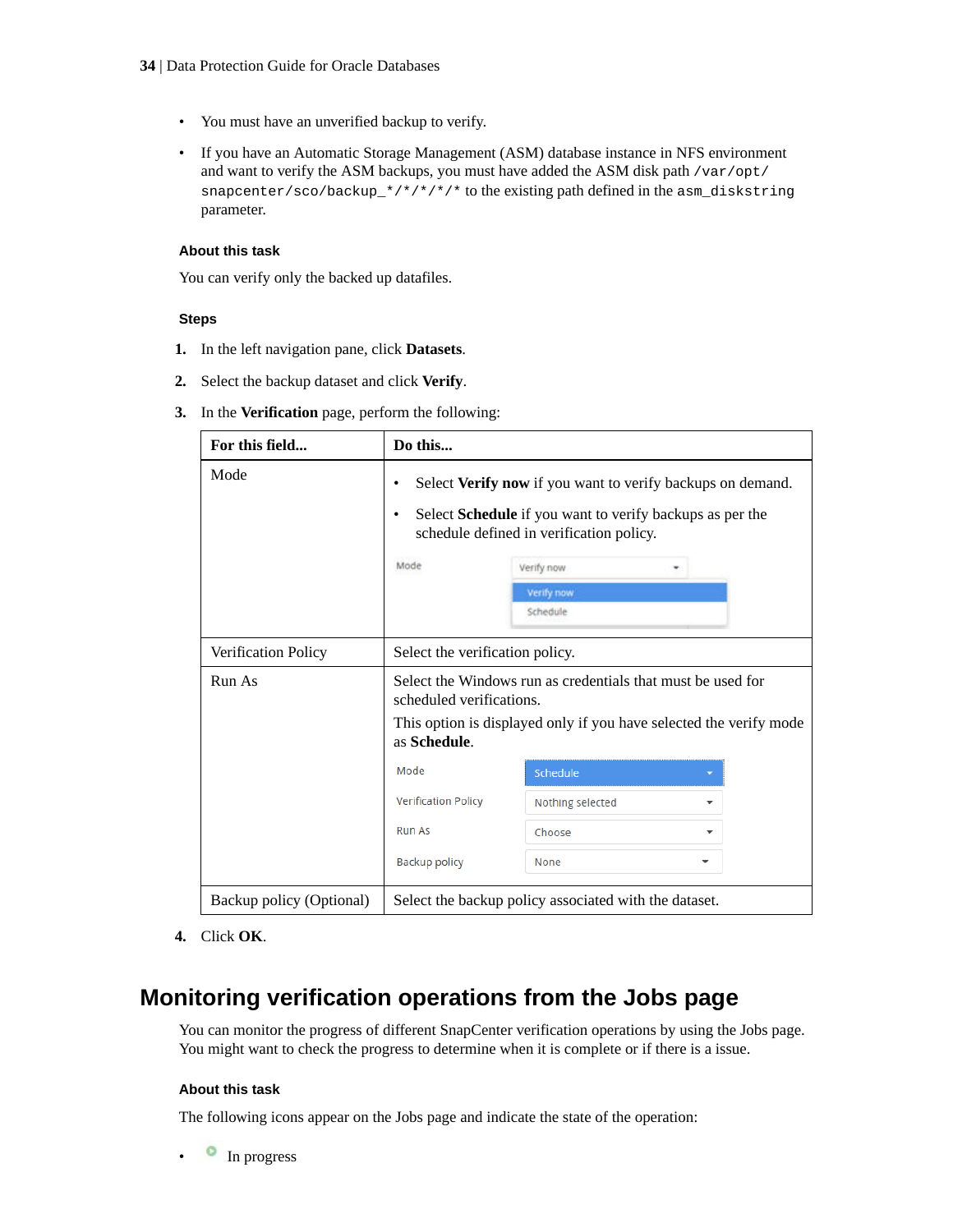- Completed successfully
- Failed
- Completed with warnings or could not start due to warnings
- Queued

# **Steps**

- **1.** In the left navigation pane, click **Monitor**.
- **2.** In the top navigation bar, click **Jobs**.
- **3.** In the **Jobs** page, filter the list so that only verification operations are listed:
	- a. Click **Filter**.
	- b. Specify the start and end dates.
	- c. From the **Type** drop-down list, select **Verification**.
	- d. From the **Status** drop-down list, select the backup status.
	- e. Click  $\checkmark$ .
- **4.** Select the verification job, and then click **Details** to view the job details. You can view the verification status by clicking **Manage Backups**.
- **5.** In the **Job Details** page, click **View logs**.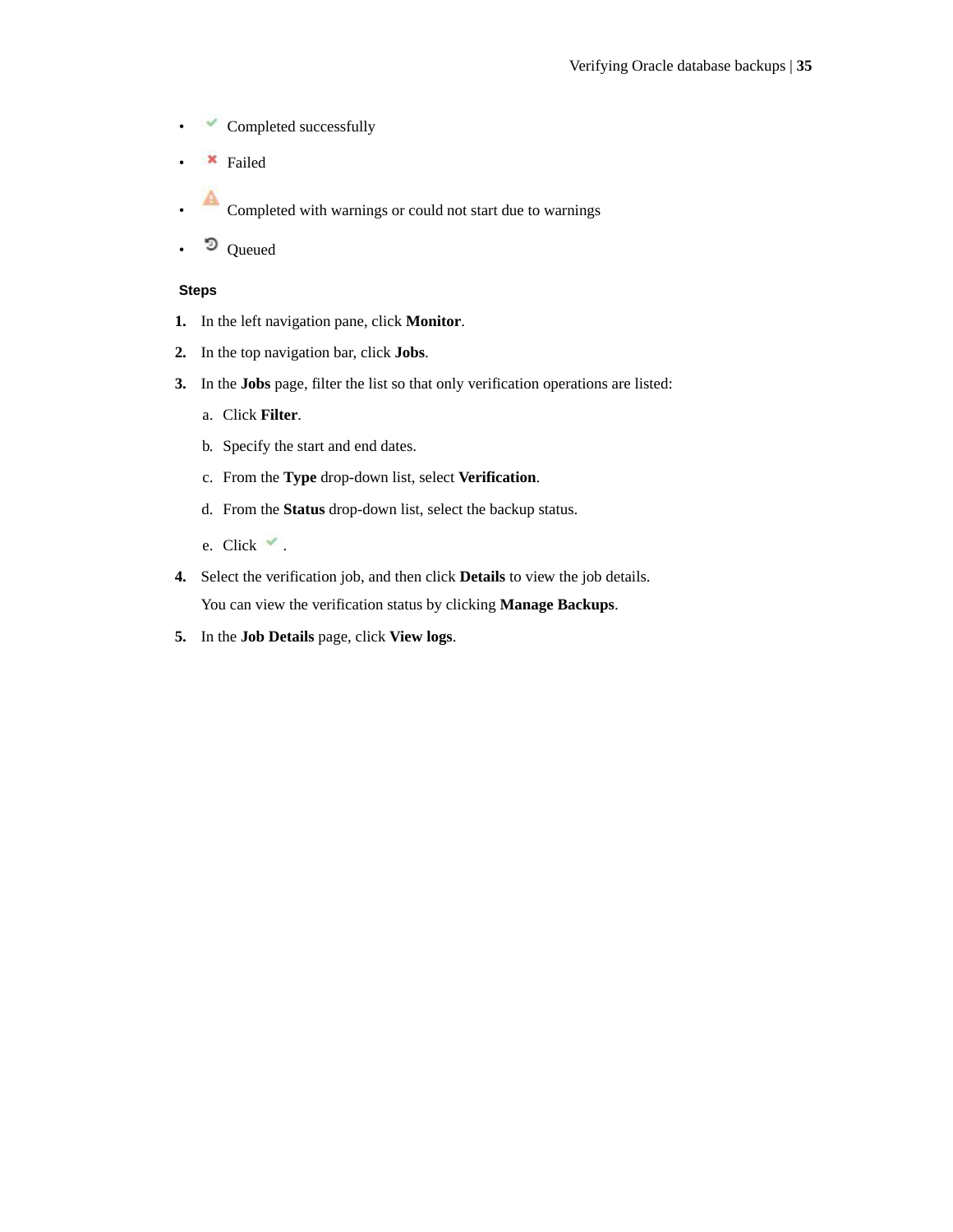# <span id="page-35-0"></span>**Mounting and unmounting database backups**

You can mount a single or multiple data and log only backups if you want to access the files in the backup. You can either mount the backup to the same host where the backup was created or to a remote host having same type of Oracle and host configurations. If you have manually mounted the backups, you should manually unmount the backups after completing the operation. You can mount the database backup only once on a host for a specific database.

### **Related tasks**

Mounting a database backup on page 36 [Unmounting a database backup](#page-36-0) on page 37

# **Mounting a database backup**

You can manually mount a database backup if you want to access the files in the backup.

### **Before you begin**

If you have an Automatic Storage Management (ASM) database instance in NFS environment and want to mount the ASM backups, you must have added the ASM disk path /var/opt/ snapcenter/sco/backup\_\*/\*/\*/\*/\* to the existing path defined in the asm\_diskstring parameter.

### **Steps**

- **1.** In the left navigation pane, click **Inventory**.
- **2.** Select **Oracle Database**.
- **3.** To filter the list of resources, select the host from the Host drop-down list, and then select the database type from the Database Type drop-down list.
- **4.** Select the resource and click **Mount**.
- **5.** In the **Mount backups** page, perform the following:
	- a. Select whether you want to mount from the primary or secondary storage systems, and then select the backup to mount.

To filter the list of backups, you can either specify the backup name in the **search** field or use the **Filter** drop-down list to specify the time range.

b. From the **Choose the host to mount the backup** drop-down list, select the host on which you want to mount the backup.

The mount path /var/opt/snapcenter/sco/backup\_mount/backup\_name/ database\_name is displayed.

**6.** Click **Mount**.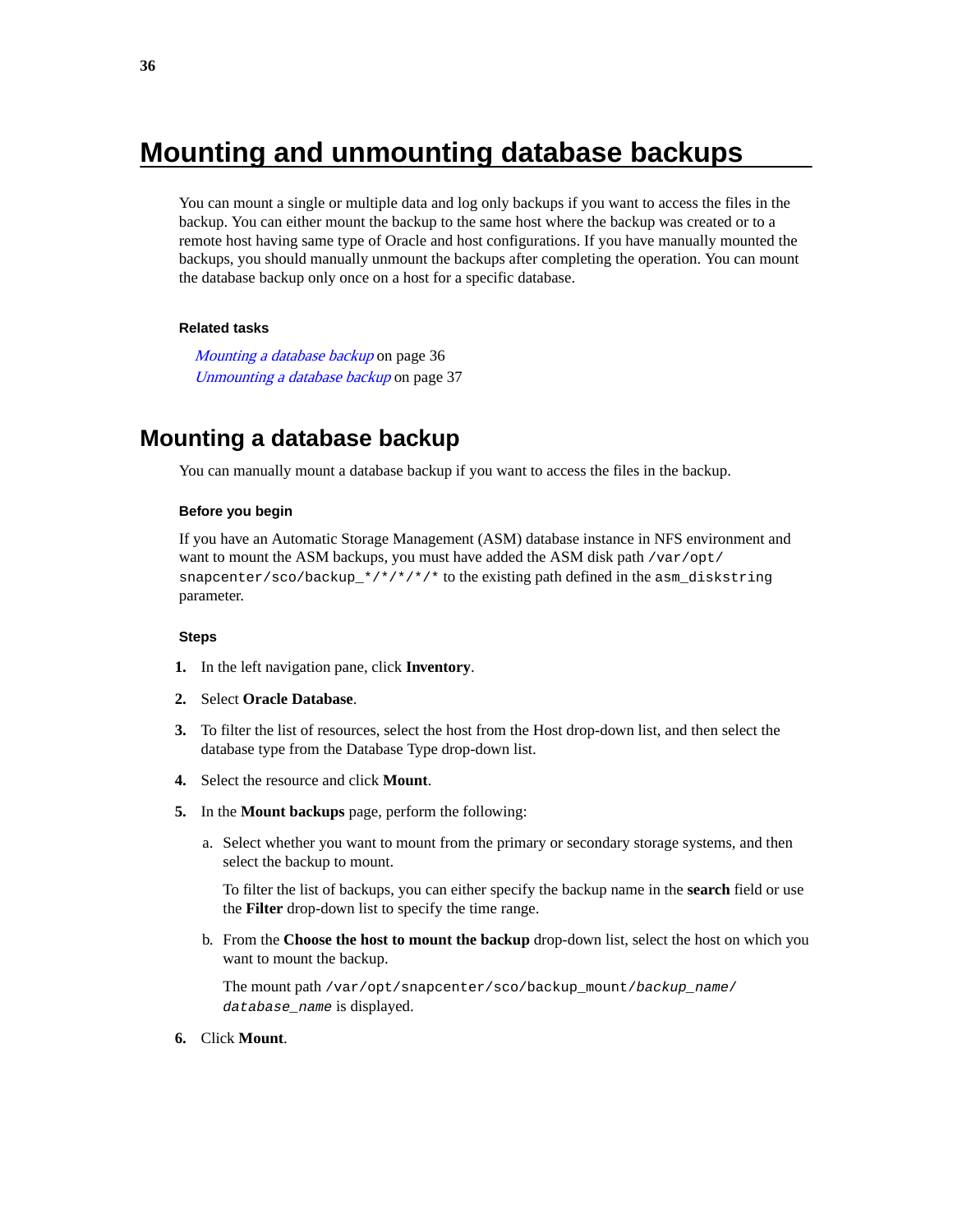## **Unmounting a database backup**

You can manually unmount a mounted database backup when you no longer want to access files on the backup.

### **Before you begin**

You must have manually mounted a backup.

### **Steps**

- **1.** In the left navigation pane, click **Inventory**.
- **2.** Select **Oracle Database**.
- **3.** To filter the list of resources, select the host from the Host drop-down list, and then select the database type from the Database Type drop-down list.
- **4.** Select the resource and click **Unmount**.
- **5.** In the **Unmount backups** page, select a backup to unmount.

To filter the list of mounted backups, you can either specify the backup name in the **search** field or use the **Filter** drop-down list to specify the time range.

**6.** Click **Unmount**.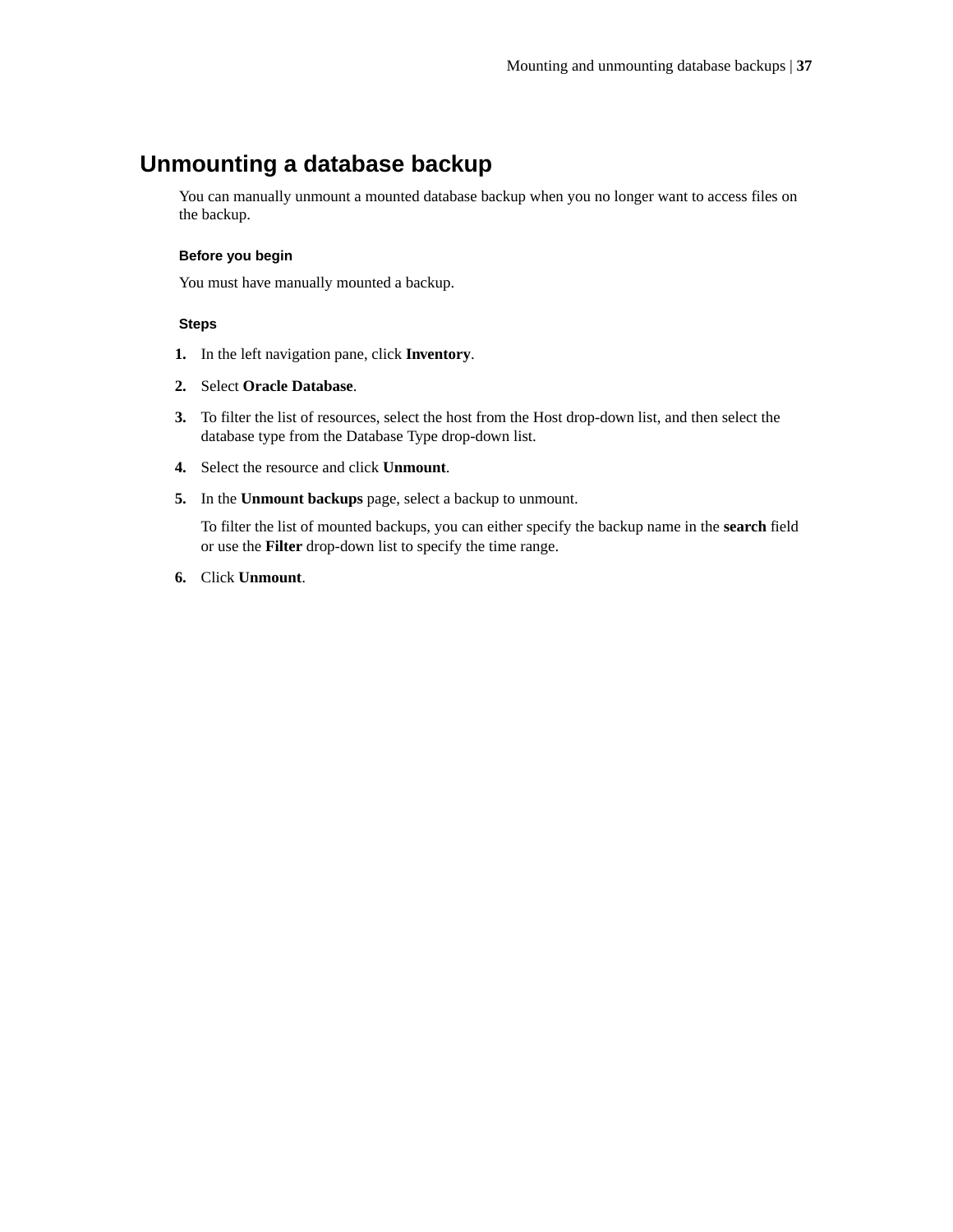# **Restoring and recovering Oracle databases**

The restore and recovery workflow includes planning, performing the restore and recovery operations, and monitoring the operations.

#### **About this task**

The following workflow shows the sequence in which you must perform the restore and recovery operation:



You can also use Linux commands manually or in scripts to perform backup, restore, recovery, verify, and clone operations. For detailed information about Linux commands, use the SnapCenter command help or see the command reference information.

[SnapCenter Software 1.1 Linux Command Reference Guide](https://library.netapp.com/ecm/ecm_download_file/ECMLP2440332)

#### **Related concepts**

[Backing up, restoring, and cloning using Linux commands](#page-66-0) on page 67

## **Defining a restore and recovery strategy for Oracle databases**

You must define a strategy before you restore and recover your database so that you can perform restore and recover operations successfully.

#### **Steps**

- **1.** Determine the backups that can be used for restore and recovery operations.
- **2.** Know the limitations that are related to the restore and recovery operations.
- **3.** Determine the restore methods that are supported.
- **4.** Decide the type of restore and recovery operations that you want to perform.
- **5.** Determine the source and destination for the restore operation.

#### **Related references**

[Backups supported for restore and recovery operations](#page-38-0) on page 39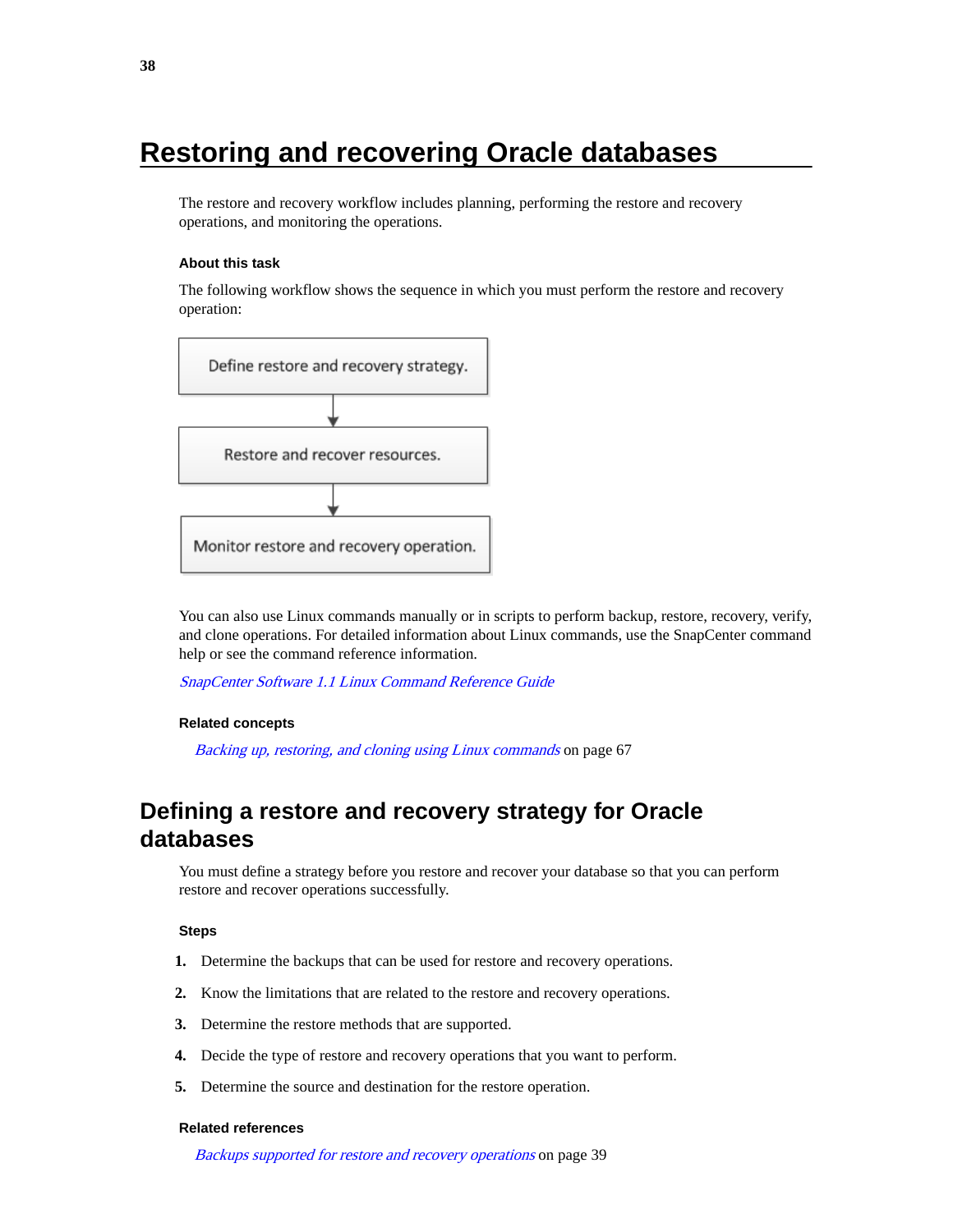<span id="page-38-0"></span>[Limitations related to restore and recovery operations](#page-39-0) on page 40 [Types of restore methods supported for Oracle databases](#page-39-0) on page 40 [Types of restore operations supported for Oracle databases](#page-39-0) on page 40 [Types of recovery operations supported for Oracle databases](#page-40-0) on page 41 [Sources and destinations for a restore operation](#page-40-0) on page 41

### **Backups supported for restore and recovery operations**

Depending on your version of Oracle Database, SnapCenter supports restore and recovery of different types of backups.

- Oracle 11g
	- Standalone online data backup
	- Standalone offline shutdown data backup
	- Standalone offline mount data backup
	- Standalone full backup
	- Offline mount backup of databases in a Data Guard configuration
	- Backup of databases in an Active Data Guard configuration
	- Online data, online full, offline mount, and offline shutdown backups in Real Application Clusters (RAC) configuration
	- Online data, online full, offline mount, and offline shutdown backups in Automatic Storage Management (ASM) configuration
- Oracle  $12c$  (legacy)
	- Standalone online data backup
	- Standalone offline shutdown data backup
	- Standalone offline mount data backup
	- Standalone full backup
	- Offline mount backup of databases in a Data Guard configuration
	- Backup of databases in an Active Data Guard configuration
	- Online data, online full, offline mount, and offline shutdown backups in RAC configuration
	- Online data, online full, offline mount, and offline shutdown backups in ASM configuration
- Oracle  $12c$  (CDB)
	- Online data backup
	- Offline shutdown data backup
	- Offline mount data backup
	- Full backup
	- Offline mount backup of databases in a Data Guard configuration
	- Backup of databases in an Active Data Guard configuration
	- Online data, online full, offline mount, and offline shutdown backups in RAC configuration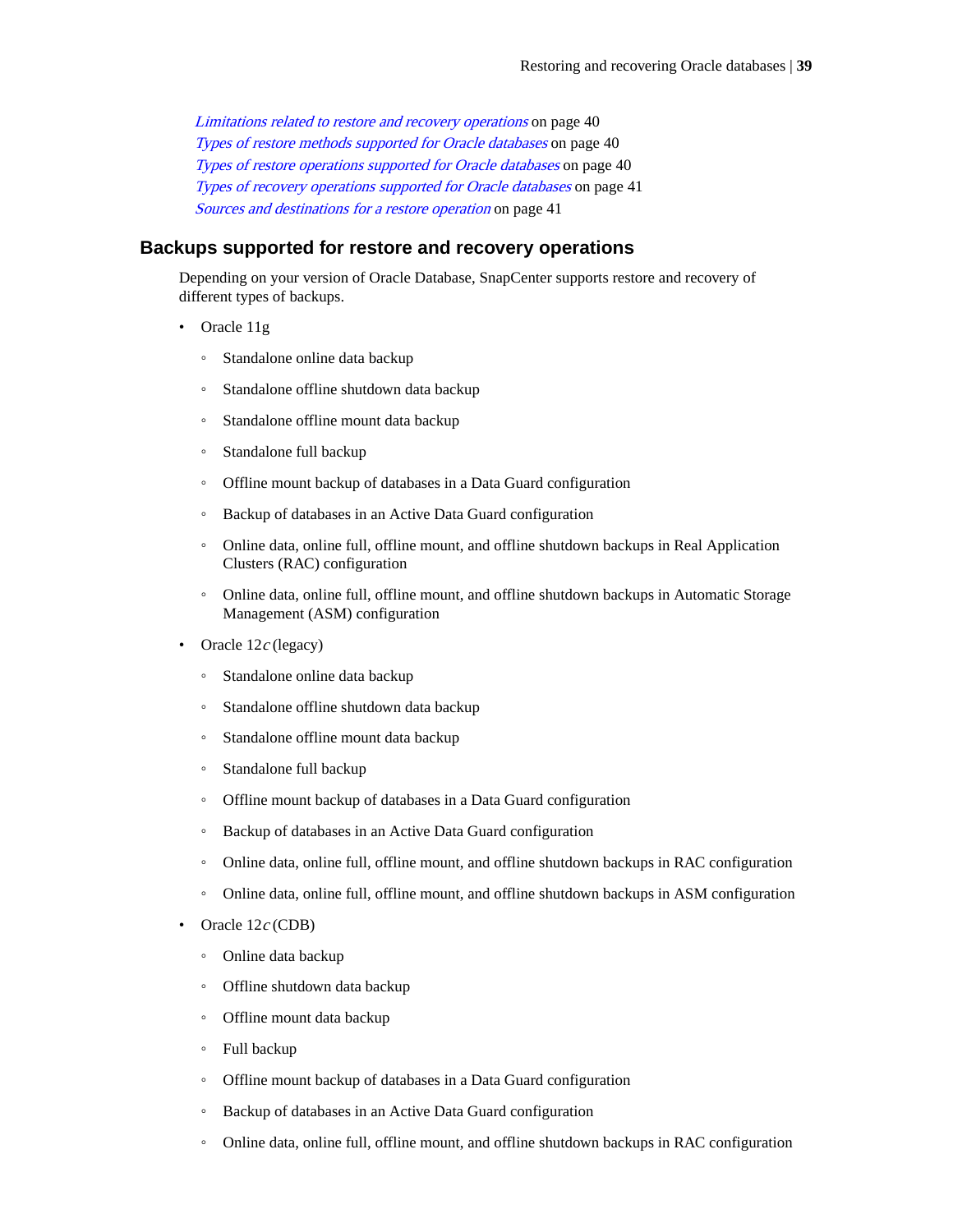◦ Online data, online full, offline mount, and offline shutdown backups in ASM configuration

### <span id="page-39-0"></span>**Limitations related to restore and recovery operations**

Before you perform restore and recovery operations, you must be aware of the limitations.

The following restore and recovery operations are not supported:

- Restore and recovery of tablespaces of the root container database (CDB)
- Restore of temporary tablespaces and temporary tablespaces associated with PDBs
- Restore and recovery of tablespaces from multiple PDBs simultaneously
- Restore of log backups
- Restore of backups to a different location
- Partial restore with recovery up to a specific SCN and date
- Restore from secondary storage if one of the volumes do not have a SnapMirror or SnapVault relationship for a given database.
- Restore of redo log files in any configuration other than Data Guard or Active Data Guard.

### **Types of restore methods supported for Oracle databases**

SnapCenter supports connect-and-copy or in-place restore for Oracle databases. During a restore operation, SnapCenter determines the restore method appropriate for the file system to be used for restore without any data loss.

#### **In-place restore**

If the database layout is similar to the backup and has not undergone any configuration change on the storage and database stack, in-place restore is performed, wherein the restore of file or LUN is performed on Data ONTAP.

**Note:** Data ONTAP 8.3 or later supports in-place restore from secondary location.

#### **Connect-and-copy restore**

If the database layout differs from the backup or if there are any new files after the backup was created, connect-and-copy restore is performed. In the connect-and-copy restore method, the following tasks are performed:

- **1.** The LUN or volume is cloned from the Snapshot copy and the file system stack is built on the host using the cloned LUNs or volumes.
- **2.** The files are copied from the cloned file systems to the original file systems.
- **3.** The cloned file systems are then unmounted from the host and the cloned volumes are deleted from Data ONTAP.

### **Types of restore operations supported for Oracle databases**

SnapCenter enables you to perform different types of restore operations for Oracle databases.

Before restoring the database, backups are validated to identify whether any files are missing when compared to the actual database files.

#### **Full restore**

• Restores only the datafiles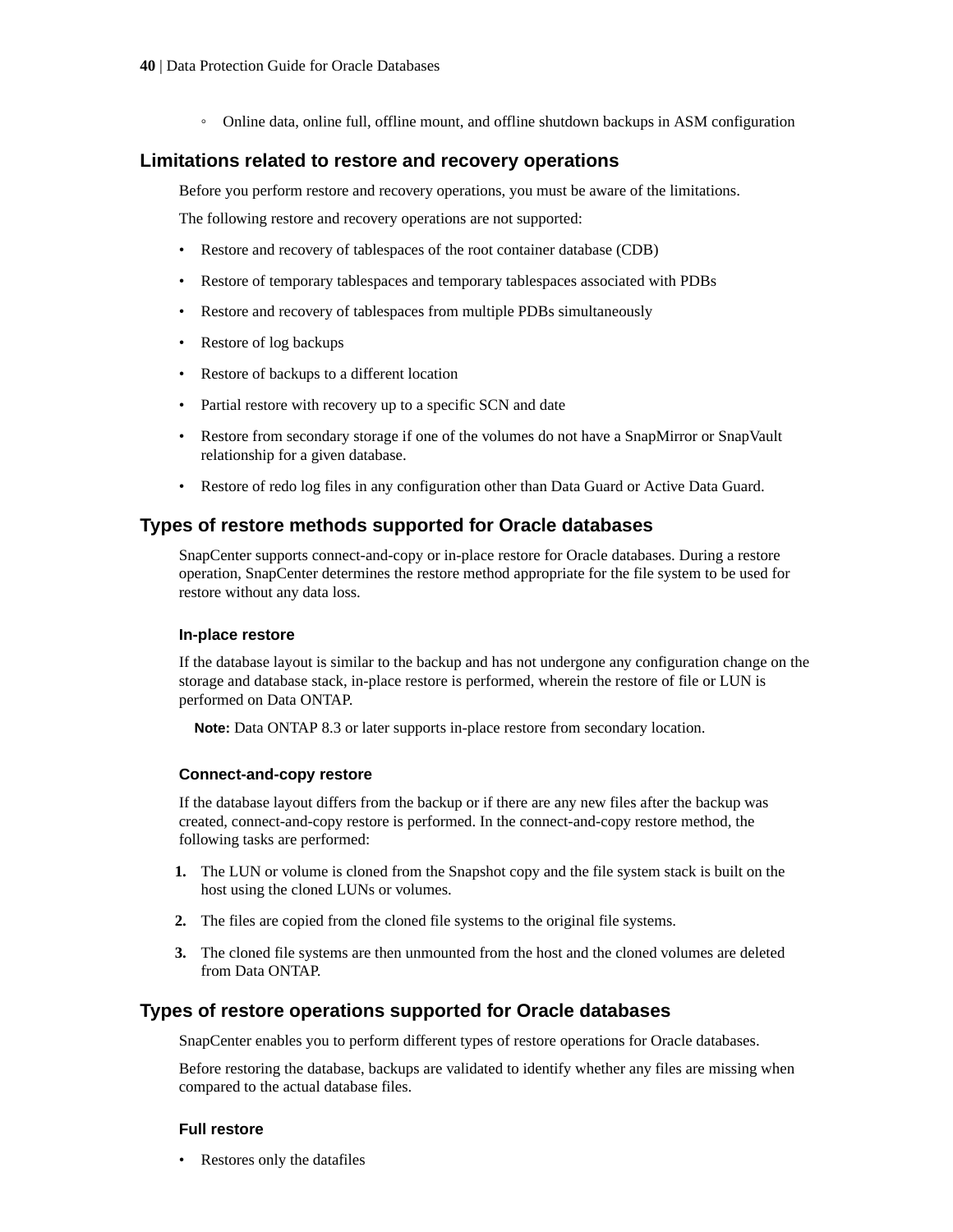- <span id="page-40-0"></span>• Restores only the control files
- Restores the datafiles and control files
- Restores datafiles, control files, and redo log files in Data Guard and Active Data Guard configurations

### **Partial restore**

- Restores only the selected tablespaces
- Restores only the selected pluggable databases (PDBs)
- Restores only the selected tablespaces of a PDB

### **Types of recovery operations supported for Oracle databases**

SnapCenter enables you to perform different types of recovery operations for Oracle databases.

- The database up to the last transaction (all logs)
- The database up to a specific system change number (SCN)
- The database up to a specific date and time You must specify the date and time for recovery based on the database host's time zone.

SnapCenter also provides the No recovery option for Oracle databases.

**Note:** The plug-in for Oracle database does not support recovery if you have restored using a backup that was created with the database role as standby. You must always perform manual recovery for physical standby databases.

### **Sources and destinations for a restore operation**

You can restore an Oracle database from a backup copy on either primary or secondary storage. You can only restore databases to the same location on the same database instance.

### **Sources for a restore operation**

You can restore databases from a backup on primary or secondary storage. If you want to restore from a backup on the secondary storage in a multiple mirror configuration, you can select the secondary storage mirror as the source.

### **Destinations for a restore operation**

You can only restore databases to the same location on the same database instance.

In a Real Application Cluster (RAC) setup, you can restore RAC databases from any nodes in the cluster.

## **Restoring and recovering an Oracle database**

In the event of data loss, you can use SnapCenter to restore data from one or more backups to your active file system and recover the database. Recovery operation is performed using archive logs of the database in an active file system.

### **Before you begin**

• You must have defined your restore and recovery strategy.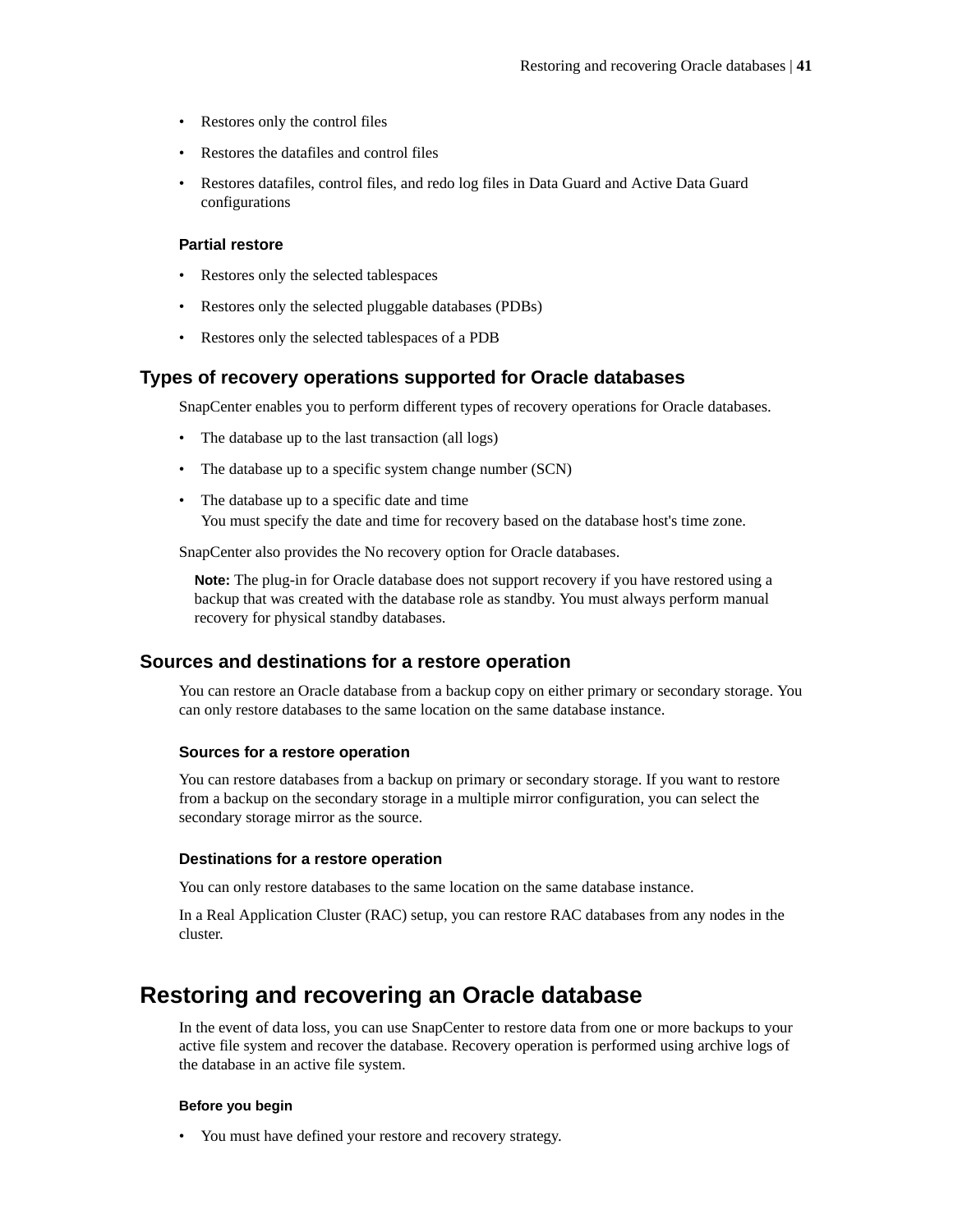- The SnapCenter administrator must have assigned you the Storage Virtual Machines (SVMs) for both the source and destination volumes if you are replicating Snapshot copies to a mirror or vault.
- If archive logs are pruned as part of backup, you must have manually mounted the required archive log backups.
- If you want to restore Oracle databases residing on VMDK devices, you must ensure that the guest machine has the required number of free slots for allocating cloned VMDK disks.

### **About this task**

When you restore a database, an operational lock file  $(\cdot, sm\_lock\_dbsid)$  is created on the Oracle database host in the \$ORACLE\_HOME/dbs directory to avoid multiple operations being executed on the database. After the database has been restored, the operational lock file is automatically removed.

#### **Steps**

- **1.** In the left navigation pane, click **Inventory**.
- **2.** Select **Oracle Database**.
- **3.** To filter the list of resources, select a host from the Host drop-down list, and then select the database type from the Database Type drop-down list.
- **4.** Select the resource and click **Restore**.
- **5.** In the **Backups** page, select whether you want to restore resources from the primary or the secondary storage system, and then select the backup copy to restore.

If you are restoring a RAC database, from the Select RAC node drop-down list, select the RAC node.

**6.** In the **Restore Scope** page, perform the following actions:

| If you want to restore                  | Do this                                                                                                                      |
|-----------------------------------------|------------------------------------------------------------------------------------------------------------------------------|
| All datafiles                           | Select All Datafiles.                                                                                                        |
| <b>Tablespaces</b>                      | Select Tablespaces.                                                                                                          |
|                                         | You can specify the tablespaces that you want to restore.                                                                    |
| Control files                           | <b>Select Control files.</b>                                                                                                 |
| Redo log files                          | Select Redo log files.                                                                                                       |
|                                         | This option is available only for Data Guard or Active Data Guard<br>configurations.                                         |
| Pluggable databases (PDB)               | Select <b>Pluggable databases</b> and specify the PDBs that you want to<br>restore.                                          |
| Pluggable database (PDB)<br>tablespaces | Select Pluggable database (PDB) tablespaces and specify the PDB and<br>the tablespaces of that PDB that you want to restore. |
|                                         | This option is available only if you have selected a PDB for restore.                                                        |

#### **7.** In the **Recovery Scope** page, perform the following:

| If you                                     | Do this          |
|--------------------------------------------|------------------|
| Want to recover to the last<br>transaction | Select All Logs. |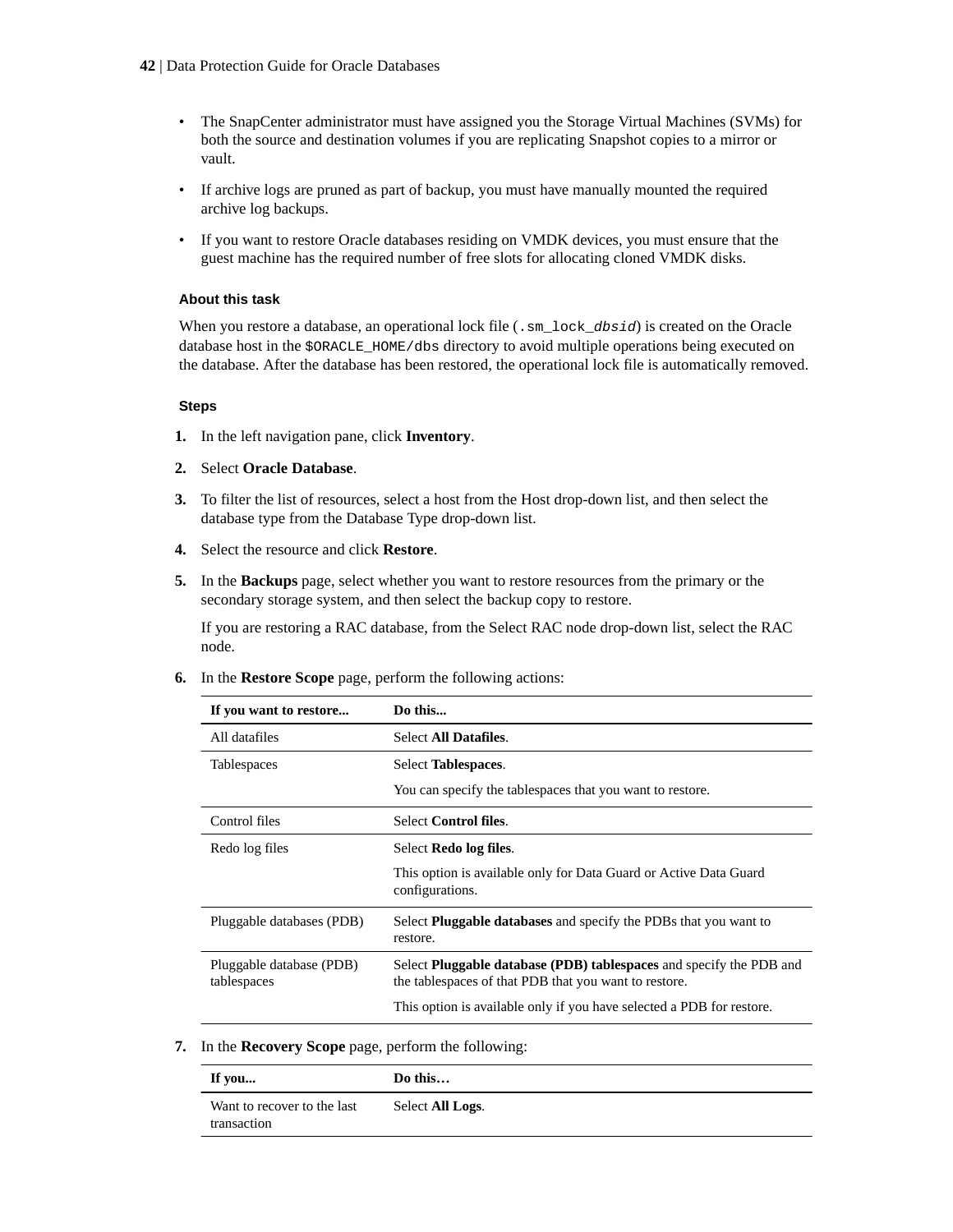| If you                                                                | Do this                                                                                                                                                                                               |
|-----------------------------------------------------------------------|-------------------------------------------------------------------------------------------------------------------------------------------------------------------------------------------------------|
| Want to recover to a specific<br><b>System Change Number</b><br>(SCN) | Select Until SCN (System Change Number).                                                                                                                                                              |
| Want to recover to a specific                                         | <b>Select Date and Time.</b>                                                                                                                                                                          |
| data and time                                                         | You must specify the date and time of the database host's time zone.                                                                                                                                  |
| Do not want to recover                                                | Select No recovery.                                                                                                                                                                                   |
| Want to specify any external<br>archive log locations                 | Select Specify external archive log locations and specify the location of<br>external archive log files.                                                                                              |
|                                                                       | If archive logs are pruned as part of backup and you have manually<br>mounted the required archive log backups, specify the mounted backup<br>path as the external archive log location for recovery. |

**Note:** Recovery is not supported for Data Guard and Active Data Guard databases.

#### **Choose Recovery Scope**

| $\bullet$ All Logs                                        |
|-----------------------------------------------------------|
| ○ Until SCN (System Change Number)                        |
|                                                           |
| Date and Time                                             |
| 巤<br>A                                                    |
| Date-time format: MM/DD/YYYY hh:mm:ss                     |
| $\bigcirc$ No recovery                                    |
| Specify external archive log files locations<br>$\bullet$ |
|                                                           |

- **8.** In the **PreOps** page, perform the following:
	- a. Enter the path and the arguments of the prescript that you want to run before the restore operation.

You must store the prescripts either in /var/opt/snapcenter/spl/scripts or in any folder inside this path. By default, the /var/opt/snapcenter/spl/scripts path is populated. If you have created any folders inside this path to store the scripts, you must specify those folders in the path.

You can also specify the script timeout value. The default value is 60 seconds.

b. Select **Change database state if needed for restore and recovery** to change the state of the database to the state required to perform restore and recovery operations.

The various states of a database from higher to lower are open, mounted, started, and shutdown. You must select this check box if the database is in a higher state but it must be changed to a lower state to perform a restore operation. If the database is in a lower state, but must be changed to a higher state to perform the restore operation, the database state is changed automatically, even if you do not select the check box.

#### **Example**

If database is in open state and for restore it needs to be in mounted state, then the database state will be changed only if you have selected this check box.

**9.** In the **PostOps** page, perform the following: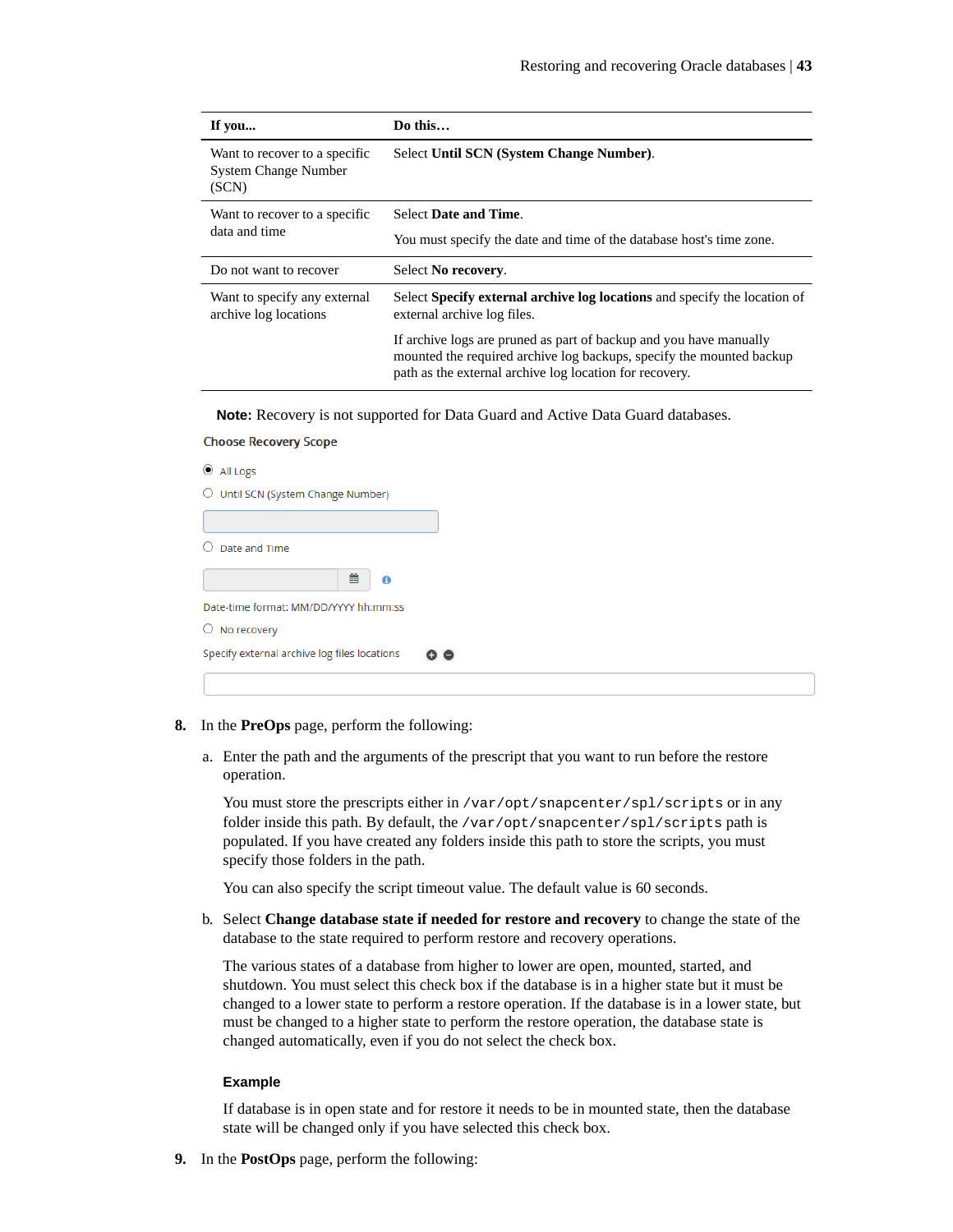a. Enter the path and the arguments of the postscript that you want to run after the restore operation.

You must store the postscripts either in /var/opt/snapcenter/spl/scripts or in any folder inside this path. By default, the /var/opt/snapcenter/spl/scripts path is populated. If you have created any folders inside this path to store the scripts, you must specify those folders in the path.

b. Select the check box if you want to open the database after recovery.

After restoring a container database (CDB) with or without control files, or restoring only CDB control files, if you specify to open the database after recovery, then only the CDB is opened and not the pluggable databases (PDB) in that CDB.

**Note:** After restoring either user tabelspace (PDB) with control files, system tablespace with or without control files, or a PDB with or without control files, only the state of the PDB related to the restore operation is changed to the original state. The state of the other PDBs that were not used for restore are not changed to the original state because the state of those PDBs were not saved. You must manually change the state of those PDBs.

**10.** In the **Notification** page, perform the following:

| If you want to                                                             | Do this                                                                                                              |
|----------------------------------------------------------------------------|----------------------------------------------------------------------------------------------------------------------|
| Log SnapCenter Server<br>events to the storage system's<br>syslog          | Select Log SnapCenter Server events to storage system syslog.                                                        |
| Send AutoSupport messages<br>to technical support for failed<br>operations | Select Send AutoSupport notification for failed operations to the<br>storage system                                  |
| Send emails                                                                | Select <b>Email preference</b> and specify the scenarios under which you want<br>the emails to be sent.              |
|                                                                            | You must also specify the SMTP server name, the sender and receiver<br>email addresses, and the subject of the mail. |

**11.** Review the summary and click **Finish**.

#### **Related tasks**

[Mounting a database backup](#page-35-0) on page 36 [Restoring and recovering Oracle databases using Linux commands](#page-67-0) on page 68

## **Monitoring restore operations from the Jobs page**

You can monitor the progress of different SnapCenter restore operations by using the Jobs page. You might want to check the progress of an operation to determine when it is complete or if there is an issue.

#### **About this task**

Post-restore database recovery states describe the conditions of the database after a restore operation and any further restore actions that you can take.

The following icons appear on the Jobs page and indicate the state of the operation:

- In progress
- Completed successfully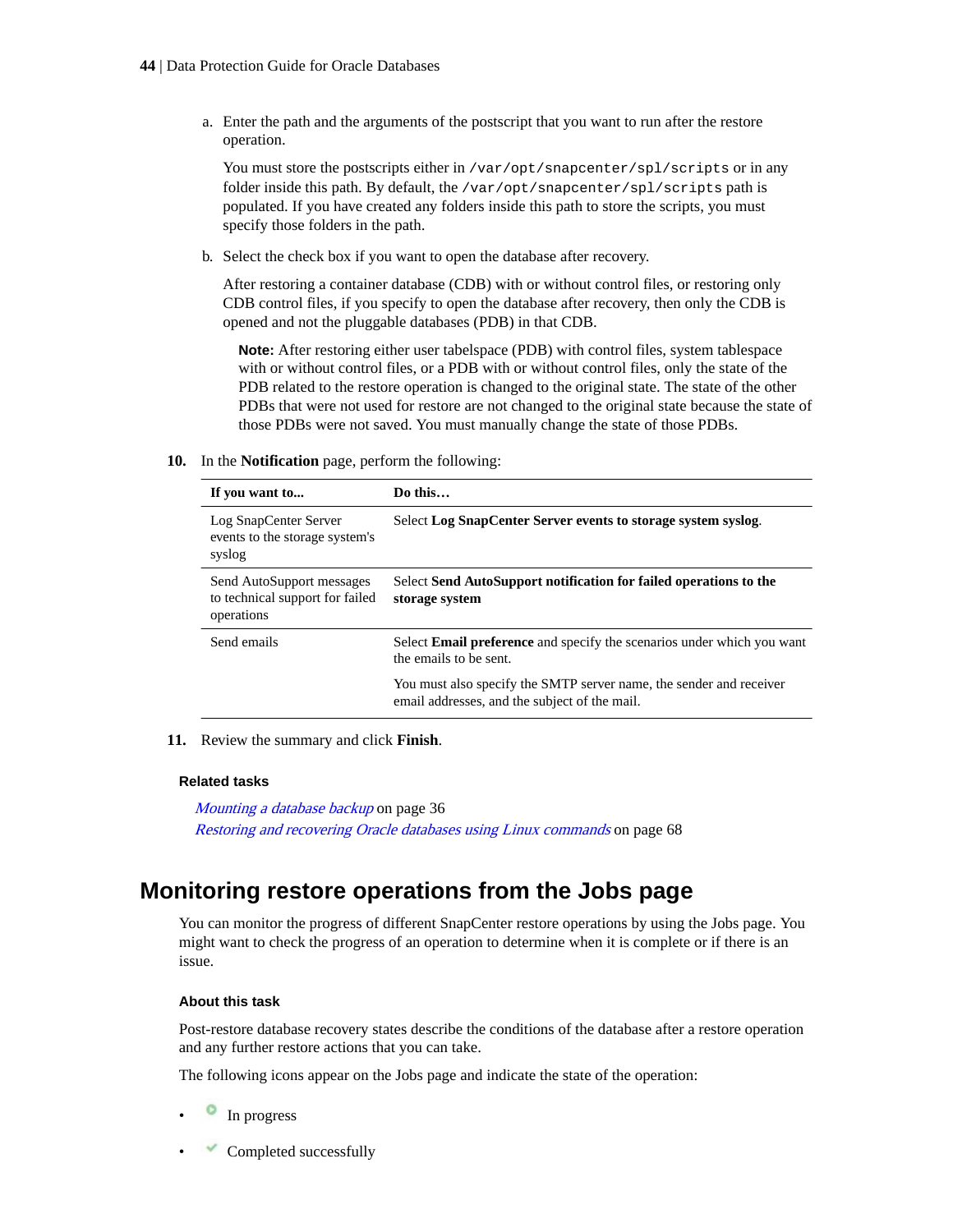- **\*** Failed
- Completed with warnings or could not start due to warnings
- Queued

- **1.** In the left navigation pane, click **Monitor**.
- **2.** In the top navigation bar, click **Jobs**.
- **3.** In the Jobs page, filter the list so that only restore operations are listed:
	- a. Click **Filter**.
	- b. Specify the start and end dates.
	- c. From the **Type** drop-down list, select **Restore**.
	- d. From the **Status** drop-down list, select the restore status.
	- e. Click  $\checkmark$ .
- **4.** Select the restore job, and then click **Details** to view the job details.
- **5.** In the **Job Details** page, click **View logs**.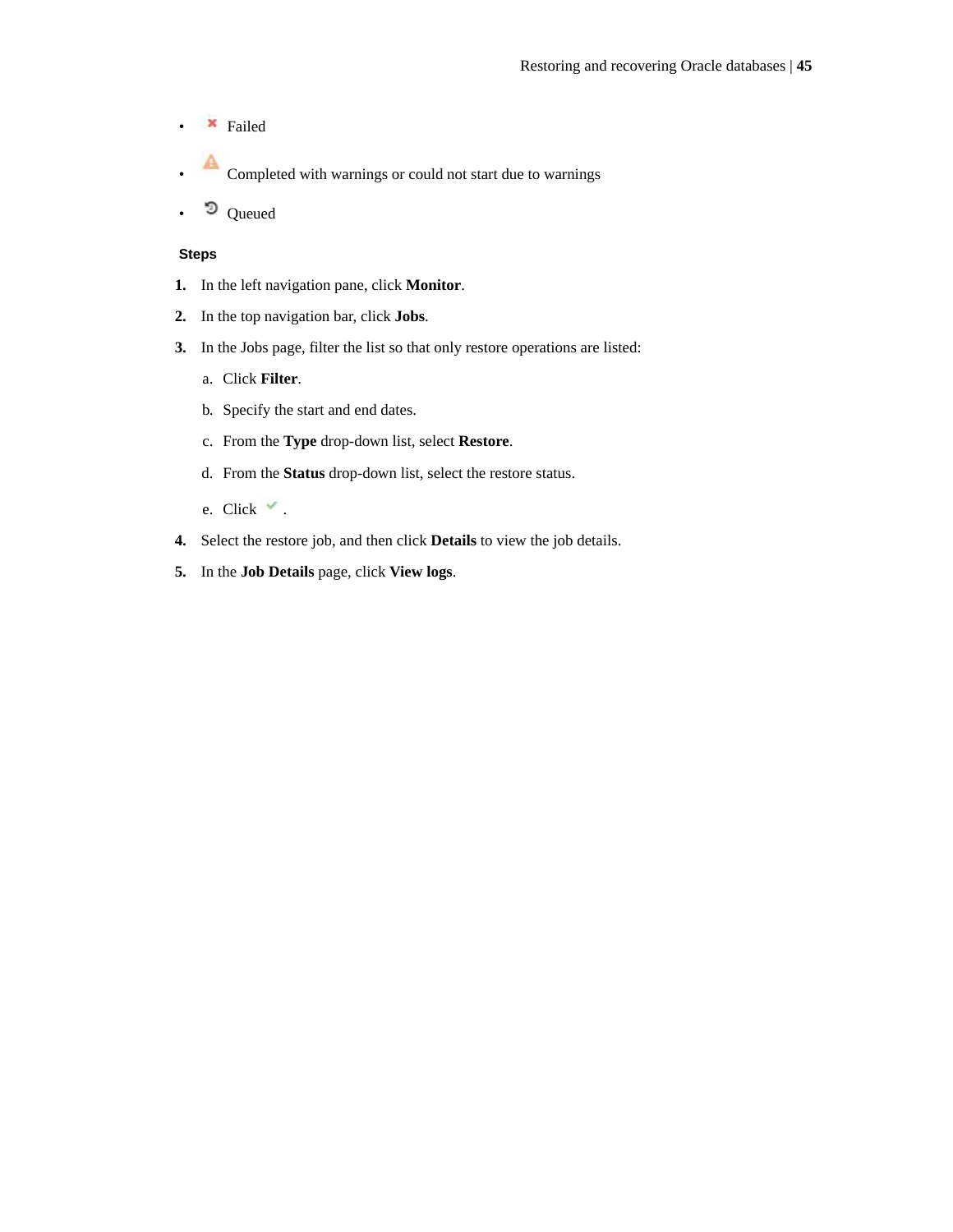# **Cloning Oracle database backups**

The clone workflow includes planning, performing the clone operation, and monitoring the operation.

#### **About this task**

You might clone database backups for the followng reasons:

- To test functionality that has to be implemented using the current database structure and content during application development cycles
- For data extraction and manipulation tools when populating data warehouses
- To recover data that was mistakenly deleted or changed

You can clone a database backup residing on primary or secondary storage to the same host as that of the source database or to an alternate host with the same Oracle and OS version.

The following workflow shows the sequence in which you must perform the clone operation:



You can also use Linux commands manually or in scripts to perform backup, restore, recovery, verify, and clone operations. For detailed information about Linux commands, use the SnapCenter command help or see the command reference information.

[SnapCenter Software 1.1 Linux Command Reference Guide](https://library.netapp.com/ecm/ecm_download_file/ECMLP2440332)

#### **Related concepts**

[Backing up, restoring, and cloning using Linux commands](#page-66-0) on page 67

### **Defining a clone strategy for Oracle databases**

Defining a strategy before cloning your database ensures that the cloning operation is successful.

- **1.** Determine the backups that can be used for cloning.
- **2.** Decide the type of cloning that you require.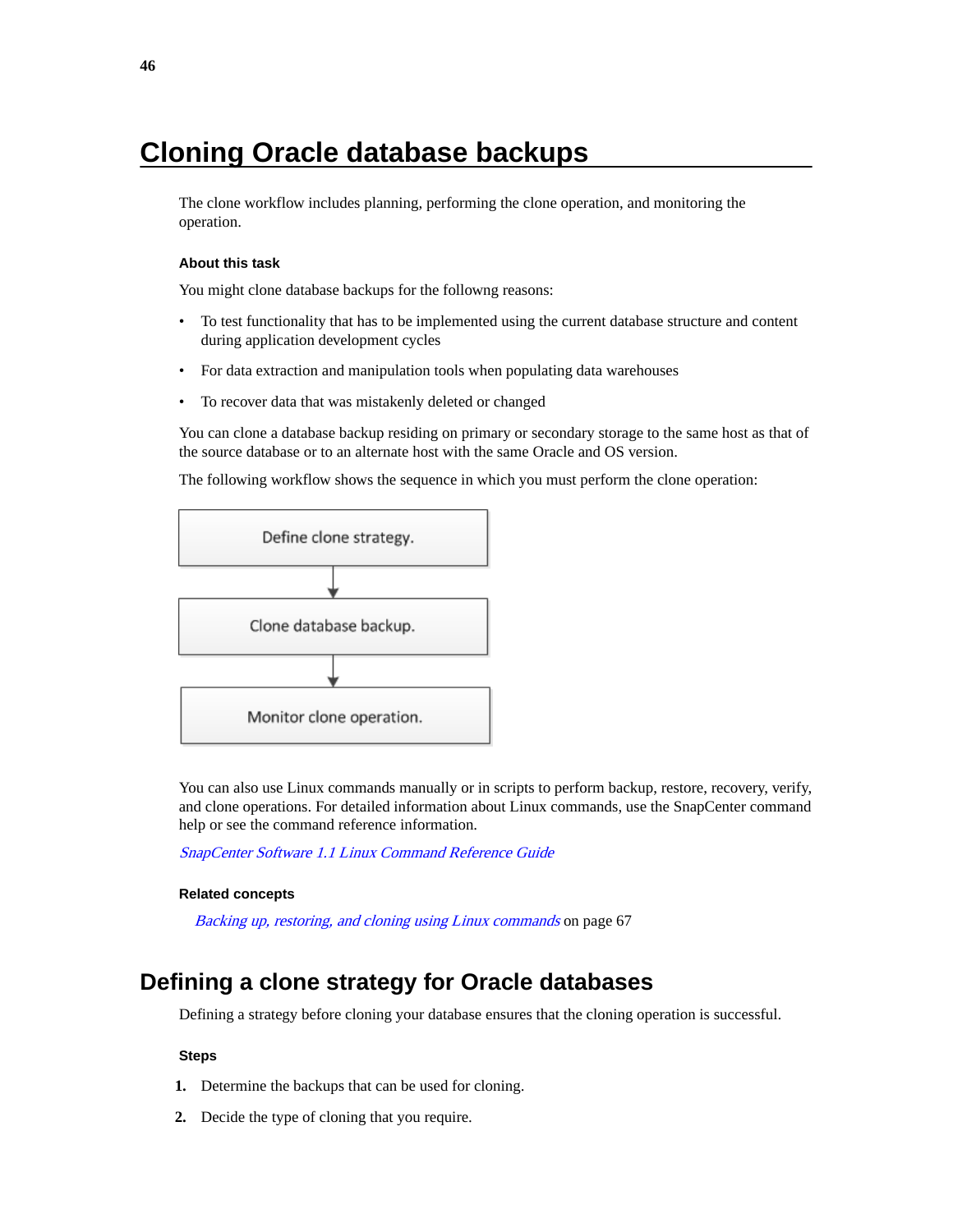#### **Related references**

Backups supported for cloning on page 47 Type of cloning supported on page 47

### **Backups supported for cloning**

SnapCenter supports cloning of different backups of Oracle databases.

- Oracle 11g, Oracle 12 $c$  (legacy), and Oracle 12 $c$  (CDB)
	- Online data backup
	- Online full backup
	- Offline mount backup
	- Offline shutdown backup
	- Backup of databases in a Data Guard and Active Data Guard configurations
	- Online data, online full, offline mount, and offline shutdown backups in Real Application Clusters (RAC) configuration
	- Online data, online full, offline mount, and offline shutdown backups in Automatic Storage Management (ASM) configuration

**Note:** Archive log backups are not supported for cloning.

### **Type of cloning supported**

In an Oracle Database environment, SnapCenter supports cloning of a database backup. You can clone the backup from primary and secondary storage systems.

The SnapCenter Server uses NetApp FlexClone technology to clone backups.

## **Cloning an Oracle database backup**

You can use SnapCenter to clone a database backup.

#### **Before you begin**

- You must have created a database backup.
- If you want to clone a backup of  $12c$  database, you must have set the value of exclude\_seed\_cdb\_view to **FALSE** to retrieve seed PDB related information. The seed PDB is a system-supplied template that the CDB can use to create new PDBs. The seed PDB is named PDB\$SEED and is required for cloning a backup of  $12c$  database. For information about PDB\$SEED, see the Oracle Doc ID 1940806.1.

#### **About this task**

While cloning a backup of an ASM database in SAN environment, udev rules for the cloned host devices are created at: /etc/udev/rules.d/999-scu-netapp.rules. These udev rules associated with the cloned host devices are deleted when you delete the clone.

While cloning from a RAC environment to standalone, the \_no\_recovery\_through\_resetlogs parameter is added to the initeloneSID.ora file. After successful cloning and recovery, you can manually remove the \_no\_recovery\_through\_resetlogs parameter.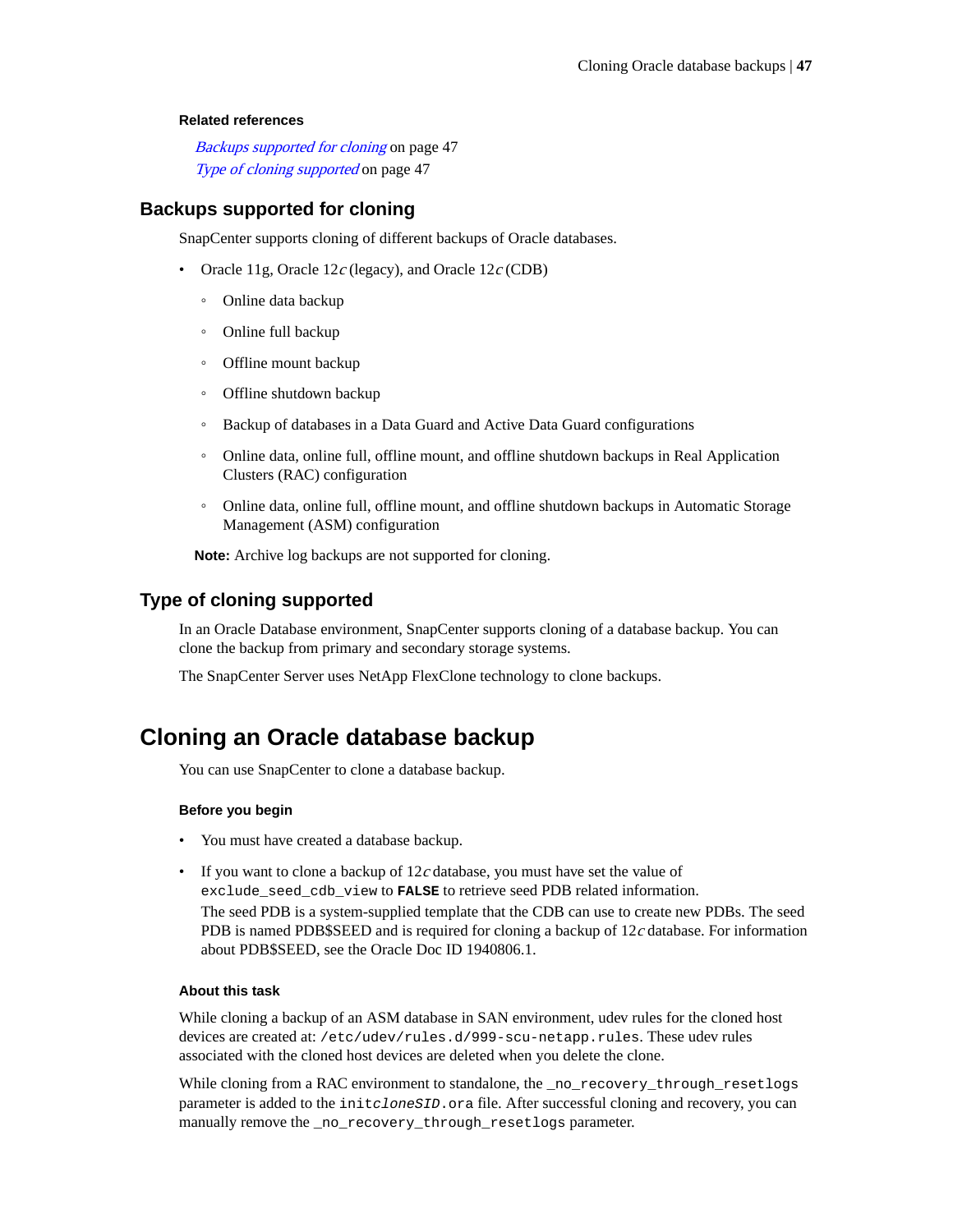### **Steps**

- **1.** In the left navigation pane, click **Inventory**.
- **2.** Select **Oracle Database**.
- **3.** To filter the list of resources, select the host from the Host drop-down list, and then select the database type from the Database Type drop-down list.
- **4.** Select the resource and click **Clone Backup**.
- **5.** In the **Source** page, perform the following:
	- a. In the **Clone SID** field, enter the SID of the clone.

The maximum length of the clone SID is 8 characters.

- b. Select whether you want to clone the backup from the primary or secondary storage system.
- c. Select the backup that you want use for cloning and click **Next**.
- **6.** In the **Locations** page, perform the following:

| For this field     | Do this                                                                                                                 |
|--------------------|-------------------------------------------------------------------------------------------------------------------------|
| Clone host         | By default, the host is populated.                                                                                      |
|                    | If you want to specify a different host, select the host on which you<br>want to clone the backup.                      |
| Datafile locations | By default, the datafile location is populated.                                                                         |
|                    | If you want to specify a different path, enter the datafile mount points<br>or ASM disk group names for clone database. |
| Control files      | By default, the control file path is populated.                                                                         |
|                    | If you want to specify a different path, enter the control file path.                                                   |
| Redo logs          | By default, the redo log file group, path, and their sizes are<br>populated.                                            |
|                    | If you want to change the default values, enter the redo log file group,<br>path, and their sizes.                      |

**7.** In the **Credentials** page, perform the following:

| For this field             | Do this                                                                                                                                                                                                                                                                                                                                    |  |
|----------------------------|--------------------------------------------------------------------------------------------------------------------------------------------------------------------------------------------------------------------------------------------------------------------------------------------------------------------------------------------|--|
| Run As for sys user        | Select the Run As account to be used for defining the sys user<br>password of the clone database.                                                                                                                                                                                                                                          |  |
|                            | If you do not want to specify the run as account, you must select<br><b>None.</b> The OS authentication will be used if you do not specify the<br>run as account.<br>The default value is <b>None</b> .                                                                                                                                    |  |
| <b>ASM</b> Instance Run As | Select the Run As account of the ASM instance on the alternate host.<br>This option is available only if you have configured ASM. If you do<br>not want to specify the run as account, you must select <b>None</b> . The OS<br>authentication will be used if you do not specify the run as account.<br>The default value is <b>None</b> . |  |

The Oracle home, user name, and group details are automatically populated from the backup metadata. However, you can change the automatically populated values.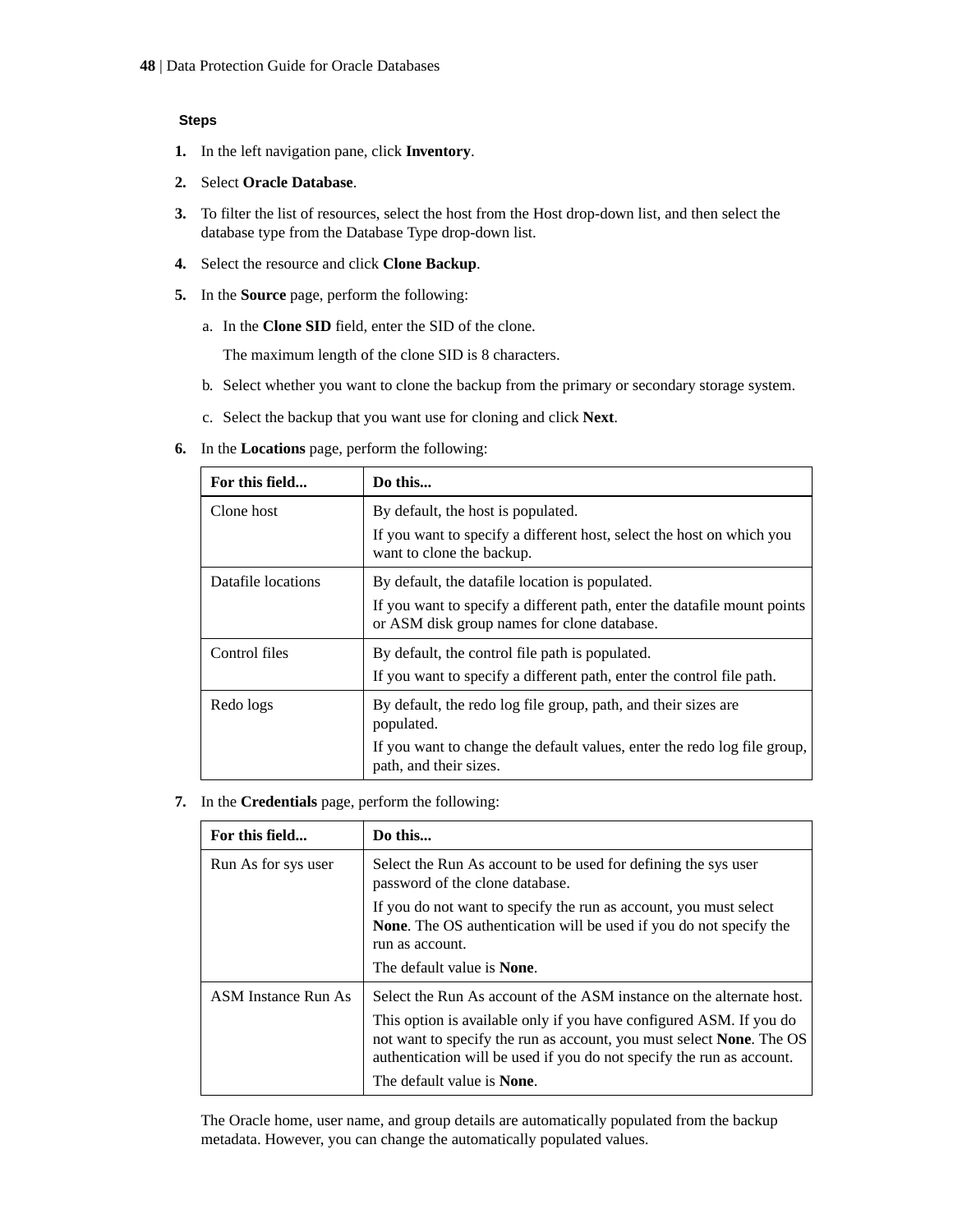#### **Database Credentials for the clone**

| Run As for sys user | None |  |
|---------------------|------|--|
| ASM Instance Run as | None |  |
| ASM Port            | 1521 |  |

#### **Oracle Home Settings**

| Oracle Home     |                        |
|-----------------|------------------------|
| Oracle OS User  | Enter the oracle user  |
| Oracle OS Group | Enter the oracle group |

- **8.** Optional: In the **PreOps** page, perform the following:
	- a. Enter the path and the arguments of the prescript that you want to run before the clone operation.

You must store the prescripts either in /var/opt/snapcenter/spl/scripts or in any folder inside this path. By default, the /var/opt/snapcenter/spl/scripts path is populated. If you have created any folders inside this path to store the scripts, you must specify those folders in the path.

b. In the **Database Parameter settings** section, you can modify the values of the default database parameters and add custom parameters.

These parameters are used to initialize the database.

**Note:** The default value of log\_archive\_dest\_1 is \$ORACLE\_HOME/clone\_sid and the archive logs are created in this location. If you have deleted the log\_archive\_dest\_1 parameter, the archive log location is determined by Oracle.

|  |  |  |  | $\odot$ Database Parameter settings |  |
|--|--|--|--|-------------------------------------|--|
|--|--|--|--|-------------------------------------|--|

| audit_file_dest    | /ora01/app/oracle/admin/tst/adump         | ×        |       |
|--------------------|-------------------------------------------|----------|-------|
| audit trail        | DB                                        | $\times$ |       |
| log_archive_dest_1 | LOCATION=/ora01/app/oracle/product/12c/db | ×        |       |
| log_archive_format | %t %s %r.dbf                              | $\times$ | Reset |

**9.** In the **PostOps** page, perform the following: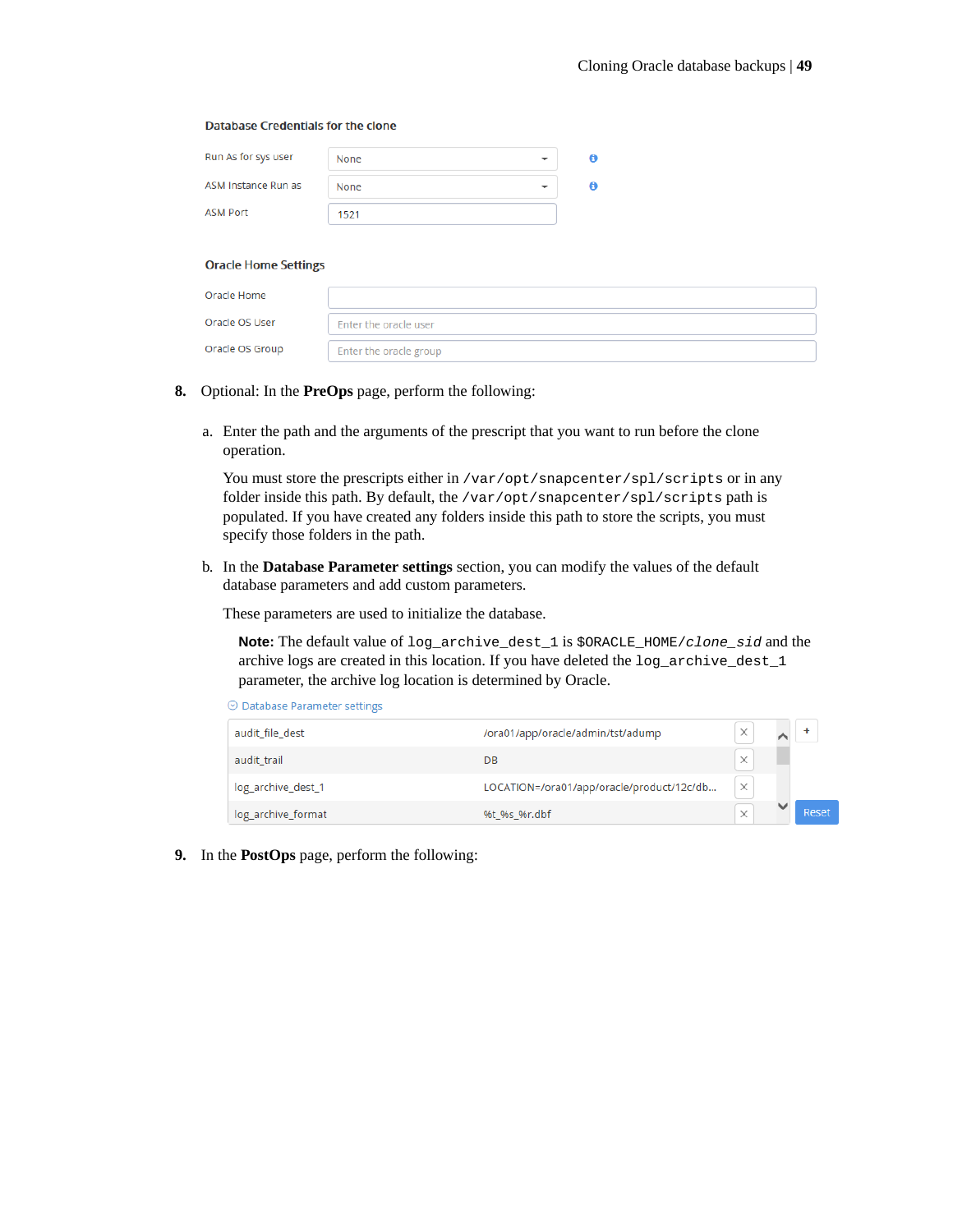| For this field                                            | Do this                                                                                                                                                                                                                                                                                                        |
|-----------------------------------------------------------|----------------------------------------------------------------------------------------------------------------------------------------------------------------------------------------------------------------------------------------------------------------------------------------------------------------|
| <b>Recover Database</b>                                   | Select this option if you want to perform recovery after cloning.<br>If you selected recovery, you must also define the recovery scope by<br>specifying one of the following:                                                                                                                                  |
|                                                           | Select Date and Time to recover the database up to a specific<br>$\bullet$<br>data and time.                                                                                                                                                                                                                   |
|                                                           | Select Until SCN (System Change Number) to recover the<br>$\bullet$<br>database up to a specific system change number (SCN).                                                                                                                                                                                   |
|                                                           | Select No recovery if you do not want to perform recovery.<br>$\bullet$<br>This option is not available if you are trying to clone a backup of<br>a Data Guard or an Active Data Guard database.                                                                                                               |
|                                                           | Note: Recovery is not supported for Data Guard and Active Data<br>Guard databases. In a Data Guard or Active Data Guard<br>configurations, you must perform a manual recovery after the<br>clone operation is completed and then open the database with<br>resetlogs.                                          |
|                                                           | Recovery point is calculated based on the latest log backups available<br>before pruning. If the recovery point has to be more recent, you must<br>manually mount the required log backups and specify the log path in<br>the Specify external archive log locations field.                                    |
|                                                           | Note: If you want to clone a source database that is configured to<br>support flash recovery area (FRA) and Oracle Managed Files<br>(OMF), the log destination for recovery must also adhere to OMF<br>directory structure.                                                                                    |
| Enter SQL statements<br>to apply when clone is<br>created | Enter the SQL statements that you want to apply after the clone is<br>created.                                                                                                                                                                                                                                 |
| Enter scripts to run<br>after clone operation             | Enter the path and the arguments of the postscript that you want to<br>run after the clone operation.                                                                                                                                                                                                          |
|                                                           | You must store the postscripts either in /var/opt/<br>snapcenter/spl/scripts or in any folder inside this path. By<br>default, the /var/opt/snapcenter/spl/scripts path is<br>populated. If you have created any folders inside this path to store the<br>scripts, you must specify those folders in the path. |

### **10.** In the **Notification** page, perform the following:

| If you want to                                                             | Do this                                                                                                              |
|----------------------------------------------------------------------------|----------------------------------------------------------------------------------------------------------------------|
| Log SnapCenter Server<br>events to the storage system's<br>syslog          | Select Log SnapCenter Server events to storage system syslog.                                                        |
| Send AutoSupport messages<br>to technical support for failed<br>operations | Select Send AutoSupport notification for failed operations to the<br>storage system                                  |
| Send emails                                                                | Select <b>Email preference</b> and specify the scenarios under which you want<br>the emails to be sent.              |
|                                                                            | You must also specify the SMTP server name, the sender and receiver<br>email addresses, and the subject of the mail. |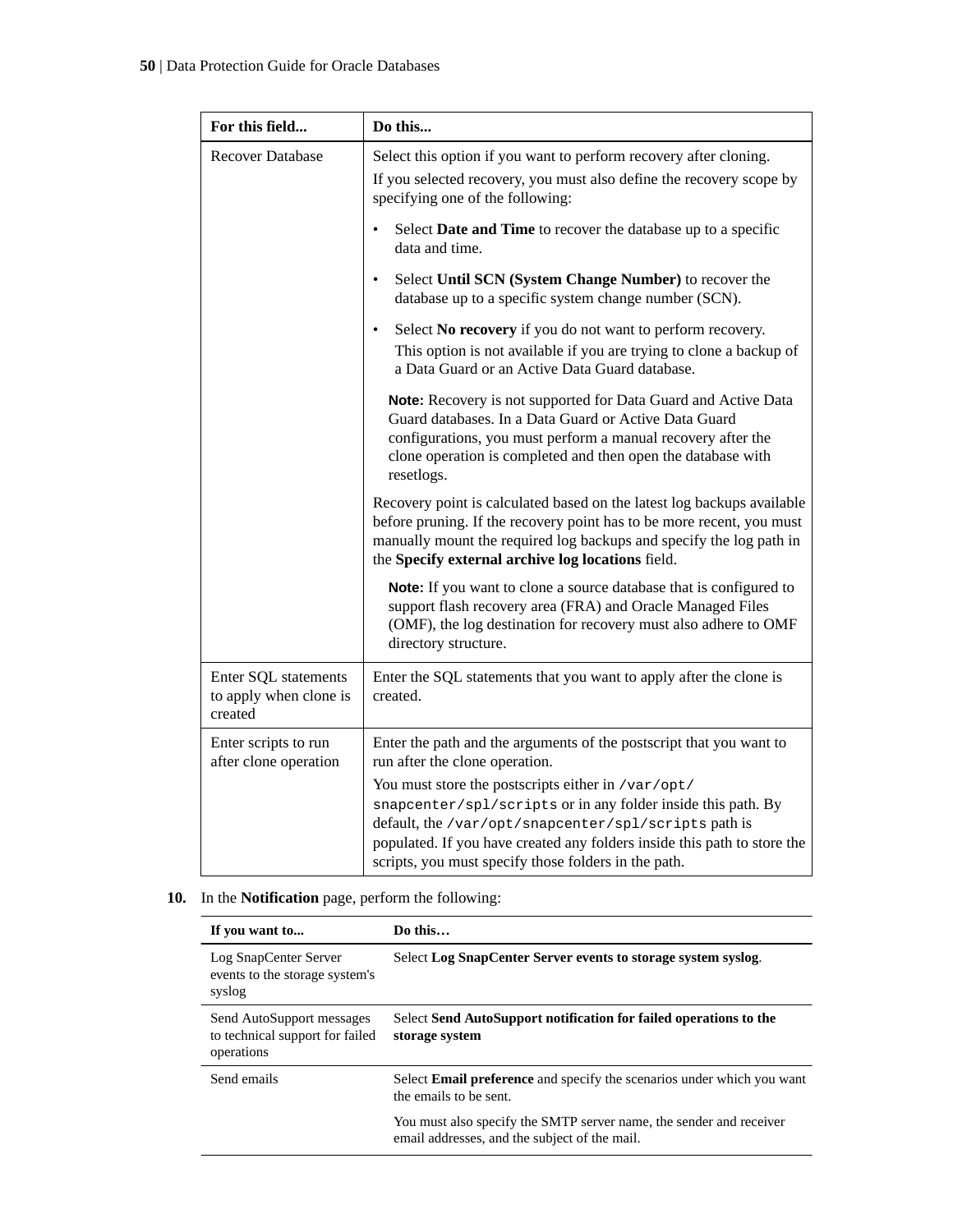**11.** Review the summary and click **Finish**.

**Note:** While performing recovery as part of clone create operation, even if recovery fails, the clone is created with a warning. You can use this clone to perform manual recovery.

#### **Related tasks**

[Cloning Oracle database backups using Linux commands](#page-68-0) on page 69

## **Monitoring clone operations from the Jobs page**

You can monitor the progress of SnapCenter clone operations by using the Jobs page. You might want to check the progress of an operation to determine when it is complete or if there is an issue.

#### **About this task**

The following icons appear on the Jobs page and indicate the state of the operation:

- <sup>•</sup> In progress
- Completed successfully
- Failed
- Completed with warnings or could not start due to warnings
- <sup>D</sup> Queued

- **1.** In the left navigation pane, click **Monitor**.
- **2.** In the top navigation bar, click **Jobs**.
- **3.** In the Jobs page, filter the list so that only clone operations are listed:
	- a. Click **Filter**.
	- b. Specify the start and end dates.
	- c. From the **Type** drop-down list, select **Clone**.
	- d. From the **Status** drop-down list, select the clone status.
	- e. Click  $\checkmark$ .
- **4.** Select the clone job, and then click **Details** to view the job details.
- **5.** In the **Job Details** page, click **View logs**.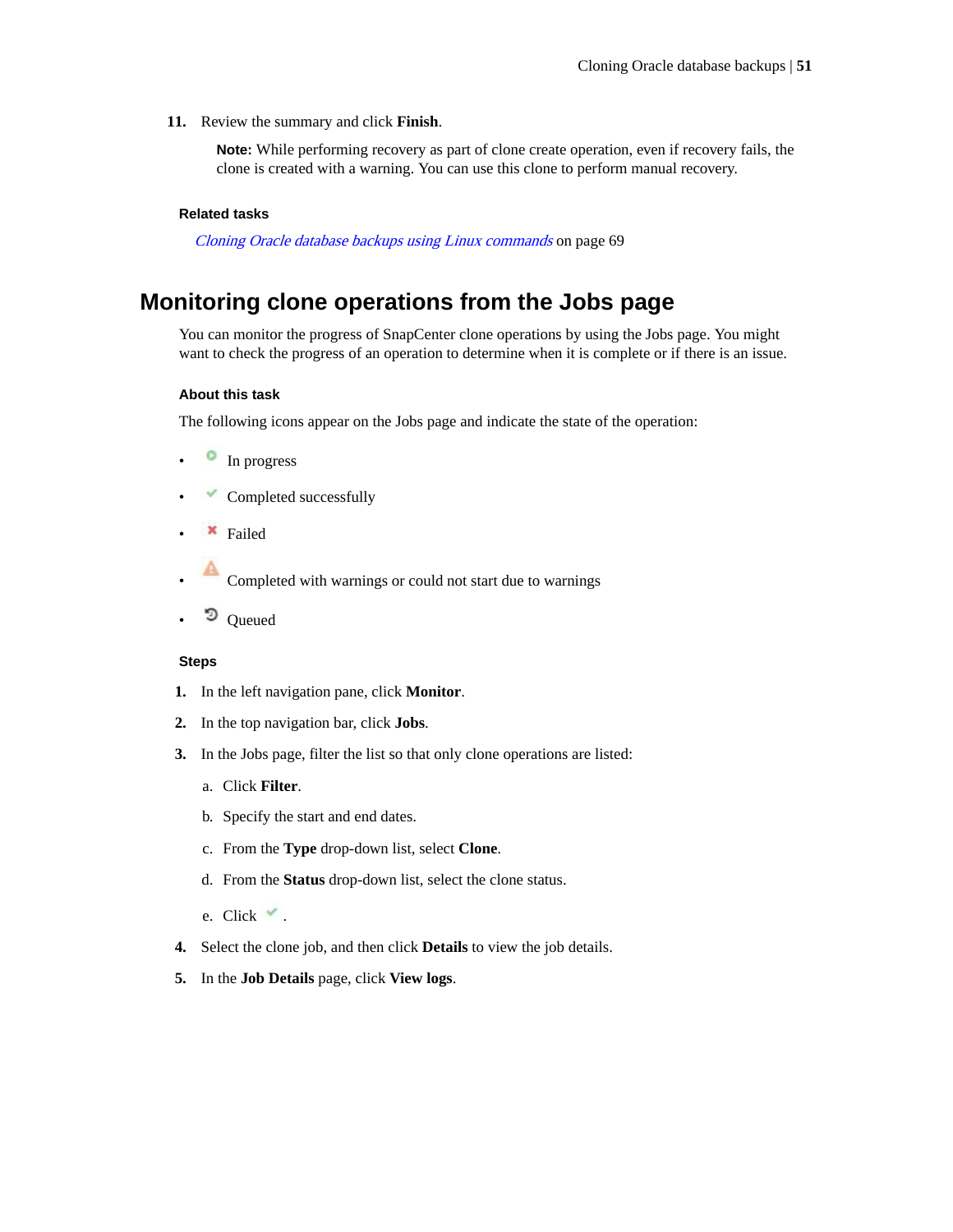# **Troubleshooting data protection operations**

If you encounter unexpected behavior while performing data protection operations, you can use the log files to identify the cause and resolve the problem.

The log files are located at /var/opt/snapcenter/spl/logs. You can also download the log files from the SnapCenter user interface by clicking **Monitor > Logs > Download**.

## **Backup operation fails when initiated before starting the database instance**

#### **Description**

After starting the Automatic Storage Management (ASM) database instance, if you initiate an offline shutdown backup before starting the database instance, the backup operation fails.

#### **Error message**

ORACLE-00507: Failed to find entry for SID SID or database name database\_name in /etc/oratab file on host\_name.

#### **Corrective action**

The backup operation fails because the database instance details are missing from the /etc/oratab file. You must manually enter the database instance details in the /etc/oratab file and then start the database instance.

### **Backup fails with license issue**

#### **Description**

Backup operation fails because the SnapManager suite license is not installed in the clustered Data ONTAP storage system.

#### **Error message**

'SnapCenter Plug-in for Oracle License' failed with error: No storage license found. Please contact administrator.

### **Corrective action**

Install the SnapManager suite license on the controller.

## **Backup fails during the file system discovery on a VM**

#### **Description**

When you perform a VMDK backup on a virtual machine (VM), backup operation fails while discovering the file system.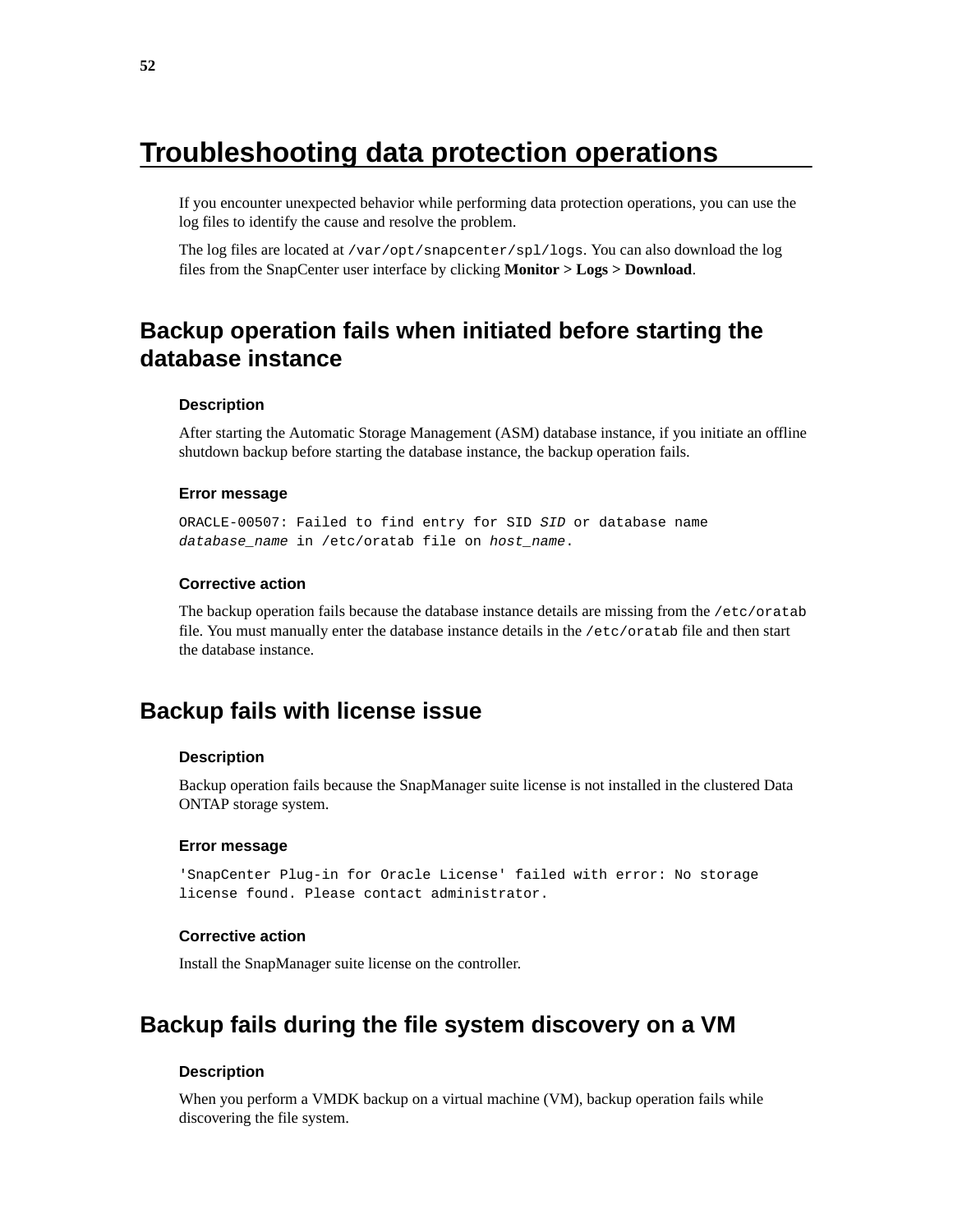#### **Error message**

Failed to retrieve the unit serial number for the device '/dev/sde'.

#### **Corrective action**

You must set the disk.enableUUID true configuration parameter on the VM under edit settings **VM options > Advanced > Edit configuration**.

## **Backup operation fails during the storage discovery process**

### **Description**

The backup operation fails during the storage discovery process when the storage system is running on Data ONTAP operating in 7-Mode.

#### **Error message**

Unable to find any Storage Virtual Machine (SVM) to verify the plugin license. Please check your SVM is registered with SnapCenter.

#### **Corrective action**

You must ensure that you are using the supported storage environment. SnapCenter supports only clustered Data ONTAP storage systems.

## **Registering backup activity fails during the backup operation**

#### **Description**

Registering backup activity fails during the backup operation due to the mismatch of the host name between SnapCenter and the Linux host.

### **Corrective action**

- **1.** Check the DNS entry in /etc/hosts on the Linux host (if any). Example: 10.230.156.44 scspr0090825001.gdl.englab.netapp.com scspr0090825001
- **2.** Verify the DNS entry on the Linux host: nslookup
- **3.** Verify the entry in C:\Windows\System\drivers\etc\hosts on the SnapCenter Server (if any).
- **4.** Verify the DNS entry on the SnapCenter Server: nslookup
- **5.** If there is a mismatch between the two DNS entries, then change the host name format from short name to FQDN. Ensure that the hostname command in Linux returns the short name and the hostname -f returns FQDN.
- **6.** Restart the SnapCenter Plug-in Loader (SPL) for the changes to take effect.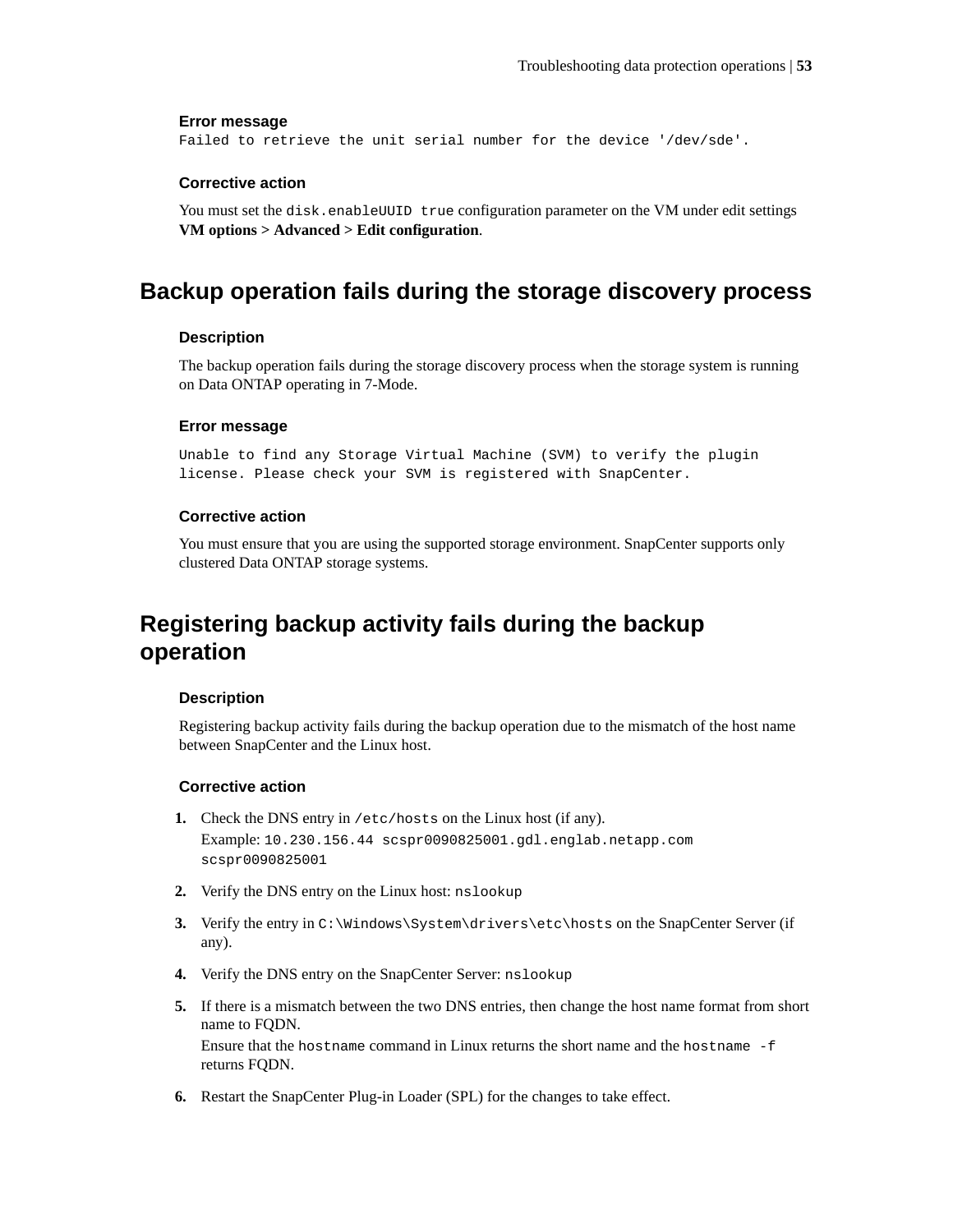## **Verification of datafiles backup fails**

#### **Description**

If you have disabled OS authentication for an Automatic Storage Management (ASM) database, and when you try to verify the datafiles backup of that ASM database, the operation fails.

### **Corrective action**

You must enable OS authentication for the ASM database.

## **Backup verification fails**

### **Description**

Backup verification fails with the error code DBV-00100 specified file, if the file is not accessible and the mount point is unavailable during the verification process.

#### **Error message**

Backup verification failed.

#### **Corrective action**

You must perform the following:

- **1.** Increase the value of the VERIFICATION\_DELAY and VERIFICATION\_RETRY\_COUNT parameter in sco.properties file located at /var/opt/snapcenter/sco/etc.
- **2.** Restart the SnapCenter Plug-in Loader (SPL) service.

The VERIFICATION\_DELAY parameter specifies the number of seconds to wait for completing the verification process and VERIFICATION\_RETRY\_COUNT parameter specifies the number of time verification operation can be retried.

## **Disk paths are not included in the asm\_diskstring database parameter**

#### **Description**

By default, the ASM\_DISKSTRING\_UPDATE parameter is set to **false** in the sco.properties file. This parameter is set to false assuming that the value assigned to asm\_diskstring includes the cloned disks path as well. However, sometimes the value assigned might not include the cloned disks path.

#### **Corrective action**

You must set the value of the ASM\_DISKSTRING\_UPDATE parameter to **true** to update the asm\_diskstring database parameter to include the cloned disks path. After setting the ASM\_DISKSTRING\_UPDATE parameter to **true**, you must restart the SnapCenter Plug-in Loader (SPL) service.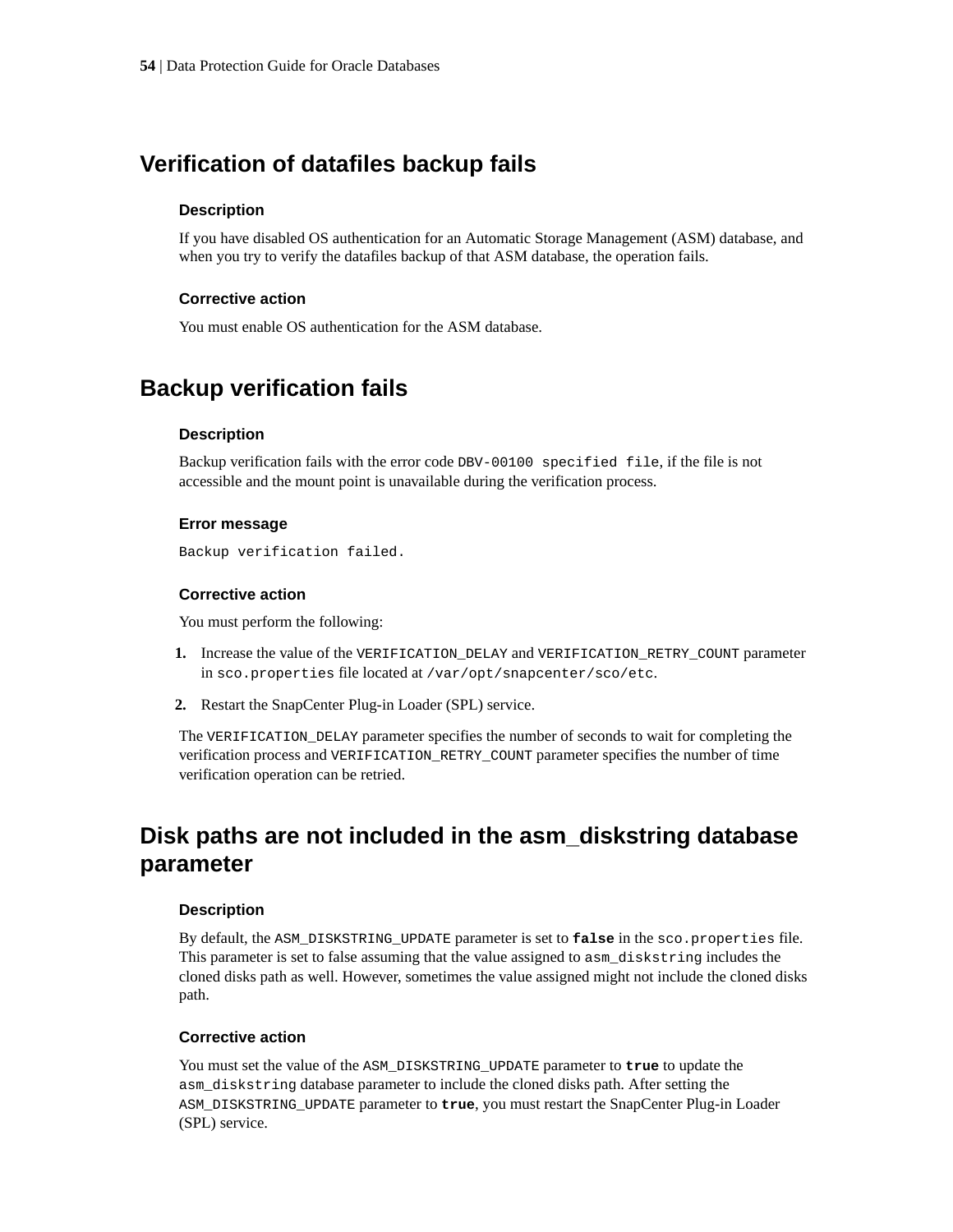#### **Related information**

[SnapCenter Software 1.1 Installation and Setup Guide](https://library.netapp.com/ecm/ecm_download_file/ECMLP2440193)

## **Unable to change the database state from shutdown to mount**

#### **Description**

After creating an offline backup of a standalone Oracle 12c Automatic Storage Management (ASM) database, SnapCenter fails to change the state of Oracle database from shutdown to mount.

#### **Error message**

Resource failed with error PL-SCO-20005: Unquiescing of database failed with error ORACLE-20001: Error trying to change state to MOUNTED for database instance database\_instance.

#### **Corrective action**

The database state change fails because of an Oracle issue in the Oracle 12.1.0.2 standalone ASM configuration (Oracle bug 18894342). You must apply the Oracle patch 18894342. For information about this Oracle issue, see the Oracle Doc ID 1922908.1.

### **Restore operation of datafiles and control files fail**

### **Description**

If you have disabled OS authentication and enabled Oracle database authentication for an Oracle database, and when you try to perform a restore of datafiles and control files of that database, the operation fails.

### **Corrective action**

You must configure the static listener in the listener.ora file available at \$ORACLE\_HOME/ network/admin and then retry the operation.

## **Restore from a secondary SnapMirror or SnapVault volume fails**

#### **Description**

Restore operation from a secondary SnapMirror or SnapVault volume fails if you have configured load-sharing mirror (LSM) on the primary volume. This issue occurs if you are using Data ONTAP 8.3 or later.

#### **Error message**

Destination dest\_vol cannot be the source or destination of a load-sharing relationship.

#### **Corrective action**

You can perform one of the following: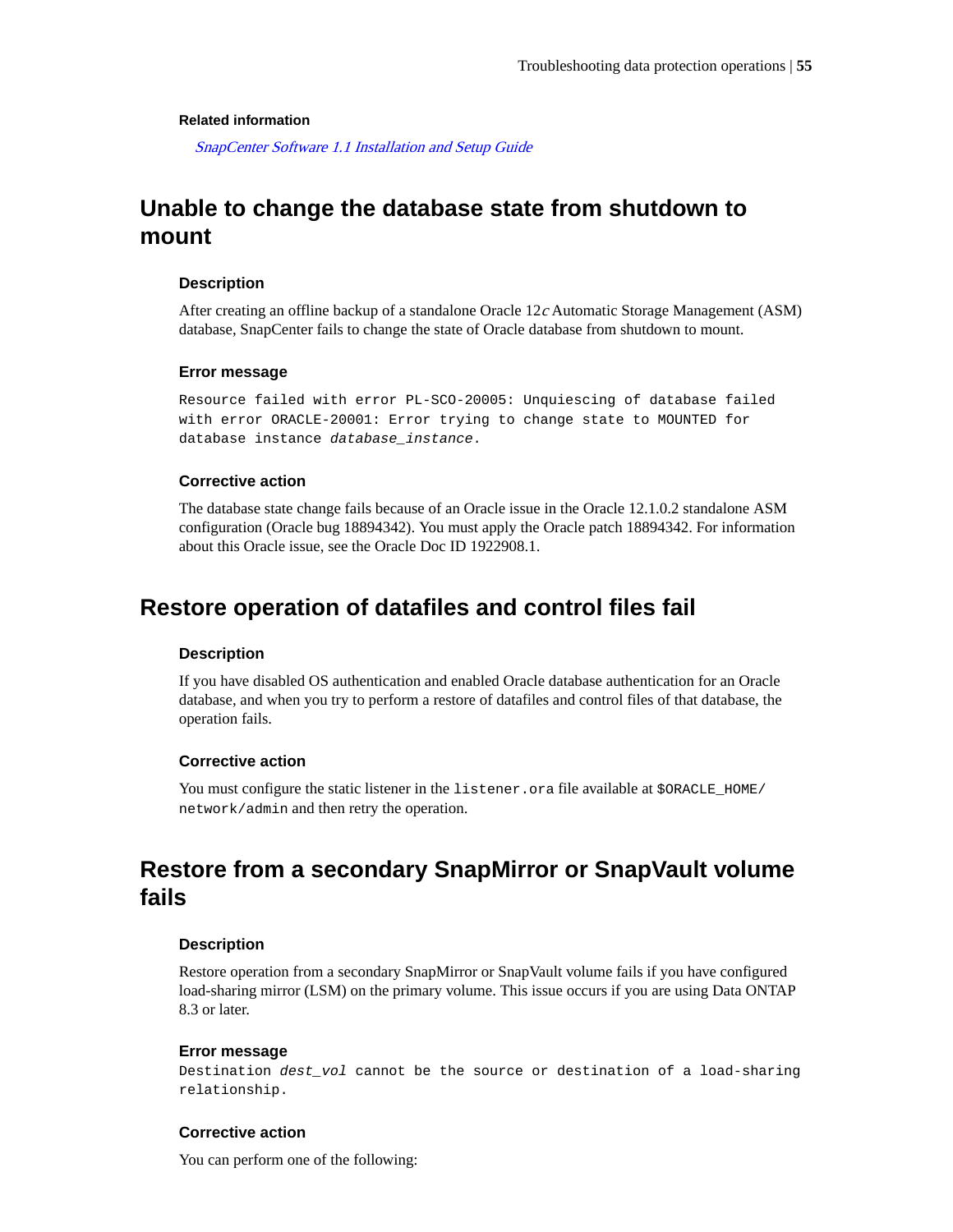- Specify a high retention count to retain large number of backup copies on the primary volume so that the restore operation can be performed from the primary volume.
- Mount the backup from the secondary storage and manually copy the files that are to be restored.

### **Cloning operation on the primary storage fails**

#### **Description**

When you perform a clone operation on the primary storage, the operation fails with an error message.

#### **Error message**

Unable to complete the build host stack operation for '/mnt/sanext4\_1', reason: 'Mounting the filesystem '/mnt/sanext4\_1\_DBSAN50' failed, reason: mount: wrong fs type, bad option, bad superblock on /dev/sdbb1, missing codepage or helper program, or other error

#### **Corrective action**

You must configure the multipath configuration stack in the Linux host.

#### **Related information**

[Linux Unified Host Utilities 7.0 Quick Start Guide](https://library.netapp.com/ecm/ecm_download_file/ECMP1654940)

## **Cloning operation fails in SAN environments in OL 7 or later or RHEL 7 or later**

#### **Description**

If you are using Oracle Linux 7 or later or Red Hat Enterprise Linux (RHEL) 7 or later, cloning operation fails in storage area network (SAN) environments. This issue occurs because by default, lvm2-lvmetad service is enabled.

#### **Error message**

```
Job Failed: Failed on 'SNAPCENTER-01': Activity 'Application Clone' failed
with error: CloneActivity failed PL-SCO-30000: Cloning of database with SID
SID_value failed with error: PL-SCO-30015: Failed to get parameters from
the trace file /mnt/orastadata_SID_value/oradata/rrdb/debug_file.trc with
error: /mnt/orastadata_SID_value/oradata/rrdb/debug_file.trc
```
#### **Corrective action**

You must set the value of use\_lvmetad =  $0$  in /etc/lvm/lvm.conf and stop the lvm2-lvmetad service. Then, retry the clone operation.

### **Recovery of a cloned database fails**

#### **Description**

When you try to recover a cloned database as part of the clone operation, the operation fails. This issue occurs if the current incarnation of the database is reset to a newly detected incarnation.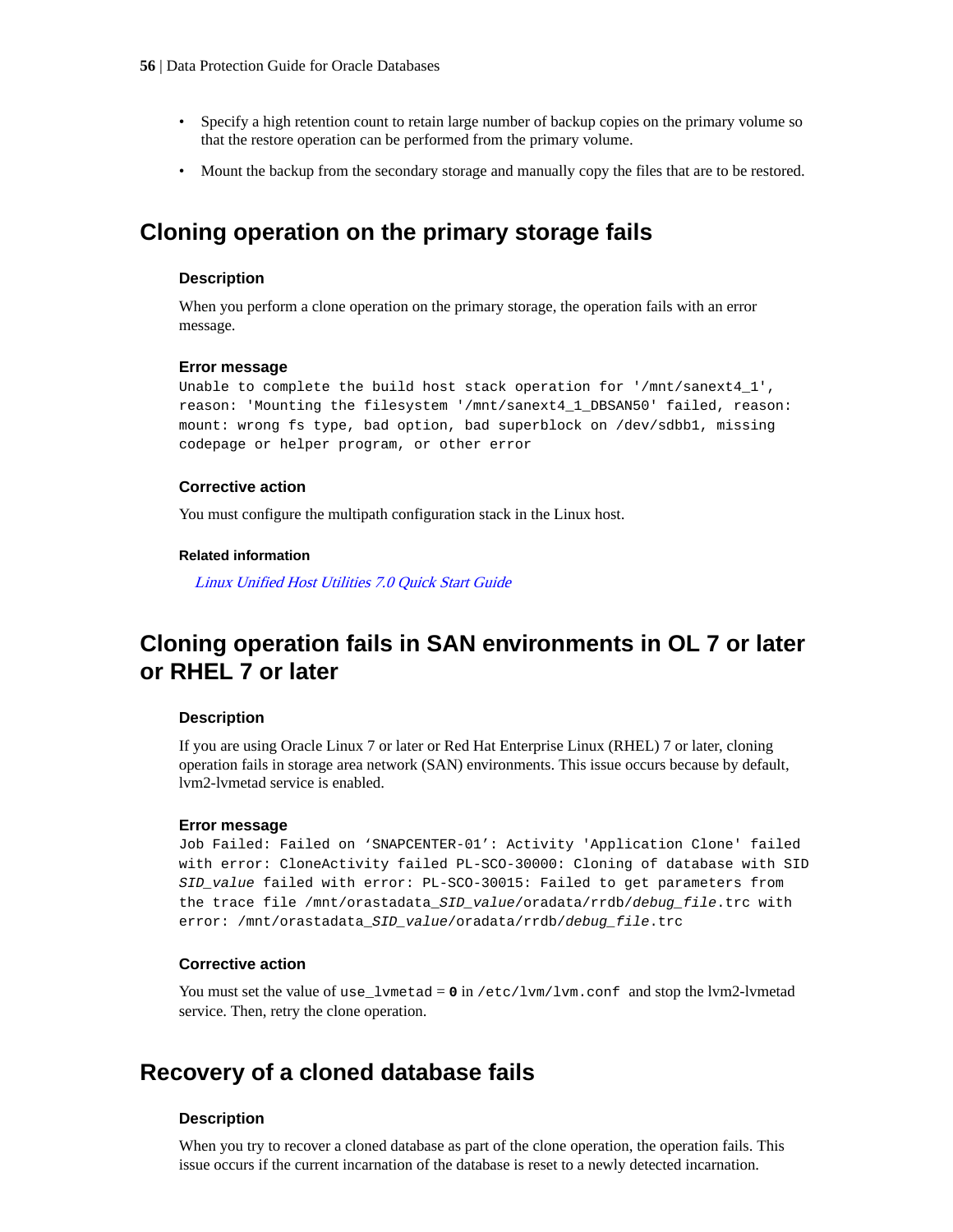The incarnation is reset if you have configured Fast Recovery Area (FRA), and if any of the auto backup of control files of the source database exist in the FRA.

#### **Error message**

ORA-19909: datafile 1 belongs to an orphan incarnation

#### **Corrective action**

You must perform the following:

- **1.** Disable the auto backup of control files or ensure that the auto backup of control files does not exist in the FRA.
- **2.** Create a new backup.
- **3.** Perform cloning using the new backup.

### **File system is not deleted during the clone delete operation**

#### **Description**

While performing the clone delete operation, sometimes the file systems are not deleted.

#### **Error message**

NFS mount point is busy

#### **Corrective action**

You must increase the value of the CLONE\_DELETE\_DELAY parameter in sco.properties file located at /var/opt/snapcenter/sco/etc.

The CLONE\_DELETE\_DELAY parameter specifies the number of seconds to wait after completing the deletion of application clone and before starting the deletion of file system.

## **Backup and clone operations fail if stale entries of the cloned disk group exists**

#### **Description**

When you perform a backup or clone operation, the operation might fail if stale entries of the cloned disk group exist in the asm\_diskgroups parameter.

#### **Error message**

ORA-15130: diskgroup "DISKGROUP\_SCO\_ID" is being dismounted

#### **Corrective action**

You must clean up the asm\_diskgroups string to remove the stale entry for DISKGROUP\_SCO\_ID.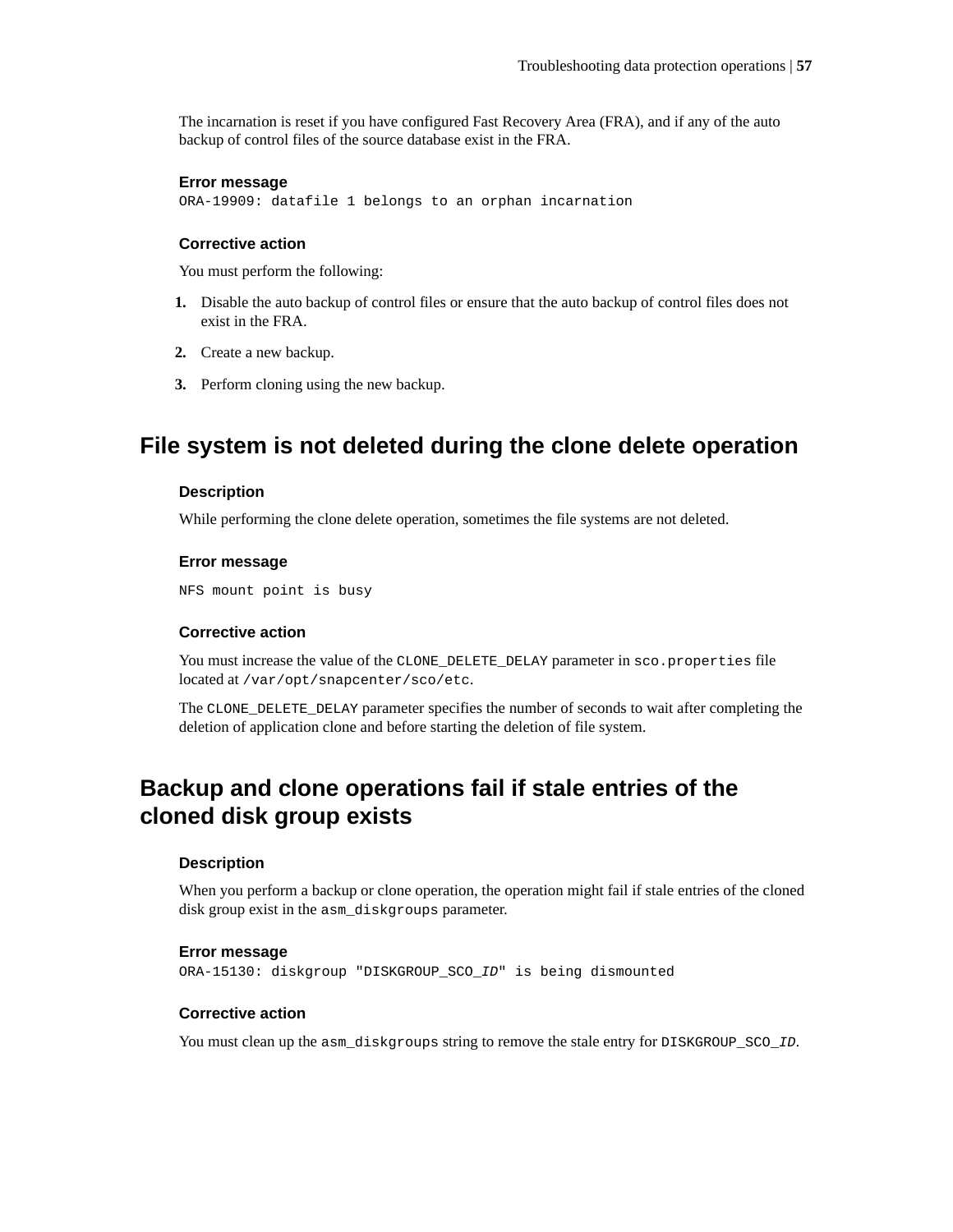## **Operations fail when there is insufficient space to create Snapshot copies**

### **Description**

Clustered Data ONTAP reserves space for creating Snapshot copies on volumes. If the space reserved for creating Snapshot copies is full, then Snapshot copies are not created and the operation fails.

#### **Corrective action**

You must increase the space reserved for Snapshot copies on the volumes and retry the operation.

## **Operations are not executed due to insufficient space in the root file system**

#### **Description**

Operations might not be executed when there is insufficient space in the root file system to create logs and temporary files.

#### **Error message**

Plugin cannot accept any more jobs at this time. Job will be queued, and retried after 5 minutes.

#### **Corrective action**

You must ensure that there is sufficient space in the root file system to create logs and temporary files.

## **Data protection operation fails if operational lock file is not deleted**

#### **Description**

While performing an operation on the database, an operational lock file (sm\_lock\_dbsid) is created in \$ORACLE\_HOME/dbs to avoid multiple operations being executed on the database. This operational lock file is automatically deleted soon after the operation is completed. However, sometimes the operational lock file might not get deleted and the next operation fails.

#### **Error message**

Operation failed. The database SID sid\_value might be in use by another SnapCenter Plug-in for Oracle Database operation.

#### **Corrective action**

You must manually delete the operational lock file by performing the following steps:

- **1.** From the command prompt, navigate to \$ORACLE\_HOME/dbs.
- **2.** Enter the following command: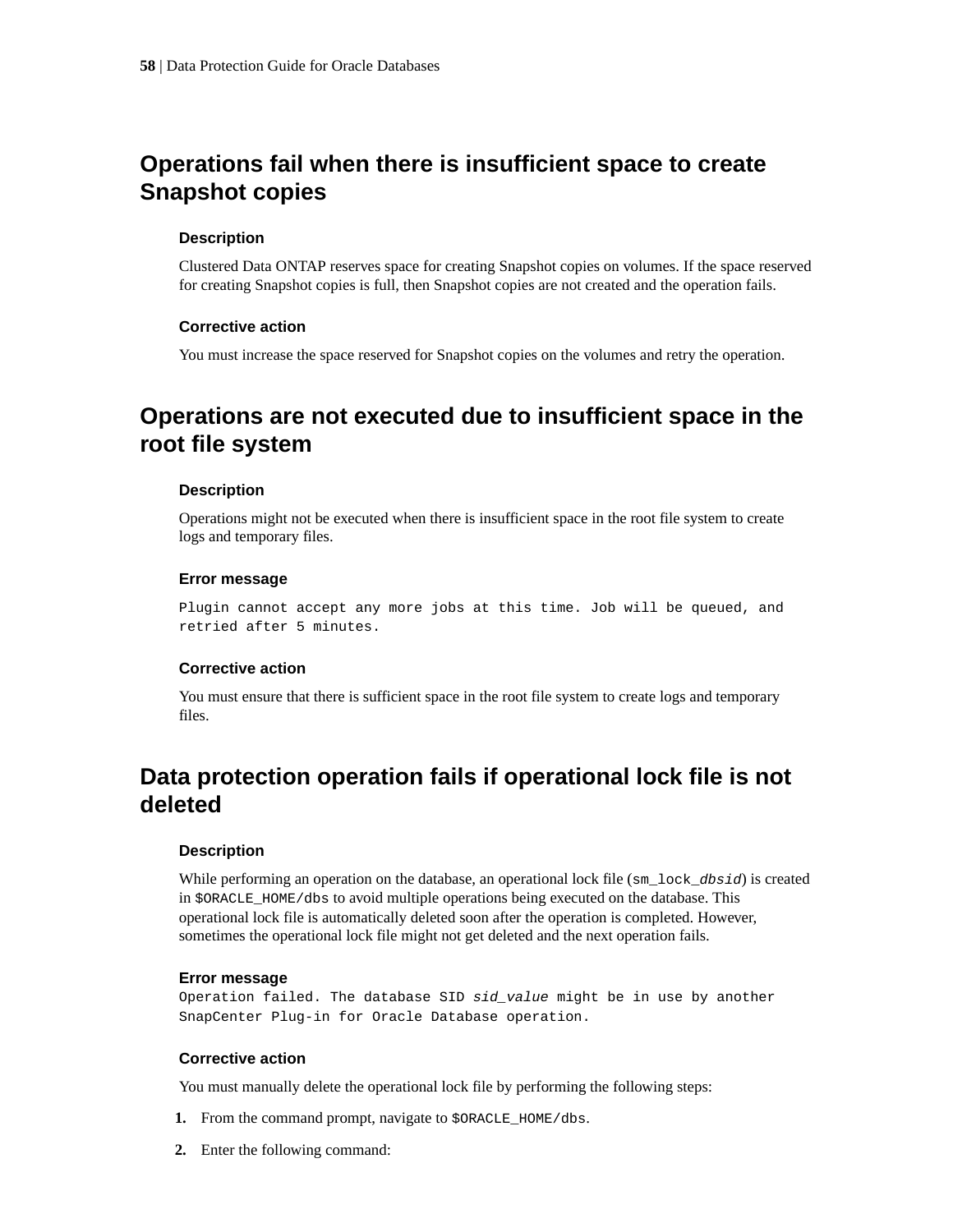**rm -rf .sm\_lock\_dbsid.**

## **Messages in the log file display incorrect time zone**

#### **Description**

An incorrect time zone is displayed in the log messages for certain versions of Java when the local time zone is not set properly in the TZ environment variable or in the Zone parameter located at /etc/sysconfig/clock.

### **Corrective action**

You must perform one of the following:

- You must ensure that the correct time zone is assigned to the TZ environment variable. For example, TZ=America/New\_York
- If the TZ environment variable is empty, then you must ensure that the Zone parameter located at /etc/sysconfig/clock is set to a correct time zone. For example, ZONE=America/Los\_Angeles

You can also resolve this issue by changing the value of JAVA\_HOME to JDK 7 (b72) or later.

## **Operations fail with command execution timeout error**

#### **Description**

SnapCenter Plug-ins for Linux execute the UNIX commands to manage the file systems, Logical Volume Manager (LVM), and multipath environment. This operation sometimes takes time to complete and the operation times out.

#### **Error Message**

command execution timed out

#### **Corrective action**

You must increase the value of the PERL\_COMMAND\_EXECUTION\_TIMEOUT parameter in the scu.properties file located at /var/opt/snapcenter/scu/etc/.

The PERL\_COMMAND\_EXECUTION\_TIMEOUT parameter specifies the number of seconds to wait for an operation to complete. The default value is 1800 seconds.

## **Data protection operation fails in a non-multipath environment in RHEL 7 and later**

#### **Description**

When you perform any data protection operations in a non-multipath environment in RHEL 7 and later, the operations fail with an error message.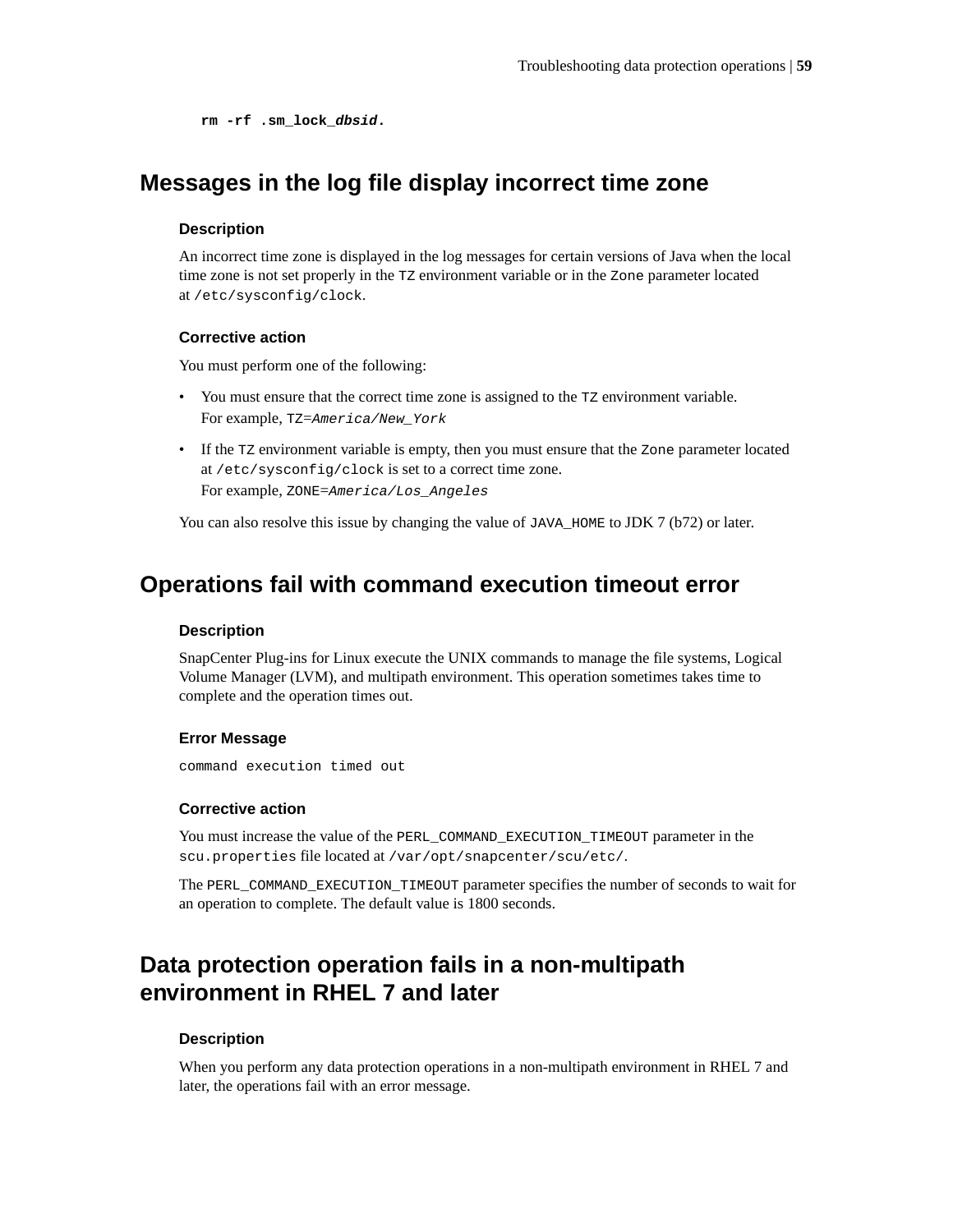### **Error message**

Failed to deport the underlying stack of the file system mount\_path as the file system belongs to volume group volume\_group\_name, and one or more physical volumes of the same volume group could not be successfully deported.

### **Corrective action**

- **1.** Disable or stop the logical volume manager (LVM) metadata service: systemctl lvm2 lvmetad.service stop
- **2.** Change the configuration value of use\_lvmetad from 1 to 0 in the lvm.conf file. The file is located at: /etc/lvm/ directory.
- **3.** Restart the LVM metadata service.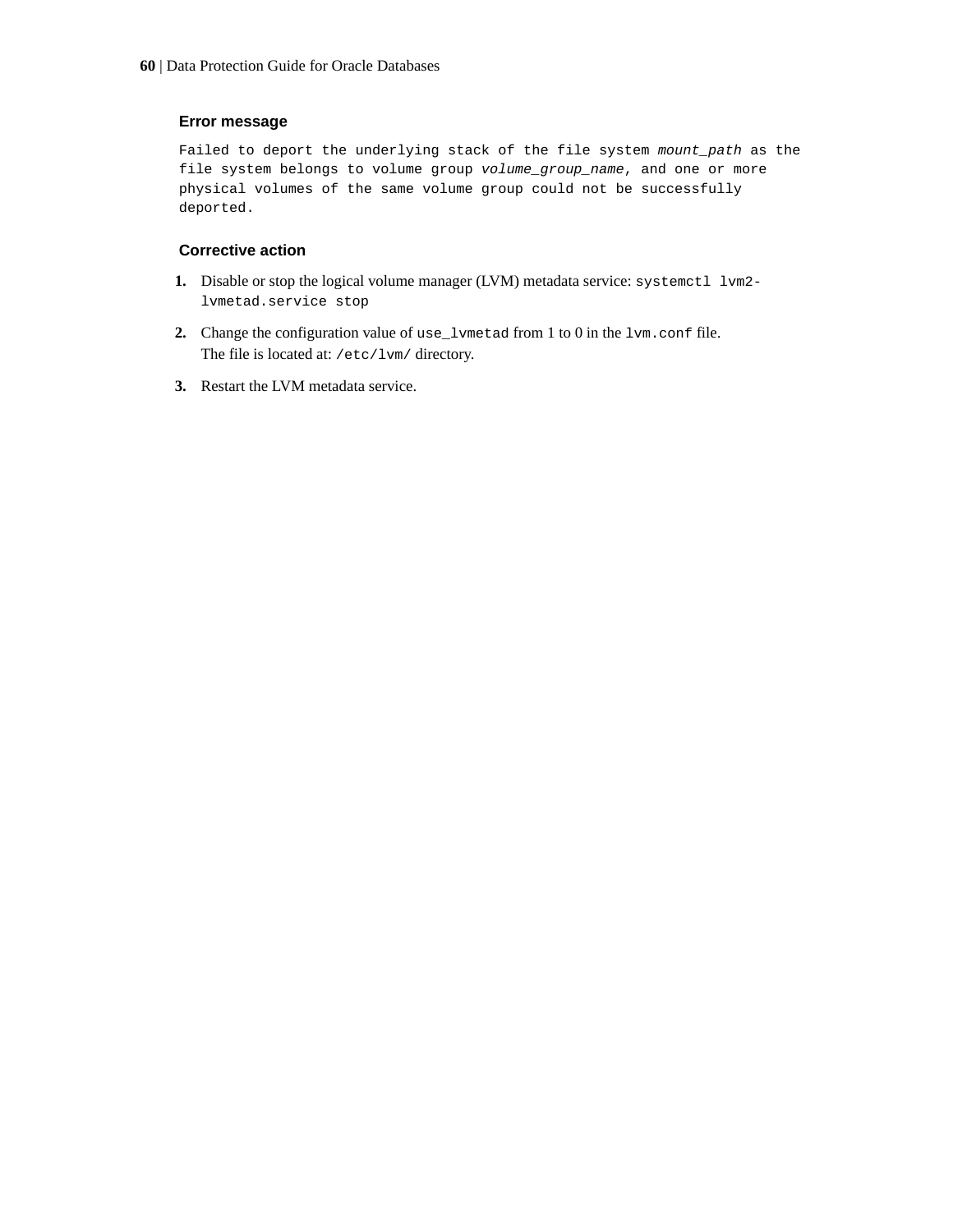# **Managing Oracle database datasets**

You can create, modify, and delete datasets. You can also perform backup and verification operations on datasets.

#### **About this task**

You can perform the following tasks related to datasets:

- Create a backup dataset.
- Modify a backup dataset.
- Create a backup using the dataset.
- Verify a backup using the dataset.
- Delete a backup dataset.

#### **Related tasks**

### [Creating backup datasets and attaching policies for Oracle databases](#page-26-0) on page 27 [Backing up datasets on demand](#page-29-0) on page 30

If you want to back up multiple resources simultaneously, you can back up the dataset containing multiple resources from the Datasets page.

[Verifying an Oracle database backup](#page-32-0) on page 33

## **Modifying datasets**

You can modify a dataset to edit the information that you provided when creating the dataset.

### **Steps**

- **1.** In the left navigation pane, click **Datasets**.
- **2.** Select a dataset and click **Modify**.
- **3.** Edit the information and click **Finish**.

### **Stopping operations on datasets temporarily**

You can temporarily stop the operations that are being performed on a dataset.

- **1.** In the left navigation pane, click **Datasets**.
- **2.** Select the dataset, click **Maintenance**, and then click **OK**.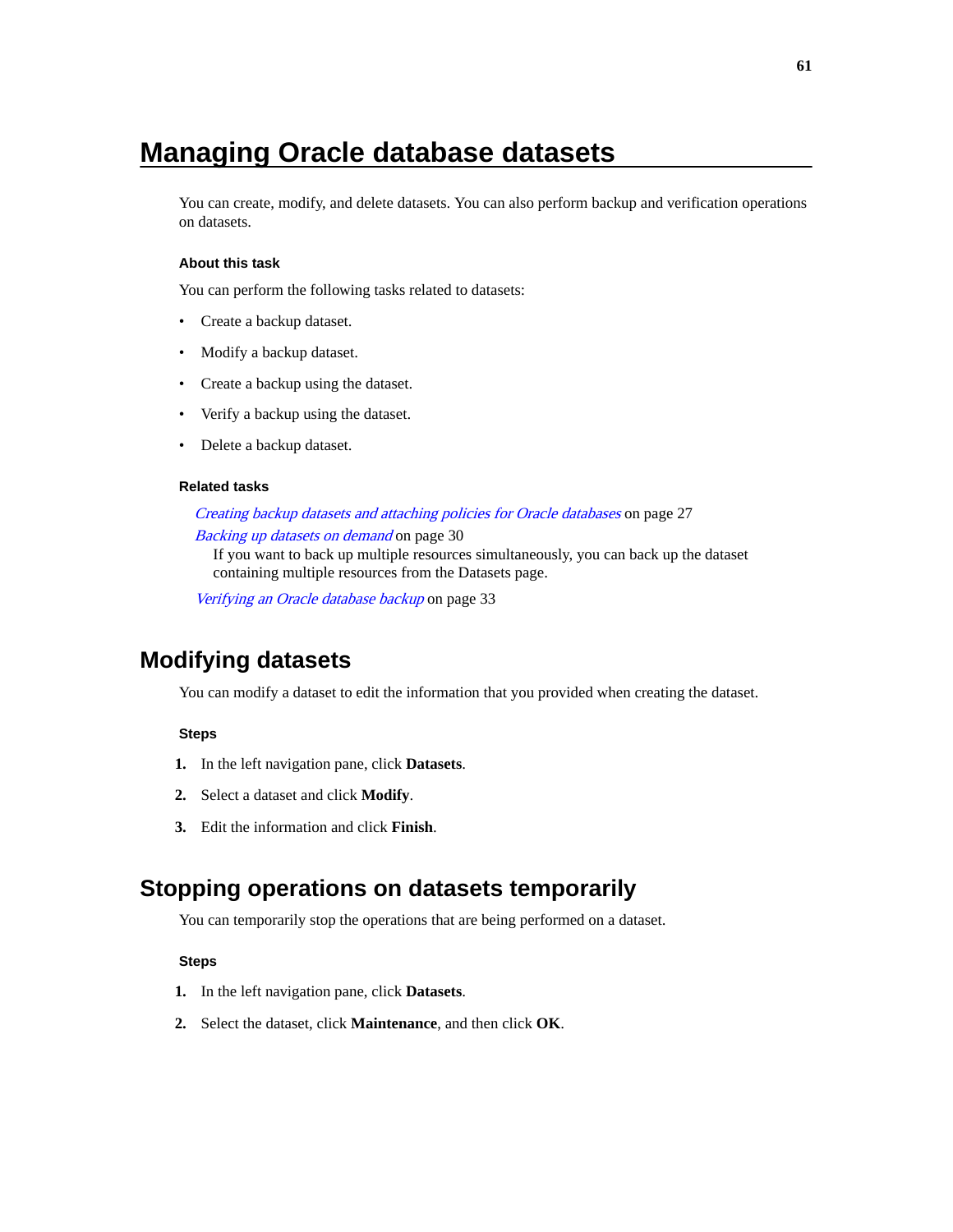### **Resuming operations on datasets**

You can resume the operations on a dataset that you had stopped temporarily.

#### **Steps**

- **1.** In the left navigation pane, click **Datasets**.
- **2.** Select the dataset, click **Production**, and then click **OK**.

## **Deleting datasets for Oracle databases**

You can delete a dataset if you no longer need it to perform different operations. You must ensure that datasets are deleted before you remove plug-ins from SnapCenter.

### **About this task**

You can optionally force the deletion of all backups, metadata, policies, and Snapshot copies associated with the dataset.

- **1.** In the left navigation pane, click **Datasets**.
- **2.** Select the dataset and click **Delete**.
- **3.** Select the **Delete backups and policies associated with this dataset** check box to remove all backups, metadata, policies, and Snapshot copies associated with the dataset.
- **4.** Click **OK**.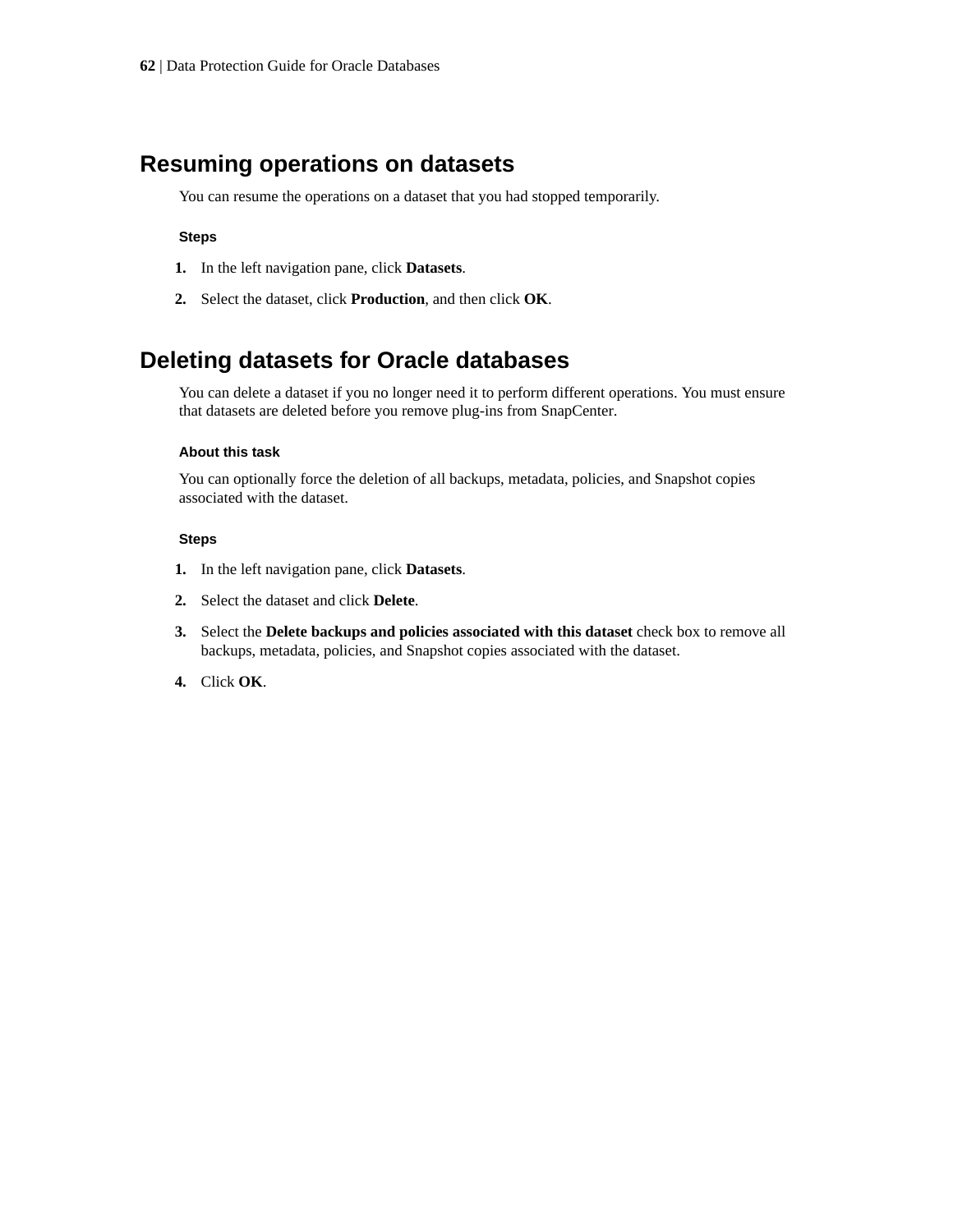# **Managing Oracle database policies**

You can create, copy, modify, view, and delete backup or verification policies.

### **About this task**

You can perform the following tasks related to policies:

- Create a backup or verification policy.
- Modify a backup or verification policy.
- Copy a backup or verification policy.
- View details of a backup or verification policy.
- Delete a backup or verification policy.

#### **Related tasks**

[Creating backup policies for Oracle databases](#page-22-0) on page 23 [Creating verification policies for Oracle databases](#page-21-0) on page 22

## **Modifying policies**

You can edit a policy to modify the information that you provided when creating the policy. You might want to change the replication options, Snapshot copy retention settings, scripts, and types.

#### **Steps**

- **1.** In the left navigation pane, click **Policies**.
- **2.** Select the policy and click **Modify**.
- **3.** Modify the information and click **Finish**.

## **Copying policies**

You can copy policies if you want to create a policy. Copying a policy rather than creating a new one saves time.

- **1.** In the left navigation pane, click **Policies**.
- **2.** Select the policy and click **Copy**.
- **3.** Accept the default name or type a new name and click **OK**.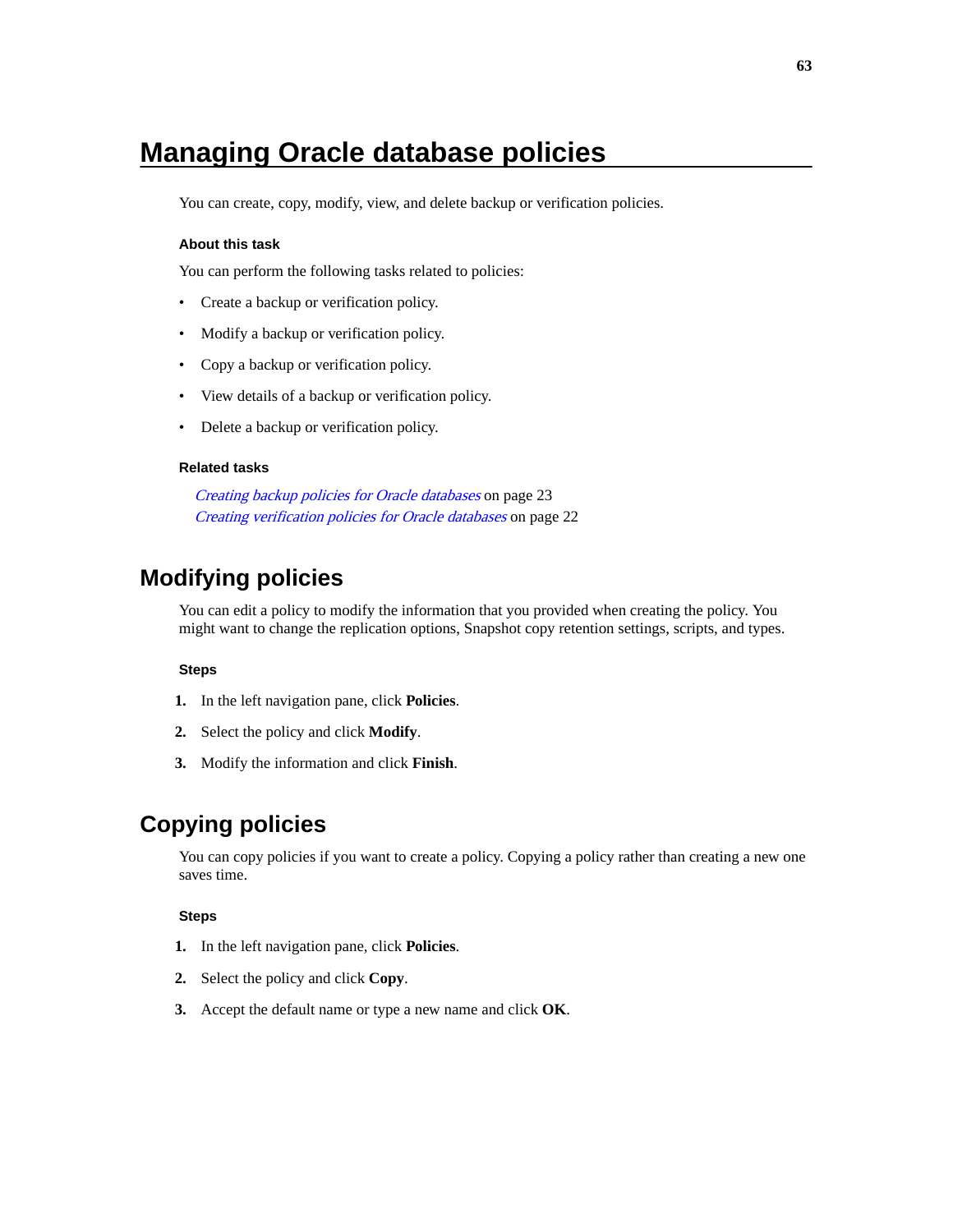## **Viewing policy details**

You can view details of a policy before you perform any operation using that policy or create a copy of that policy. You might want to view the details to ensure that are the correct options will be applied to the operation.

#### **Steps**

- **1.** In the left navigation pane, click **Policies**.
- **2.** Select the policy and click **Details**.

You can also double-click the policy to view the details of the policy.

**3.** Review the details and click **Close**.

## **Detaching policies from a dataset**

Any time that you no longer want policies for a dataset, you can detach them.

#### **Steps**

- **1.** In the left navigation pane, click **Datasets**.
- **2.** Select the dataset and click **Modify**.
- **3.** In the **Name** page of the **Modify Dataset** wizard, clear the check mark next to the names of the policies you want to detach:



**4.** Make any additional modifications to the dataset in the rest of the wizard and click **Finish**.

## **Deleting policies**

If you no longer require policies, you might want to delete them.

#### **Before you begin**

You must have detached the policy from datasets.

- **1.** In the left navigation pane, click **Policies**.
- **2.** Select the policy and click **Delete**.
- **3.** Click **Yes**.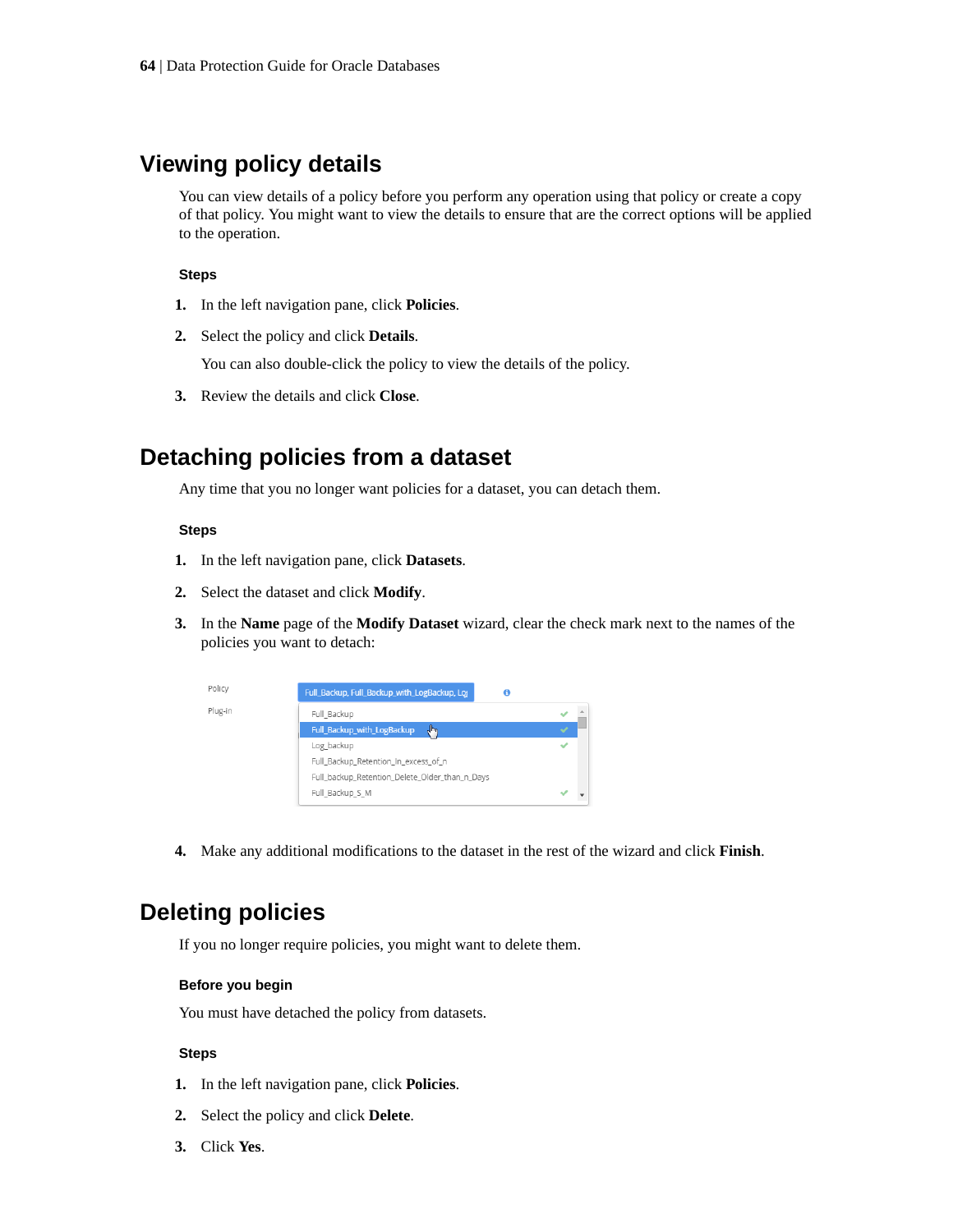# **Managing backups**

You can rename and delete backups. You can also delete multiple backups simultaneously.

# **Renaming or deleting backup copies**

You can rename or delete backup copies of a selected database. If the backup is associated with a cloned database, you cannot delete the backup copy.

#### **Before you begin**

• You must have deleted the associated clones.

#### **Steps**

- **1.** In the left navigation pane, click **Inventory**.
- **2.** Select the SnapCenter plug-in that you are using to manage your resources.
- **3.** To filter the list, select the host from the **Host** drop-down list, and then select the database type from **Database Type** drop-down list.
- **4.** Select the resource and click **Manage Backups**.
- **5.** On the **Manage Backups** page, select the backup copy and choose one of the following options:

| Option              | Do this                                                                   |
|---------------------|---------------------------------------------------------------------------|
| Renaming the backup | In the <b>Rename as</b> field, enter a new name and click <b>Rename</b> . |
| Deleting the backup | Click Delete $>$ OK.                                                      |

If you want to delete multiple backups, select the backups and click **DeleteOK**.

### **6.** Click **Close**.

#### **Related information**

[SnapCenter Software 1.1 Linux Command Reference Guide](https://library.netapp.com/ecm/ecm_download_file/ECMLP2440332)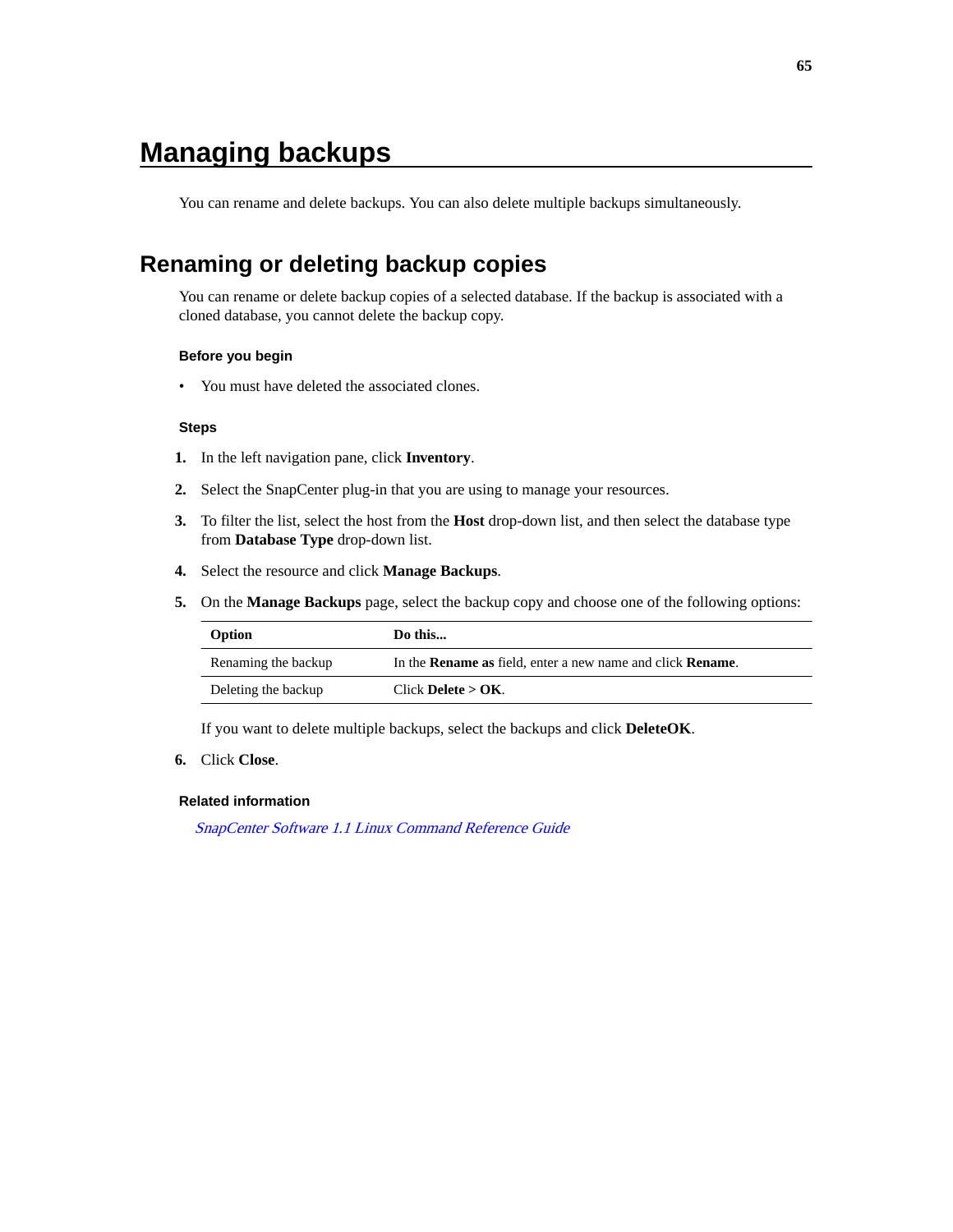# **Managing clones**

Using SnapCenter, you can view details about the clones you have created and delete them if you find them no longer necessary.

## **Viewing clone details**

You can view details about the clones associated with a database. You might want to view clone details for review or to ensure that the correct clone was deleted.

#### **Steps**

- **1.** In the left navigation pane, click **Inventory**.
- **2.** Select the SnapCenter plug-in that you are using to manage your resources.
- **3.** To filter the list of resources, select the host from the Host drop-down list.
- **4.** Select the resource from which the clone was created and click **Manage Clone** to view the list of clones with details taken from the parent database.
- **5.** Click **Close**.

## **Deleting clones**

You can delete clones associated with a database if you find them no longer necessary.

#### **About this task**

A clone that has been cloned again cannot be deleted. For example, if the production database  $db1$  is cloned to db1\_clone1 and subsequently cloned to db1\_clone2, and you decide that you want to delete  $db1_c$ lone1, you must first delete  $db1_c$ lone2 clone and then delete  $db1_c$ lone1.

- **1.** In the left navigation pane, click **Inventory**.
- **2.** Select the SnapCenter plug-in that you are using to manage your resources.
- **3.** To filter the list, select the host from the **Host** drop-down list.
- **4.** Select the resource from which the clone was created and click **Manage Clone** to view the list of clones.
- **5.** Select the clone and click **Delete**.
- **6.** Click **OK** to confirm the deletion.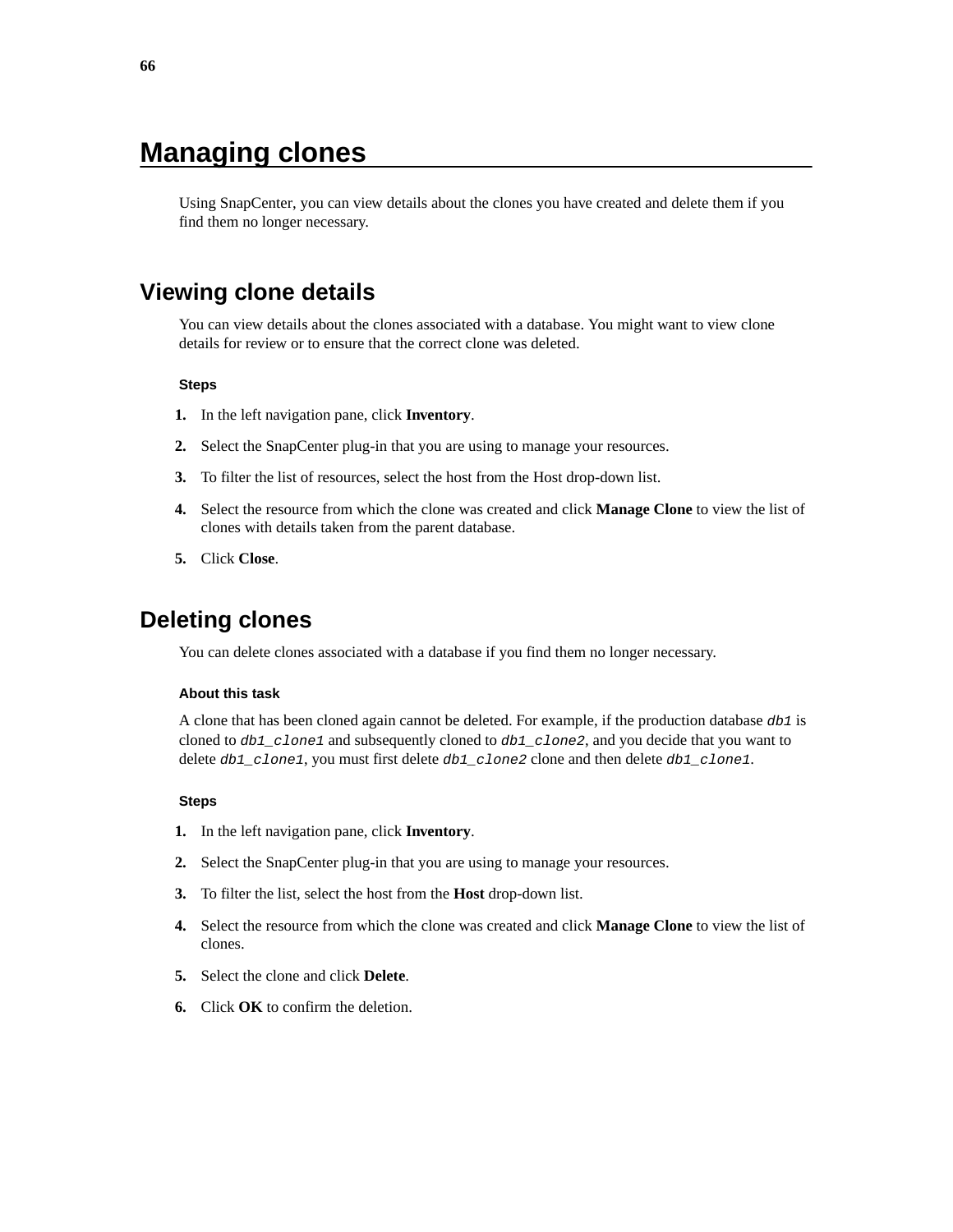# <span id="page-66-0"></span>**Backing up, restoring, and cloning using Linux commands**

The SnapCenter Plug-in for Oracle Database includes Linux commands for scripting of backup, restore, recovery, and clone operations.

The following are common tasks you might perform using Linux commands:

- Backing up Oracle databases
- Restoring and recovering Oracle databases
- Cloning Oracle database backups

For detailed information about Linux commands, use the SnapCenter command help or see the command reference information.

[SnapCenter Software 1.1 Linux Command Reference Guide](https://library.netapp.com/ecm/ecm_download_file/ECMLP2440332)

### **Backing up Oracle databases using Linux commands**

The backup workflow includes planning, identifying the resources for backup, creating verification and backup policies, creating datasets and attaching policies, creating backups, and monitoring the operations.

#### **Before you begin**

- You must have added the Storage Virtual Machine (SVM) connection and created the Run As account using the commands Add-SmStorageConnection and Add-SmRunAs.
- You must have established the connection session with the SnapCenter Server using the command Open-SmConnection.

You can have only one SnapCenter account login session and the token is stored in the Linux user home directory.

**Note:** The connection session is valid only for 24 hours. However, you can create a token with the TokenNeverExpires option to create a token that never expires and session will always be valid.

#### **About this task**

You must execute the following commands to establish the connection with the SnapCenter Server, discover the Oracle database instances, add policy and backup dataset, backup and verify the backup.

For detailed information on Linux commands, use the SnapCenter command help or see the command reference information.

[SnapCenter Software 1.1 Linux Command Reference Guide](https://library.netapp.com/ecm/ecm_download_file/ECMLP2440332)

- **1.** Initiate a connection session with the SnapCenter Server for a specified user: Open-SmConnection
- **2.** Perform host resources discovery operation: Get-SmResources
- **3.** Configure Oracle database credentials and preferred nodes for backup operation of a Real Application Cluster (RAC) database: Configure-SmOracleDatabase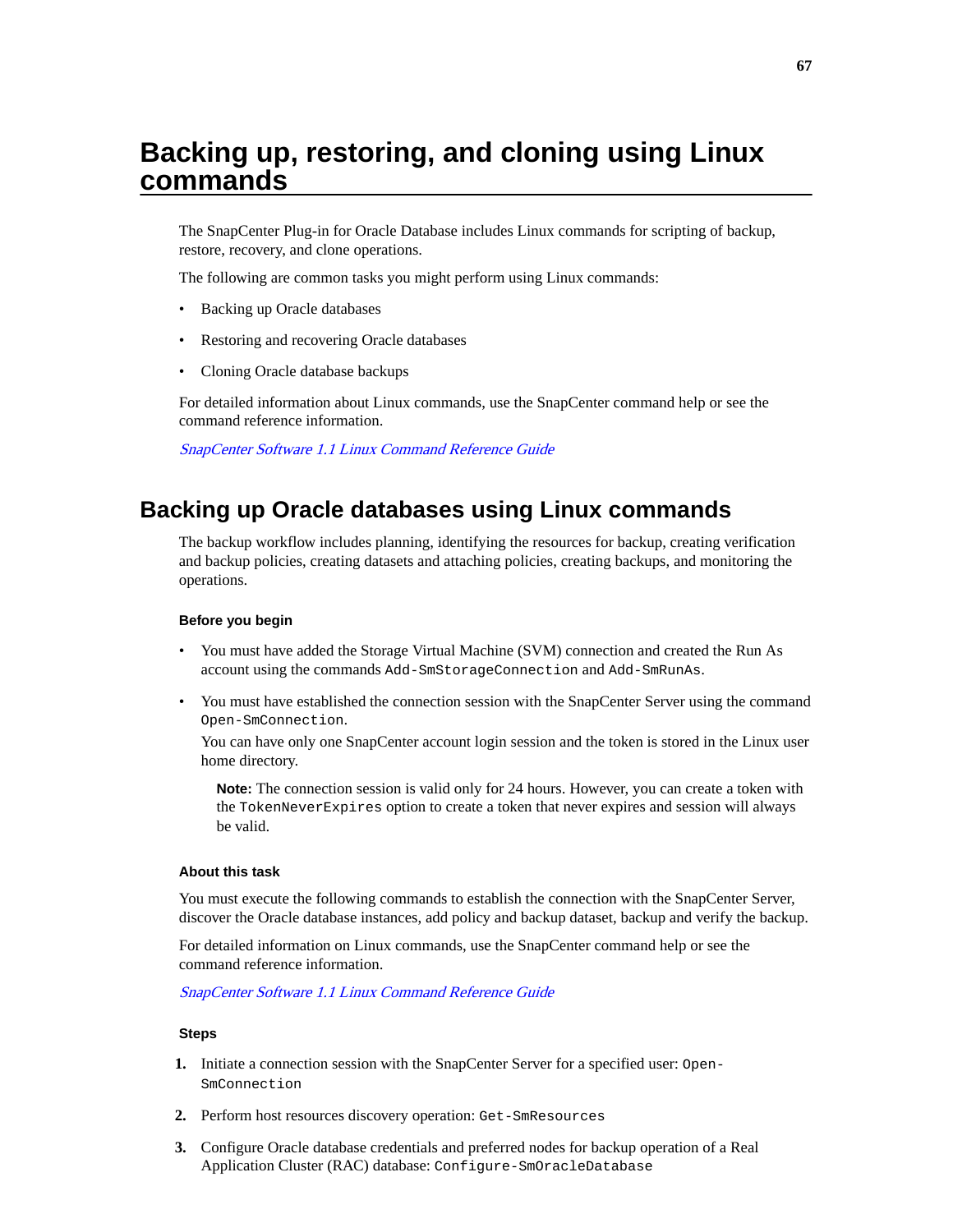- <span id="page-67-0"></span>**4.** Create a backup or verification policy: Add-SmPolicy
- **5.** Retrieve the information about the secondary (SnapVault or SnapMirror) storage location : Get-SmSecondaryDetails

This command retrieves the primary to secondary storage mapping details of a specified resource. You can use the mapping details to configure the secondary verification settings while creating a backup dataset.

- **6.** Add a dataset to the SnapCenter: Add-SmBackupDataset
- **7.** Initiate a new Snapshot copy job: New-SmBackup.

You can poll the job using the WaitForCompletion option. If this option is specified, then the command continues to poll the server until the completion of the backup job.

- **8.** Retrieve the logs from SnapCenter: Get-SmLogs
- **9.** Initiate the verification job by specifying the dataset backup that you want to verify and the verification policy for the operation: Invoke-SmBackupVerification

## **Restoring and recovering Oracle databases using Linux commands**

The restore and recovery workflow includes planning, performing the restore and recovery operations, and monitoring the operations.

#### **Before you begin**

• You must have established the connection session with the SnapCenter Server.

#### **About this task**

You must execute the following commands to establish the connection with the SnapCenter Server, list the backups and retrieve its information and restore the backup.

For detailed information on Linux commands, use the SnapCenter command help or see the command reference information.

[SnapCenter Software 1.1 Linux Command Reference Guide](https://library.netapp.com/ecm/ecm_download_file/ECMLP2440332)

#### **Steps**

- **1.** Initiate a connection session with the SnapCenter Server for a specified user: Open-SmConnection
- **2.** Retrieve the information about the backups that you want to restore: Get-SmBackup
- **3.** Retrieve the detailed information about the specified backup: Get-SmBackupDetails

This command retrieves the detailed information about the backup of a specified resource with a given backup ID. The information includes database name, version, home, start and end SCN, tablespaces, pluggable databases, and its tablespaces.

**4.** Restore data from the backup: Restore-SmBackup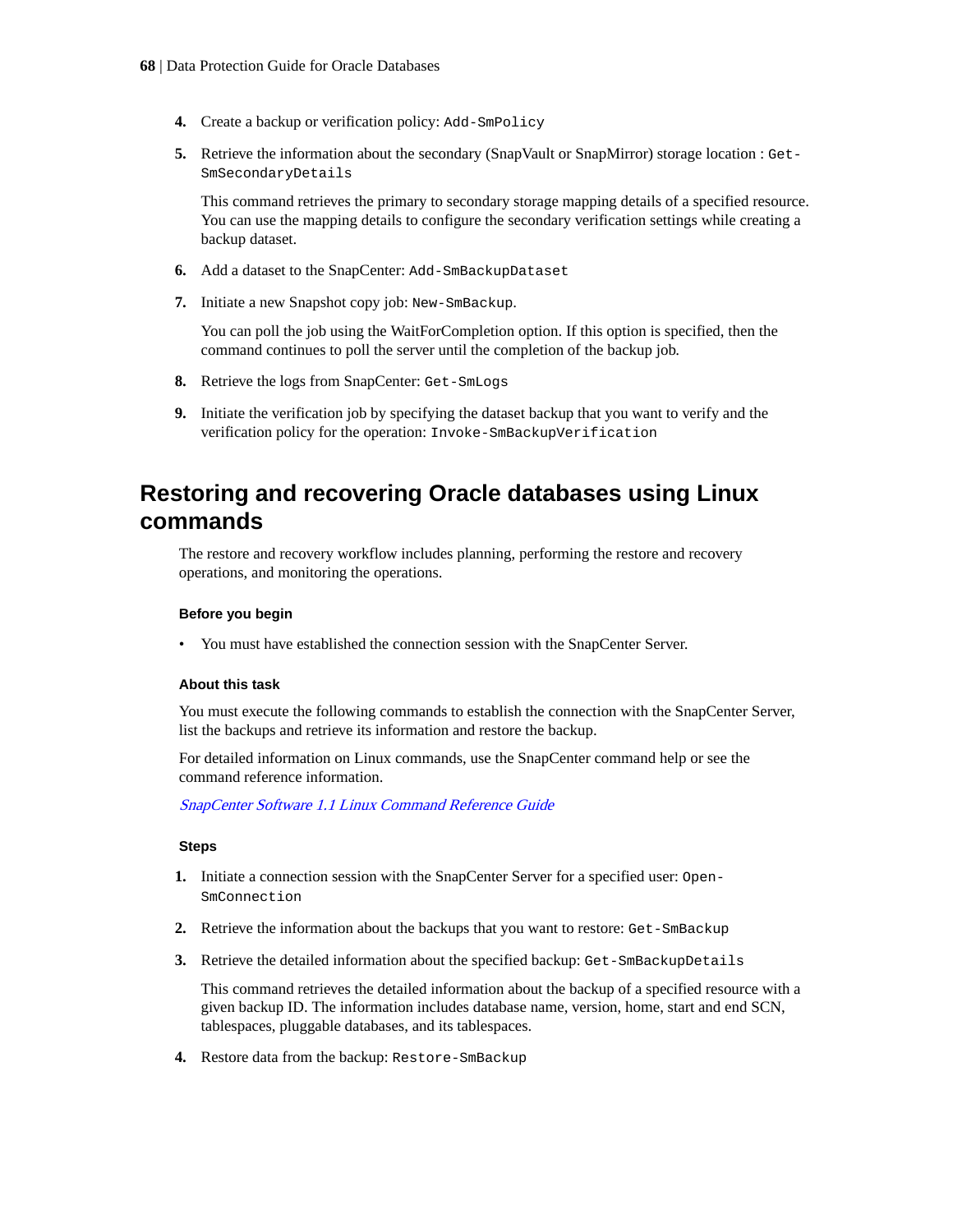## <span id="page-68-0"></span>**Cloning Oracle database backups using Linux commands**

The clone workflow includes planning, performing the clone operation, and monitoring the operation.

#### **Before you begin**

• You must have established the connection session with the SnapCenter Server.

#### **About this task**

You must execute the following commands to create the Oracle database clone specification file and initiate the clone operation.

For detailed information on Linux commands, use the SnapCenter command help or see the command reference information.

[SnapCenter Software 1.1 Linux Command Reference Guide](https://library.netapp.com/ecm/ecm_download_file/ECMLP2440332)

#### **Steps**

**1.** Create an Oracle database clone specification from a specified backup: New-SmOracleCloneSpecification

This command automatically creates an Oracle database clone specification file for the specified source database and its backup. You must also provide a clone database SID so that the specification file created has the automatically generated values for the clone database which you will be creating.

Note: The clone specification file is created at /var/opt/snapcenter/sco/clone\_specs.

**2.** Initiate a clone operation from a clone dataset or an existing backup: New-SmClone

This command initiates a clone operation. You must also provide an Oracle clone specification file path for the clone operation. You can also specify the recovery options, host where the clone operation to be performed, prescripts, postscripts, and other details.

By default, the archive log destination file for the clone database is automatically populated at \$ORACLE\_HOME/CLONE\_SIDs.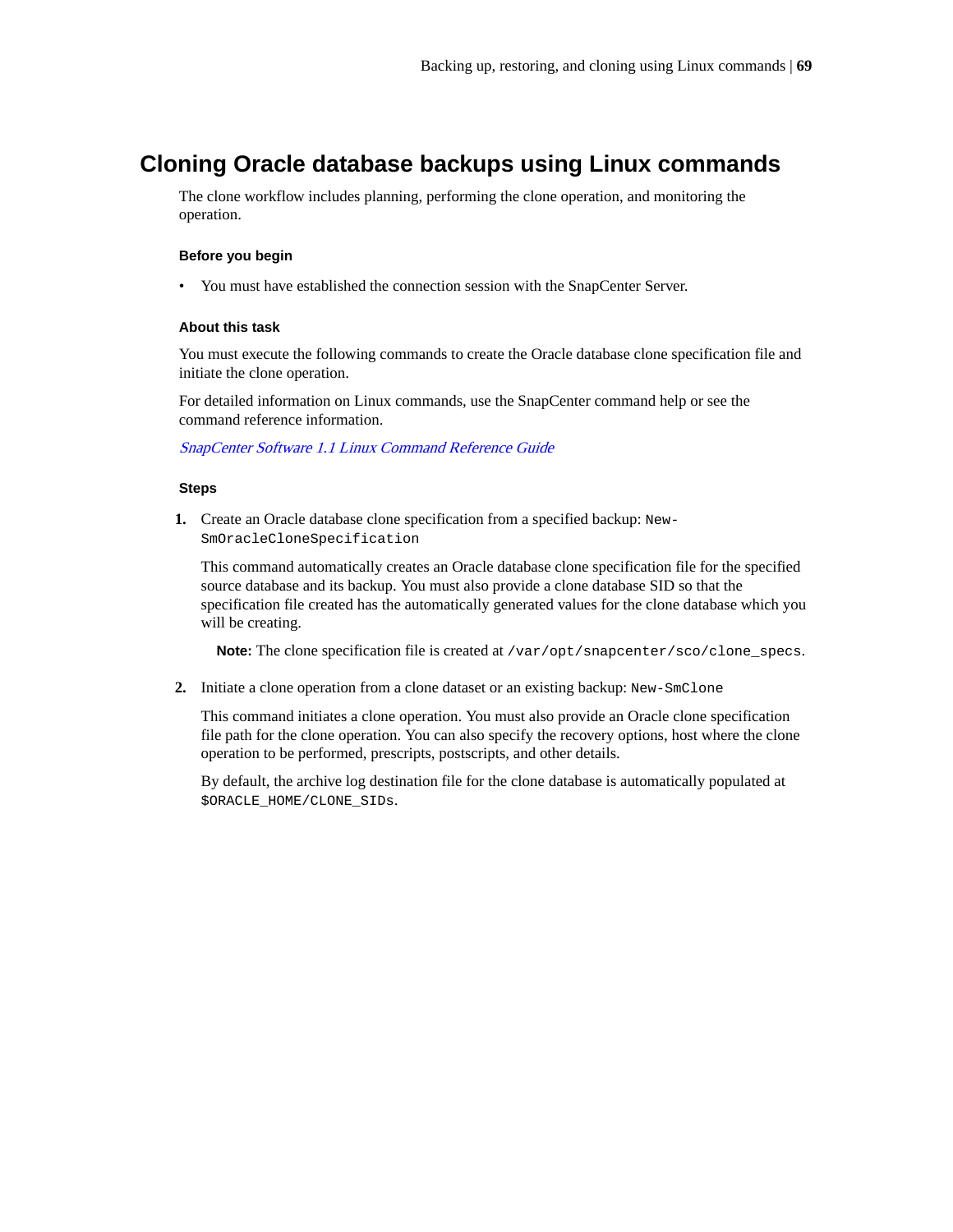# **Where to go next**

You can find more information about different features and release-specific information for SnapCenter in the documentation available on the NetApp Support Site at *[mysupport.netapp.com](http://mysupport.netapp.com/)*.

• [SnapCenter Software 1.1 Release Notes](https://library.netapp.com/ecm/ecm_download_file/ECMLP2439715)

Provides important information about this release of Snap Creator Server and the SnapCenter plug-in packages, including fixed issues, known issues, cautions, limitations, and any documentation updates or corrections.

• [SnapCenter Software 1.1 Installation and Setup Guide](https://library.netapp.com/ecm/ecm_download_file/ECMLP2440193)

Describes the steps required to prepare for installation and to install SnapCenter and the SnapCenter plug-in packages. Setup processes are described for both current SnapManager users who are migrating to SnapCenter and users who are implementing a new SnapCenter environment.

• [SnapCenter Software 1.1 Getting Started Guide](https://library.netapp.com/ecm/ecm_download_file/ECMLP2440145)

Provides simple information about how to get started with SnapCenter, regardless of which plugin packages you have installed, and outlines a simple workflow to help you perform your first backup operation.

• [SnapCenter Software 1.1 Administration Guide](https://library.netapp.com/ecm/ecm_download_file/ECMLP2439718)

Provides information about how to administer SnapCenter, provision Windows hosts with storage, configure and maintain role-based access control (RBAC), and use the centralized reporting options.

• [SnapCenter Software 1.1 Windows Cmdlet Reference Guide](https://library.netapp.com/ecm/ecm_download_file/ECMLP2440057)

Provides reference information about the Windows PowerShell cmdlets available in SnapCenter, including a description of each cmdlet, its syntax, and examples for its use. This content is also available through the SnapCenter PowerShell cmdlet help.

• [SnapCenter Software 1.1 Linux Command Reference Guide](https://library.netapp.com/ecm/ecm_download_file/ECMLP2440332)

Provides reference information about the Linux commands available for Linux plug-ins, including a description of each command, its syntax, and examples for its use. This content is also available through the SnapCenter command-line interface help.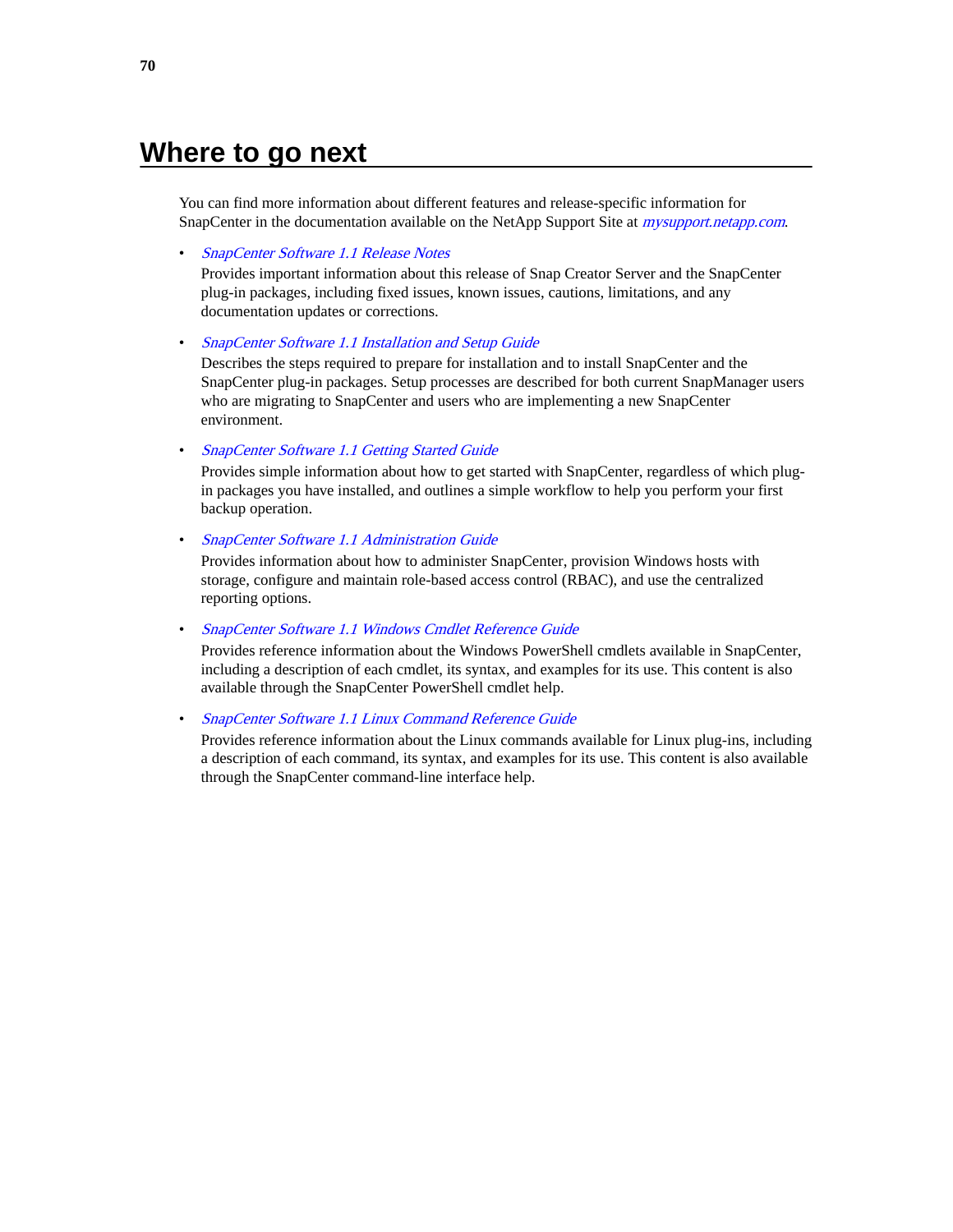# **Copyright information**

Copyright © 1994–2016 NetApp, Inc. All rights reserved. Printed in the U.S.

No part of this document covered by copyright may be reproduced in any form or by any means graphic, electronic, or mechanical, including photocopying, recording, taping, or storage in an electronic retrieval system—without prior written permission of the copyright owner.

Software derived from copyrighted NetApp material is subject to the following license and disclaimer:

THIS SOFTWARE IS PROVIDED BY NETAPP "AS IS" AND WITHOUT ANY EXPRESS OR IMPLIED WARRANTIES, INCLUDING, BUT NOT LIMITED TO, THE IMPLIED WARRANTIES OF MERCHANTABILITY AND FITNESS FOR A PARTICULAR PURPOSE, WHICH ARE HEREBY DISCLAIMED. IN NO EVENT SHALL NETAPP BE LIABLE FOR ANY DIRECT, INDIRECT, INCIDENTAL, SPECIAL, EXEMPLARY, OR CONSEQUENTIAL DAMAGES (INCLUDING, BUT NOT LIMITED TO, PROCUREMENT OF SUBSTITUTE GOODS OR SERVICES; LOSS OF USE, DATA, OR PROFITS; OR BUSINESS INTERRUPTION) HOWEVER CAUSED AND ON ANY THEORY OF LIABILITY, WHETHER IN CONTRACT, STRICT LIABILITY, OR TORT (INCLUDING NEGLIGENCE OR OTHERWISE) ARISING IN ANY WAY OUT OF THE USE OF THIS SOFTWARE, EVEN IF ADVISED OF THE POSSIBILITY OF SUCH DAMAGE.

NetApp reserves the right to change any products described herein at any time, and without notice. NetApp assumes no responsibility or liability arising from the use of products described herein, except as expressly agreed to in writing by NetApp. The use or purchase of this product does not convey a license under any patent rights, trademark rights, or any other intellectual property rights of NetApp.

The product described in this manual may be protected by one or more U.S. patents, foreign patents, or pending applications.

RESTRICTED RIGHTS LEGEND: Use, duplication, or disclosure by the government is subject to restrictions as set forth in subparagraph  $(c)(1)(ii)$  of the Rights in Technical Data and Computer Software clause at DFARS 252.277-7103 (October 1988) and FAR 52-227-19 (June 1987).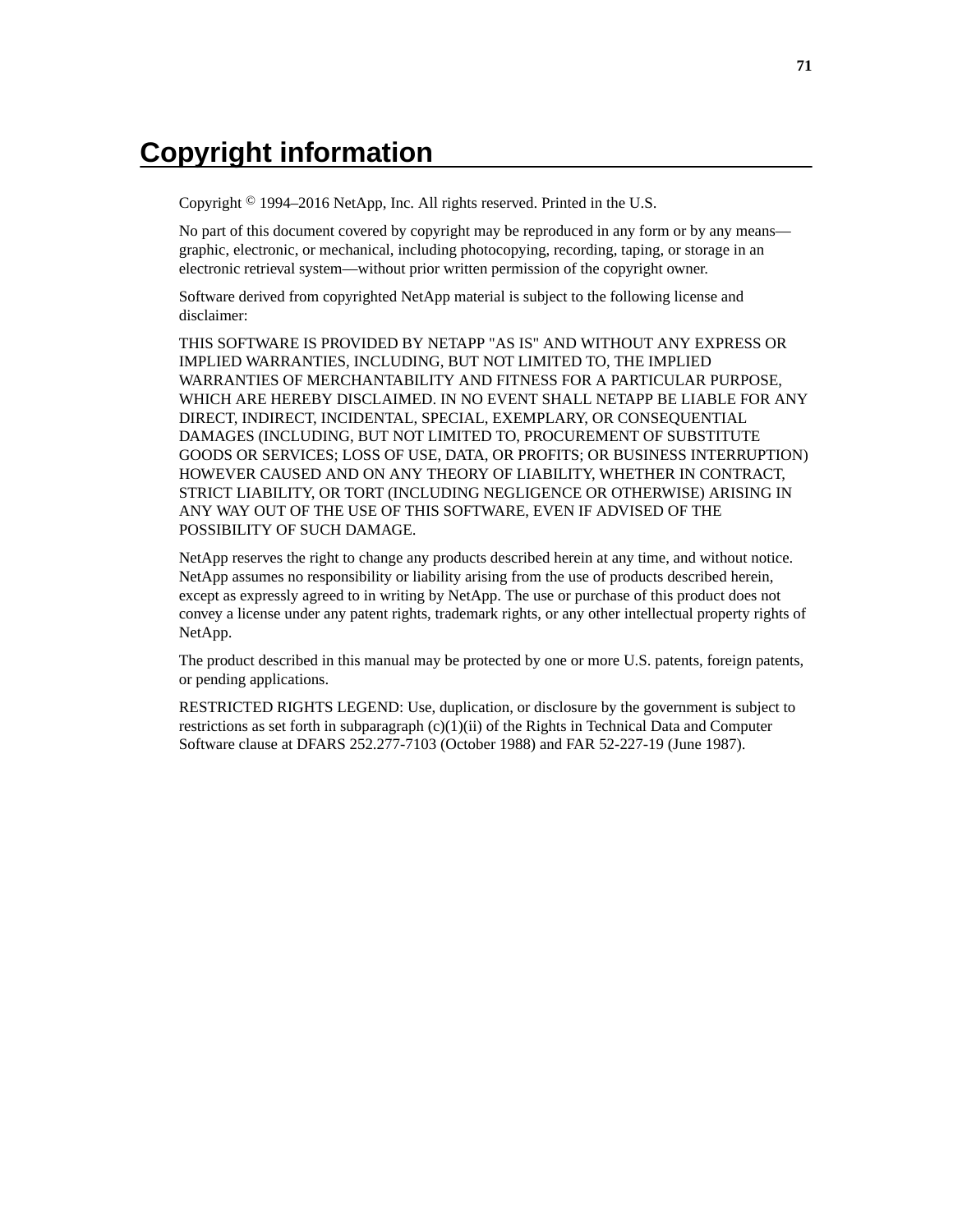# **Trademark information**

NetApp, the NetApp logo, Go Further, Faster, AltaVault, ASUP, AutoSupport, Campaign Express, Cloud ONTAP, Clustered Data ONTAP, Customer Fitness, Data ONTAP, DataMotion, Fitness, Flash Accel, Flash Cache, Flash Pool, FlashRay, FlexArray, FlexCache, FlexClone, FlexPod, FlexScale, FlexShare, FlexVol, FPolicy, GetSuccessful, LockVault, Manage ONTAP, Mars, MetroCluster, MultiStore, NetApp Insight, OnCommand, ONTAP, ONTAPI, RAID DP, RAID-TEC, SANtricity, SecureShare, Simplicity, Simulate ONTAP, Snap Creator, SnapCenter, SnapCopy, SnapDrive, SnapIntegrator, SnapLock, SnapManager, SnapMirror, SnapMover, SnapProtect, SnapRestore, Snapshot, SnapValidator, SnapVault, StorageGRID, Tech OnTap, Unbound Cloud, and WAFL and other names are trademarks or registered trademarks of NetApp, Inc., in the United States, and/or other countries. All other brands or products are trademarks or registered trademarks of their respective holders and should be treated as such. A current list of NetApp trademarks is available on the web.

<http://www.netapp.com/us/legal/netapptmlist.aspx>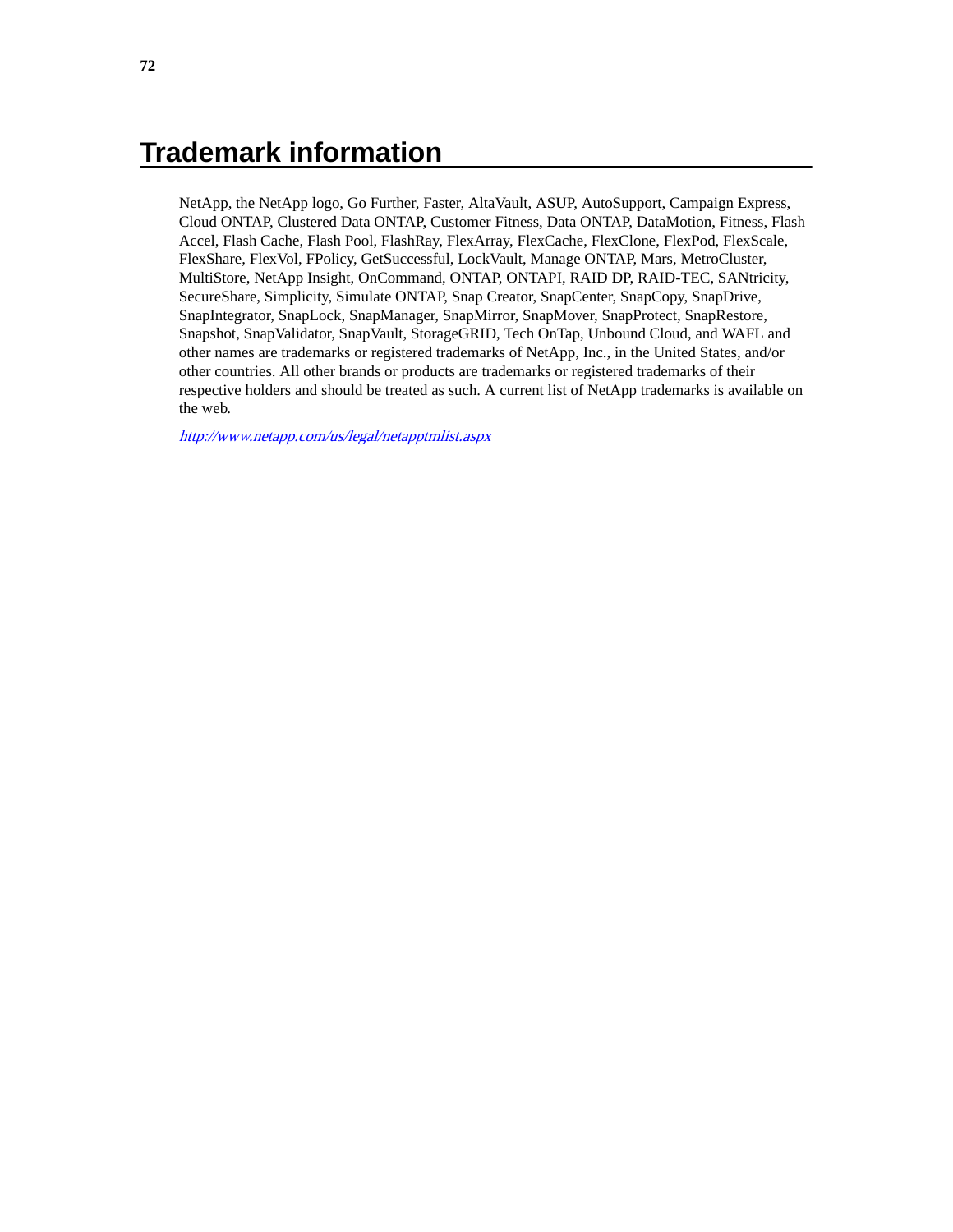# <span id="page-72-0"></span>**How to send comments about documentation and receive update notifications**

You can help us to improve the quality of our documentation by sending us your feedback. You can receive automatic notification when production-level (GA/FCS) documentation is initially released or important changes are made to existing production-level documents.

If you have suggestions for improving this document, send us your comments by email.

#### [doccomments@netapp.com](mailto:doccomments@netapp.com)

To help us direct your comments to the correct division, include in the subject line the product name, version, and operating system.

If you want to be notified automatically when production-level documentation is released or important changes are made to existing production-level documents, follow Twitter account @NetAppDoc.

You can also contact us in the following ways:

- NetApp, Inc., 495 East Java Drive, Sunnyvale, CA 94089 U.S.
- Telephone: +1 (408) 822-6000
- Fax:  $+1$  (408) 822-4501
- Support telephone:  $+1$  (888) 463-8277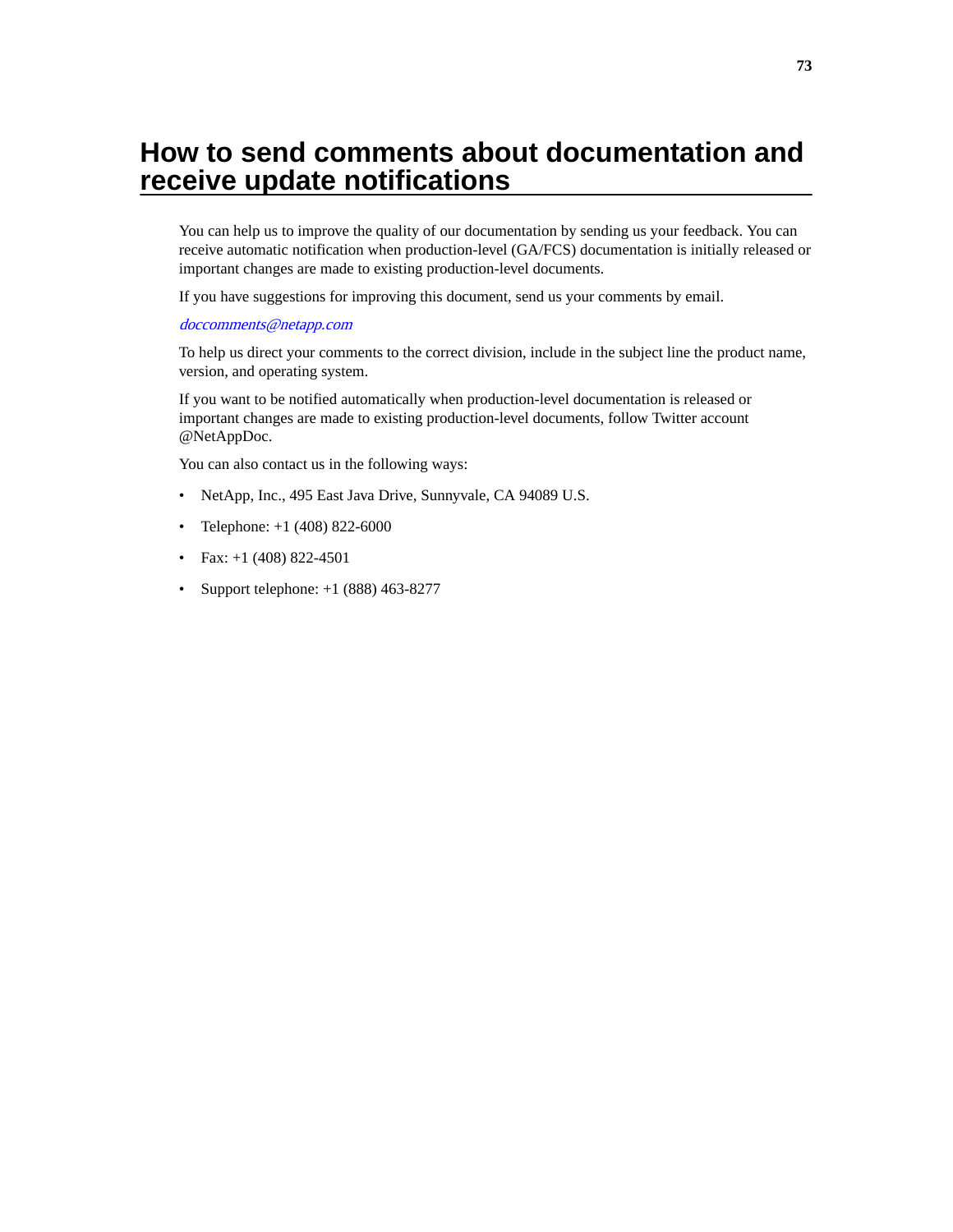# **Index**

#### **A**

administrator role logging in as  $15$ architecture overview of SnapCenter components [7](#page-6-0) archiving using SnapVault [20](#page-19-0) automation scripts for [21](#page-20-0)

#### **B**

backing up datasets [30](#page-29-0) individual resources [29](#page-28-0) multiple resources [30](#page-29-0) backing up resources datasets [30](#page-29-0) naming convention for copies [19](#page-18-0) on demand [29](#page-28-0) preparing for [13](#page-12-0) scheduled [29](#page-28-0) scheduling verification [20](#page-19-0) strategy [17](#page-16-0) workflow for [12](#page-11-0) backup defining a strategy [17](#page-16-0) identifying database resources [21](#page-20-0) Oracle database configurations supported for backup [17](#page-16-0) backup and cloning fails disk group is dismounted [57](#page-56-0) backup copies deleting [65](#page-64-0) managing [65](#page-64-0) number of [20](#page-19-0) renaming [65](#page-64-0) verifying [21](#page-20-0) backup datasets creating for Oracle databases [27](#page-26-0) managing [61](#page-60-0) backup fails file system discovery [52](#page-51-0) backup failure database instance not started [52](#page-51-0) license issue [52](#page-51-0) backup operation fails [53](#page-52-0) backup operations resources, datasets, and policies overview [10](#page-9-0) using Linux commands for Oracle databases  $67$ workflow for Oracle databases [16](#page-15-0) backup operations, SnapCenter monitoring progress from the Jobs page [30](#page-29-0) backup policies creating for Oracle databases [23](#page-22-0) managing [63](#page-62-0) backup types

modes [18](#page-17-0) offline backup described [18](#page-17-0) online backup described [18](#page-17-0) backup verification fails [54](#page-53-0) backup, resources number of backup copies [20](#page-19-0) number of days [20](#page-19-0) when to perform [19](#page-18-0) backups cloning databases from [47](#page-46-0) creating verification policies for Oracle databases [22](#page-21-0), [32](#page-31-0) managing [65](#page-64-0) supported for cloning  $47$ supported for restore and recovery operations [39](#page-38-0) types of [18](#page-17-0) verifying for Oracle database [33](#page-32-0) backups, database mounting [36](#page-35-0) supported cloning  $47$ unmounting [36](#page-35-0), [37](#page-36-0) backups, Oracle database workflow for cloning [46](#page-45-0)

#### **C**

clone delete file system not deleted [57](#page-56-0) clone details view [66](#page-65-0) clone operations resources, datasets, and policies overview [10](#page-9-0) using Linux commands for Oracle databases [69](#page-68-0) workflow for Oracle database backups  $46$ clone operations, SnapCenter monitoring progress from the Jobs page [51](#page-50-0) clones defining a strategy  $46$ deleting [66](#page-65-0) managing [66](#page-65-0) supported type  $47$ cloning databases from a backup [47](#page-46-0) preparing for [13](#page-12-0) cloning fails in SAN environments [56](#page-55-0) on primary storage [56](#page-55-0) cloning Oracle databases strategy [46](#page-45-0) command execution timeout error [59](#page-58-0) commands, Linux common tasks for scripting backup, restore, recovery, and clone operations [67](#page-66-0) comments how to send feedback about documentation [73](#page-72-0) copying policies [63](#page-62-0)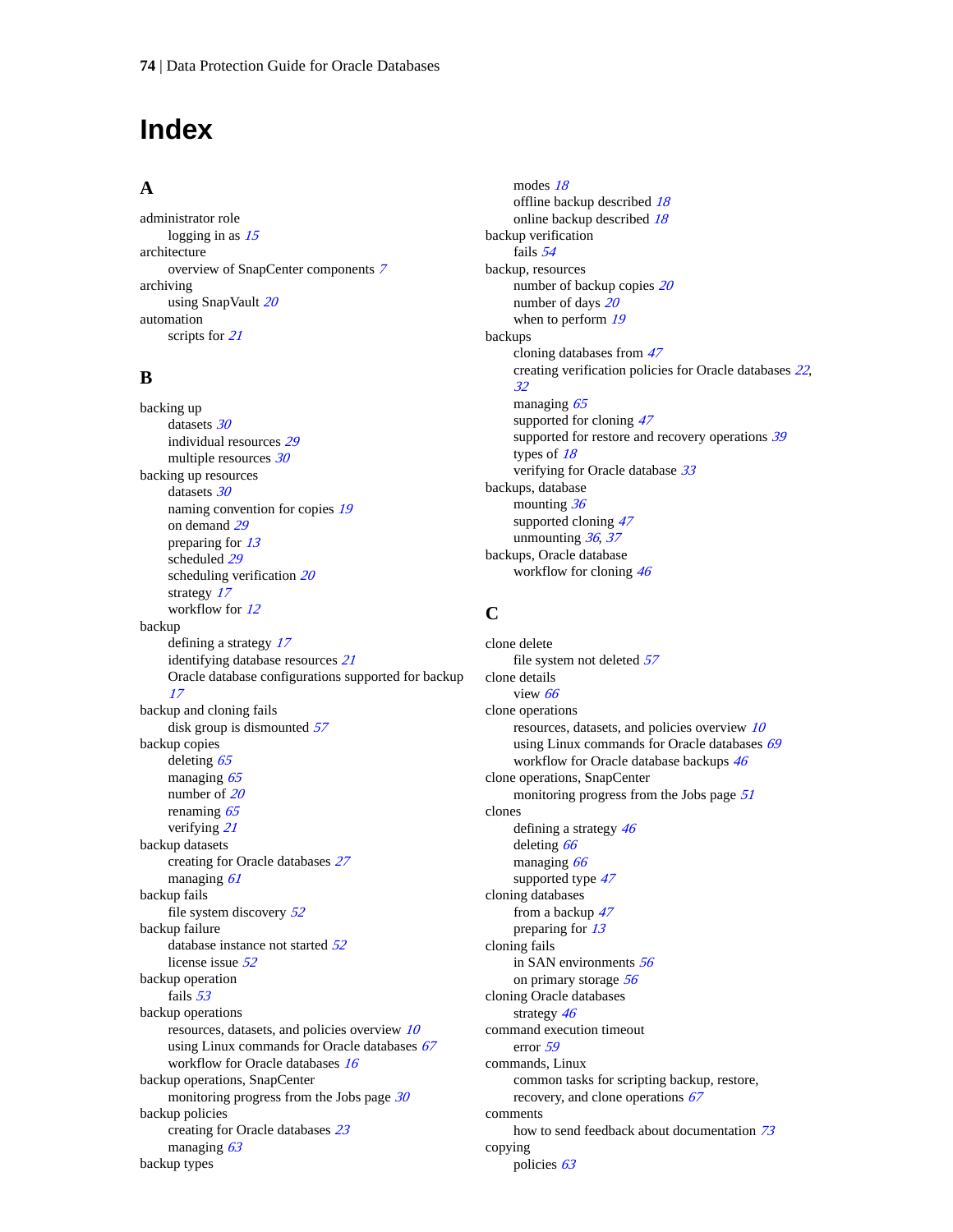creating backup datasets for Oracle databases [27](#page-26-0) backup policies for Oracle databases [23](#page-22-0) backups [29](#page-28-0) verification policies for Oracle databases [22](#page-21-0), [32](#page-31-0)

## **D**

data protection environment setup [13](#page-12-0) resources, datasets, and policies overview [10](#page-9-0) data protection operation fails [59](#page-58-0) database backups mounting [36](#page-35-0) supported cloning  $47$ unmounting  $36, 37$  $36, 37$  $36, 37$ database state fails to change [55](#page-54-0) required for backup in RAC setup [19](#page-18-0) databases backing up on demand [29](#page-28-0) cloning from a backup [47](#page-46-0) destinations for a restore operation [41](#page-40-0) restoring and recovering [41](#page-40-0) sources for a restore operation [41](#page-40-0) databases, Oracle creating backup datasets for [27](#page-26-0) creating backup policies for [23](#page-22-0) creating verification policies for [22](#page-21-0), [32](#page-31-0) defining a clone strategy  $46$ identifying resources for backup [21](#page-20-0) policies [27](#page-26-0) supported configurations for backup  $17$ verify workflow [32](#page-31-0) when to back up [19](#page-18-0) workflow for backing up [16](#page-15-0) workflow for cloning backups  $46$ workflow for restoring and recovering [38](#page-37-0) datafiles and control files restore fails [55](#page-54-0) datafiles backup verification fails [54](#page-53-0) datasets backing up on demand  $30$ deleting [62](#page-61-0) detaching policies from [64](#page-63-0) modifying [61](#page-60-0) operations resuming on datasets [62](#page-61-0) resuming operations on  $62$ temporarily stopping operations on  $61$ used in SnapCenter data protection  $10$ datasets, backup attaching policies [27](#page-26-0) creating for Oracle databases [27](#page-26-0) managing [61](#page-60-0) deleting backup copies [65](#page-64-0) clones [66](#page-65-0) datasets [62](#page-61-0) policies [64](#page-63-0) disaster recovery

using SnapMirror [20](#page-19-0) disk paths not included [54](#page-53-0) display incorrect time zone in log messages [59](#page-58-0) documentation additional resources [70](#page-69-0) how to receive automatic notification of changes to [73](#page-72-0) how to send feedback about [73](#page-72-0)

### **F**

failure database state change [55](#page-54-0) failure, backup database instance not started [52](#page-51-0) failure, backup and clone operation disk group is dismounted  $57$ failure, cloning operation on primary storage [56](#page-55-0) SAN environments in OL 7 or later [56](#page-55-0) SAN environments in RHEL 7 or later [56](#page-55-0) failure, recovery operation of a cloned database [56](#page-55-0) features Plug-in for Oracle  $6$ feedback how to send comments about documentation  $73$ file inaccessible verification [54](#page-53-0) file names choosing for backup copies [19](#page-18-0) file systems not deleted [57](#page-56-0) flowcharts data protection workflow [12](#page-11-0) Oracle database restore and recovery workflow [38](#page-37-0) Oracle database verify workflow [32](#page-31-0) workflow for backing up Oracle databases [16](#page-15-0) workflow for cloning Oracle database backups [46](#page-45-0)

### **H**

host name FODN  $53$ mismatch [53](#page-52-0) host name mismatch change format to FODN [53](#page-52-0)

## **I**

identify available databases [21](#page-20-0) available resources [21](#page-20-0) information how to send feedback about improving documentation [73](#page-72-0) issues troubleshooting using log files [52](#page-51-0)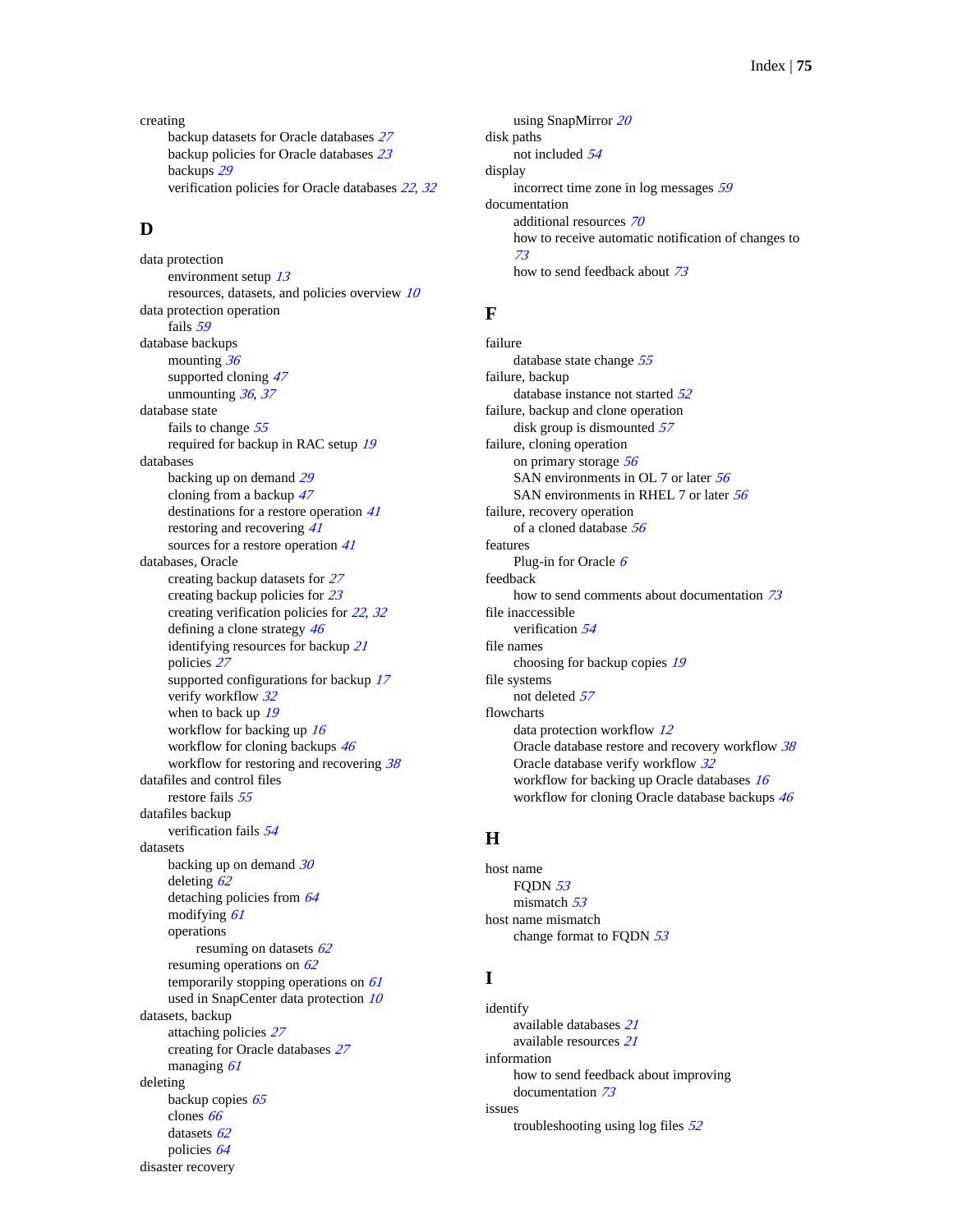#### **J**

jobs monitoring progress of restore operations [44](#page-43-0) monitoring progress of SnapCenter clone operations from the Jobs page [51](#page-50-0) monitoring progress of SnapCenter verification operations from the Jobs page [34](#page-33-0) Jobs page monitoring progress of SnapCenter backup operations [30](#page-29-0) monitoring progress of SnapCenter clone operations [51](#page-50-0) monitoring progress of SnapCenter restore operations [44](#page-43-0) monitoring progress of SnapCenter verification operations [34](#page-33-0) jobs, SnapCenter backup monitoring progress from the Jobs page  $30$ jobs, SnapCenter clone monitoring progress from the Jobs page [51](#page-50-0) jobs, SnapCenter restore monitoring progress from the Jobs page [44](#page-43-0) jobs, SnapCenter verification monitoring progress from the Jobs page [34](#page-33-0)

## **L**

Linux commands for backing up Oracle databases  $67$ commands for cloning Oracle databases [69](#page-68-0) commands for restoring and recovering Oracle databases [68](#page-67-0) Linux commands common tasks for scripting backup, restore, recovery, and clone operations [67](#page-66-0) log files accessing to troubleshoot issues  $52$ log messages display incorrect time zone [59](#page-58-0) logging in as a SnapCenter administrator [15](#page-14-0) as a SnapCenter user [15](#page-14-0) to SnapCenter [15](#page-14-0) with more than one role [15](#page-14-0)

#### **M**

managing backups delete [65](#page-64-0) rename [65](#page-64-0) missing database name in oratab file [52](#page-51-0) disk paths [54](#page-53-0) SID in oratab file  $52$ modifying datasets [61](#page-60-0) policies [63](#page-62-0) monitoring progress of SnapCenter backup operations [30](#page-29-0) progress of SnapCenter clone operations from the Jobs page [51](#page-50-0)

progress of SnapCenter restore operations [44](#page-43-0) progress of SnapCenter verification operations from the Jobs page [34](#page-33-0) mounting

database backups [36](#page-35-0)

### **N**

NFS mount point busy [57](#page-56-0) non-multipath environment data protection fails [59](#page-58-0)

#### **O**

offline backups described [18](#page-17-0) on-demand backup operations from a dataset [30](#page-29-0) from inventory page [29](#page-28-0) on-demand backups verifying [33](#page-32-0) online backups described [18](#page-17-0) operation, data protection fails [59](#page-58-0) Operational lock file not deleted [58](#page-57-0) operations are not executed insufficient space [58](#page-57-0) operations fail insufficient space to create Snapshot copies [58](#page-57-0) operations on datasets stopping temporarily [61](#page-60-0) operations, restore and recovery workflow for Oracle databases [38](#page-37-0) operations, SnapCenter backup monitoring progress from the Jobs page [30](#page-29-0) operations, SnapCenter clone monitoring progress from the Jobs page [51](#page-50-0) operations, SnapCenter restore monitoring progress from the Jobs page [44](#page-43-0) operations, SnapCenter verification monitoring progress from the Jobs page [34](#page-33-0) Oracle databases clone strategy [46](#page-45-0) creating backup datasets for [27](#page-26-0) creating backup policies for [23](#page-22-0) creating verification policies for [22](#page-21-0), [32](#page-31-0) identifying resources for backup [21](#page-20-0) Linux commands for backing up  $67$ Linux commands for cloning [69](#page-68-0) Linux commands for restoring databases [68](#page-67-0) supported configurations for backup [17](#page-16-0) verify workflow [32](#page-31-0) when to back up [19](#page-18-0) workflow for backing up  $16$ workflow for cloning backups  $46$ workflow for restoring and recovering [38](#page-37-0) overview SnapCenter Plug-in for Oracle Database [6](#page-5-0)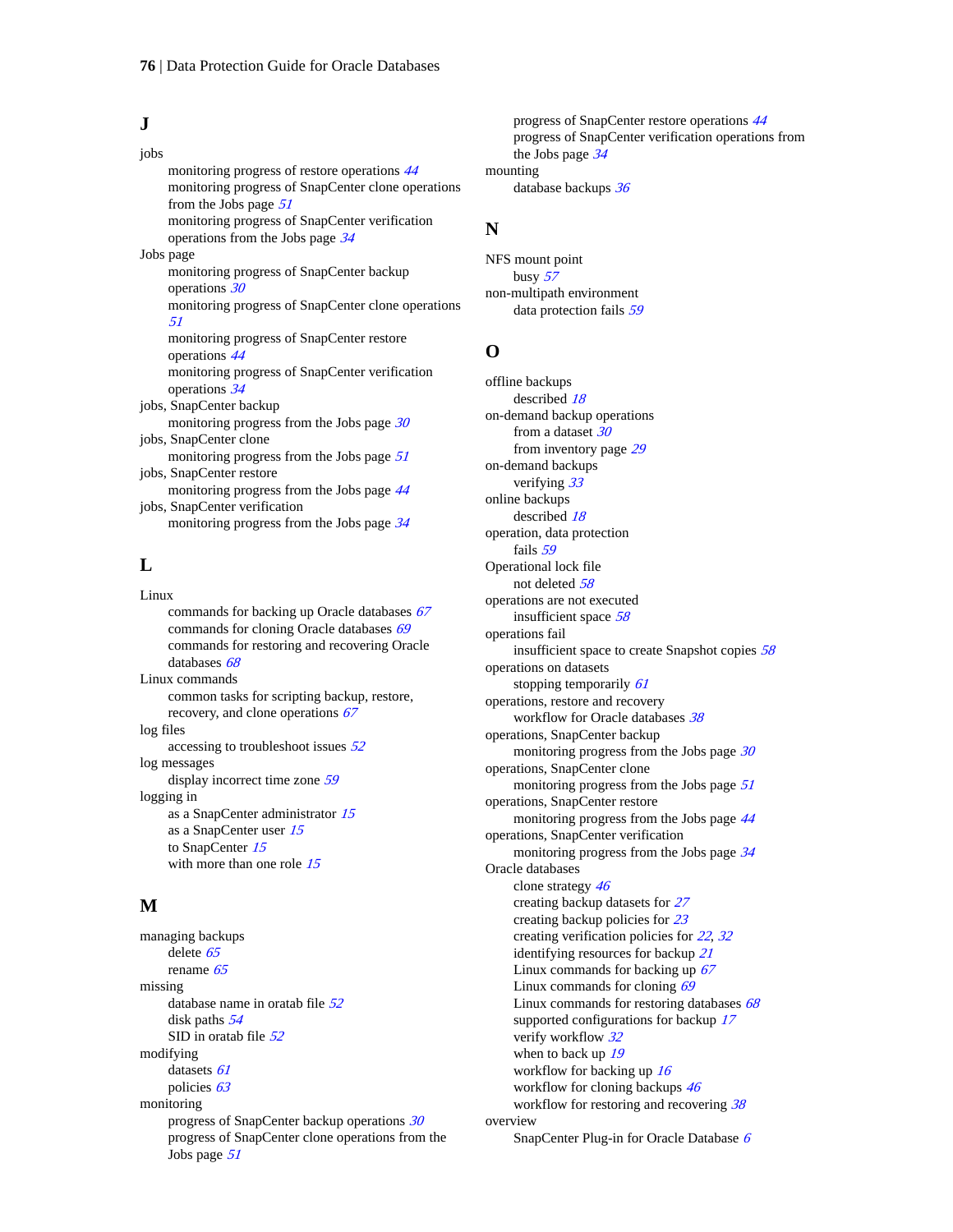#### **P**

Plug-in for Oracle features [6](#page-5-0) overview of  $6$ tasks you can perform using  $6$ Plug-in for Oracle database backups supported for cloning [47](#page-46-0) Plug-in for Oracle Database prerequisites for using [13](#page-12-0) policies attaching to datasets for Oracle databases [27](#page-26-0) copying [63](#page-62-0) deleting [64](#page-63-0) detaching from a dataset [64](#page-63-0) modifying  $63$ used in SnapCenter data protection [10](#page-9-0) viewing [64](#page-63-0) policies, backup creating for Oracle databases [23](#page-22-0) managing [63](#page-62-0) policies, verification creating for Oracle databases [22](#page-21-0), [32](#page-31-0) managing [63](#page-62-0) postscripts supported [21](#page-20-0) preferred nodes RAC setup [19](#page-18-0) prerequisites for using Plug-in for Oracle Database [13](#page-12-0) prescripts supported [21](#page-20-0)

## **R**

RAC setup preferred nodes [19](#page-18-0) recovery types of [41](#page-40-0) recovery fails cloned database [56](#page-55-0) recovery operations workflow for Oracle databases [38](#page-37-0) recovery types all logs [41](#page-40-0) date and time  $41$ SCN [41](#page-40-0) registering backup fails [53](#page-52-0) release notes overview of  $6$ renaming backup copies [65](#page-64-0) replication using SnapMirror [20](#page-19-0) using SnapVault [20](#page-19-0) repositories for SnapCenter, overview of [7](#page-6-0) requirements for using Plug-in for Oracle Database [13](#page-12-0) resources backing up on demand [29](#page-28-0) used in SnapCenter data protection [10](#page-9-0)

resources backup retention options [20](#page-19-0) when to perform [19](#page-18-0) restore types of  $40$ restore and recovery defining a strategy  $38$ restore and recovery operations limitations [40](#page-39-0) using Linux commands for Oracle databases  $68$ restore failure datafiles and control files [55](#page-54-0) from secondary volume [55](#page-54-0) load-sharing mirror configured [55](#page-54-0) restore methods connect-and-copy [40](#page-39-0) in-place [40](#page-39-0) types of  $40$ restore operations monitoring [44](#page-43-0) possible sources and destinations [41](#page-40-0) resources, datasets, and policies overview [10](#page-9-0) workflow for Oracle databases [38](#page-37-0) restore operations, SnapCenter monitoring progress from the Jobs page [44](#page-43-0) restore types full  $40$ partial [40](#page-39-0) restoring and recovering databases [41](#page-40-0) restoring and recovering resources strategy [38](#page-37-0) restoring databases destinations for a restore operation [41](#page-40-0) preparing for [13](#page-12-0) sources for a restore operation [41](#page-40-0) root file system insufficient space [58](#page-57-0)

## **S**

scheduling backup verification [33](#page-32-0) scripts for data protection jobs [21](#page-20-0) secondary volume load-sharing mirror configured on source volume [55](#page-54-0) SnapMirror and SnapVault configured [55](#page-54-0) SnapCenter components [7](#page-6-0) finding the URL [15](#page-14-0) SnapCenter backup operations monitoring progress from the Jobs page [30](#page-29-0) SnapCenter clone operations monitoring progress from the Jobs page [51](#page-50-0) SnapCenter Plug-in for Microsoft SQL Server overview of components [7](#page-6-0) SnapCenter Plug-in for Microsoft Windows overview of components [7](#page-6-0) SnapCenter Plug-in for Oracle database overview of components [7](#page-6-0) SnapCenter Plug-in for Oracle Database